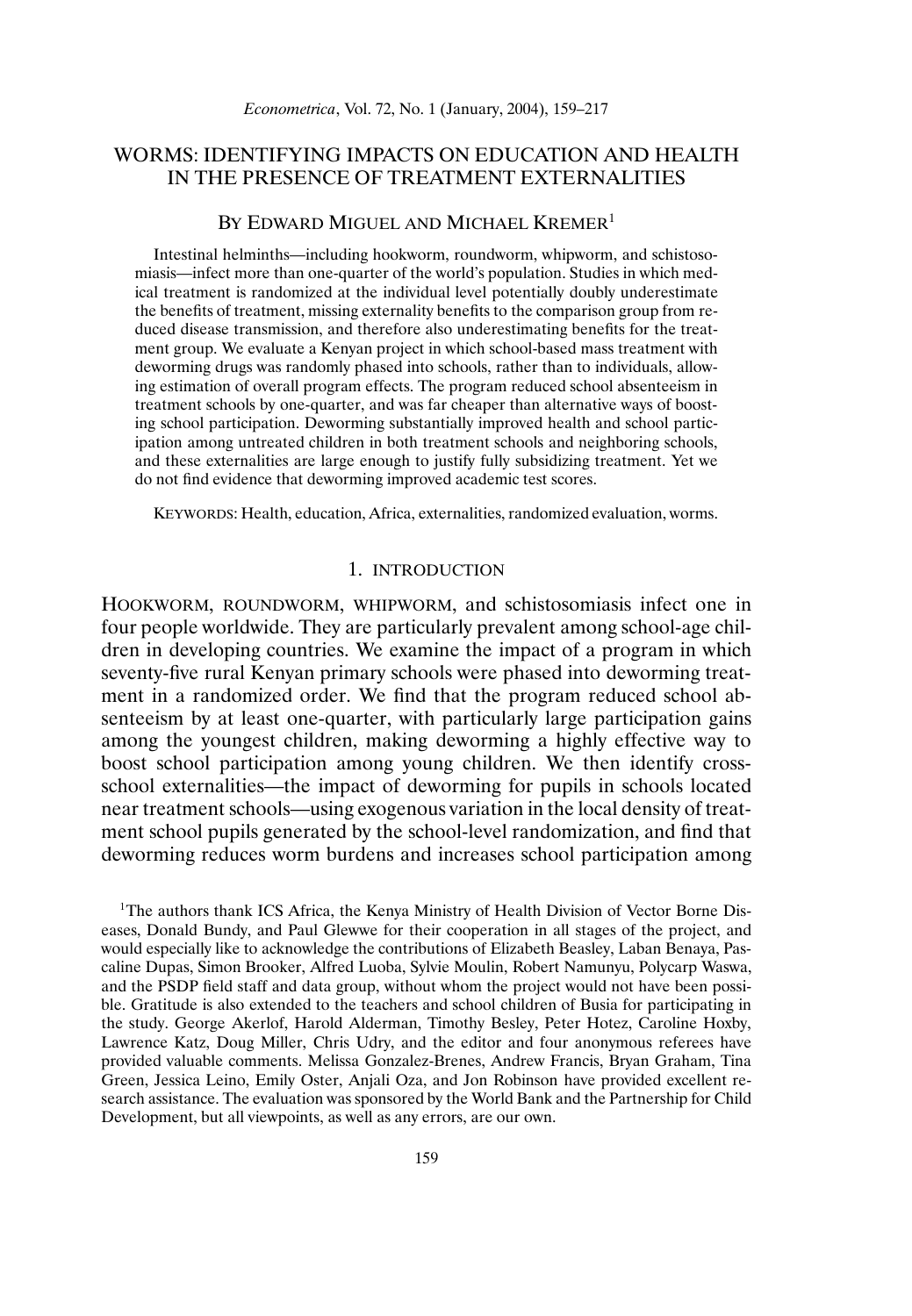children in neighboring primary schools. There is also some evidence of withinschool treatment externalities, although given that randomization took place across schools, rather than across pupils within schools, we cannot use experimental identification to decompose the overall effect on treatment schools into a direct effect and a within-school externality effect, and must rely on necessarily more tentative nonexperimental methods.

Including the externality benefits, the cost per additional year of school participation is only \$3.50, making deworming considerably more cost-effective than alternative methods of increasing school participation, such as school subsidies (see Kremer (2003)). Moreover, internalizing these externalities would likely require not only fully subsidizing deworming, but actually paying people to receive treatment.

We do not find any evidence that deworming increased academic test scores. However, the school participation gains we estimate are not large enough to generate statistically significant test score gains given the observed crosssectional relationship between school attendance and test scores.

There is a large literature documenting positive correlations between health and economic outcomes. Our results suggest a causal link running from health to education.2 The finding that treatment externalities are large also suggests a potentially important role for subsidies for treatment, especially given that nearly half of Africa's disease burden is due to infectious and parasitic disease (WHO (1999)).

Our approach can be distinguished from that in several recent studies in which treatment is typically randomized at the individual level and its educational impact is estimated by comparing cognitive ability among those treatment and comparison pupils who attend a later testing session. Dickson et al. (2000) review these studies and conclude that they do not provide convincing evidence for educational benefits of deworming. However, these studies fail to account for potential externalities for the comparison group from reduced disease transmission. Moreover, if externalities benefit the comparison group, outcome differences between the treatment and comparison groups will understate the benefits of treatment on the treated. This identification problem is closely related to the well-known issue of contamination of experimental job programs in active labor markets, where programs have externality effects on program nonparticipants (typically by worsening their outcomes, as discussed in Heckman, LaLonde, and Smith (1999)).

2Refer to Strauss and Thomas (1998) for a survey of the literature on health and income. While nonexperimental studies have found that poor early childhood nutrition is associated with delayed primary school enrollment and reduced academic achievement in Ghana (Glewwe and Jacoby (1995)) and the Philippines (Glewwe, Jacoby, and King (2001)), and several prospective studies suggest iron supplementation improves academic outcomes of anemic children (Nokes, van den Bosch, and Bundy (1998)), Behrman's (1996) review argues that given the limited experimental evidence and the difficulty of inferring causality from correlations in nonexperimental data, aside from anemia, the existing literature on child health and education is inconclusive.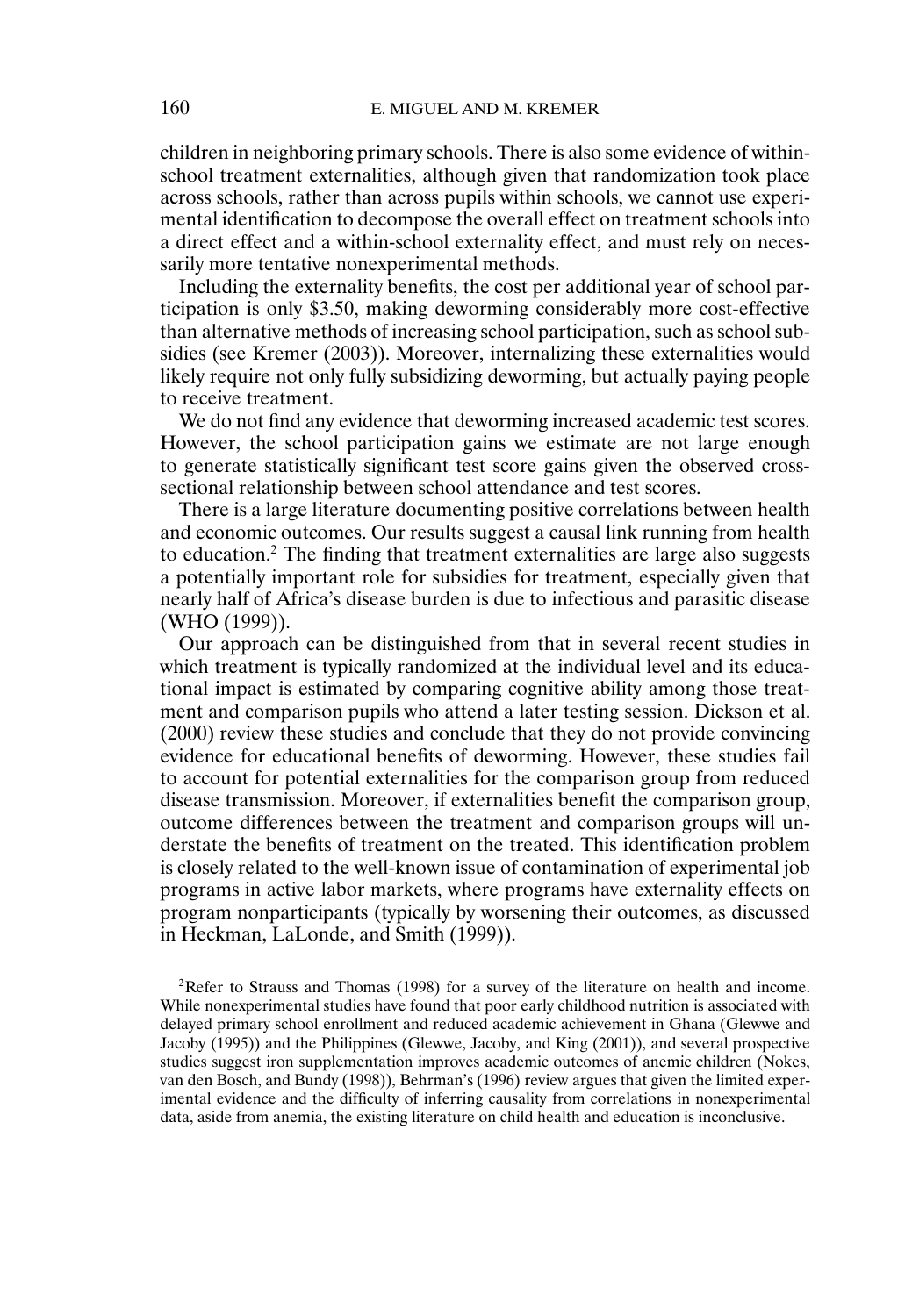We use two approaches to deal with the problem of identification in the presence of local externalities. First, because randomization took place at the level of schools, we are able to estimate the overall effect of deworming on a school even if there are treatment externalities among pupils within the school. Second, we identify cross-school externalities—the impact of deworming for pupils in schools located near treatment schools—using exogenous variation in the local density of treatment school pupils generated by the school-level randomization. As discussed above, we find large deworming treatment externalities both on health and education, and our analysis suggests that failure to account for these externalities would lead to substantially underestimating the impacts of deworming.

The paper is organized as follows. Section 2 reviews the existing literature on helminths and education. Section 3 describes the project we evaluate in rural Kenya and presents the baseline educational and medical characteristics. Section 4 describes the estimation strategy. Sections 5, 6, and 7 discuss the program's effect on health, school participation, and test scores, respectively. Section 8 examines the cost-effectiveness of deworming relative to other ways of improving health and school participation and argues the estimated externalities justify fully subsidizing deworming. The final section summarizes and discusses implications of the results.

## 2. INTESTINAL HELMINTH (WORM) INFECTIONS

Hookworm and roundworm each infect approximately 1.3 billion people around the world, while whipworm affects 900 million and 200 million are infected with schistosomiasis (Bundy (1994)).While most have light infections, which may be asymptomatic, a minority have heavy infections, which can lead to iron-deficiency anemia, protein-energy malnutrition, abdominal pain, and listlessness. <sup>3</sup> Schistosomiasis can also have more severe consequences, for instance, causing enlargement of the liver and spleen.

Low-cost single-dose oral therapies can kill the worms, reducing hookworm, roundworm, and schistosomiasis infections by 99 percent, although single-dose treatments are only moderately effective against severe whipworm infections (Butterworth et al. (1991), Nokes et al. (1992), Bennett and Guyatt (2000)). Reinfection is rapid, however, with worm burden often returning to eighty percent or more of its original level within a year (Anderson and May (1991)), and hence geohelminth drugs must be taken every six months and schistosomiasis drugs must be taken annually. The World Health Organization has endorsed mass school-based deworming programs in areas with high helminth infections, since this eliminates the need for costly individual parasitological screening (Warren et al. (1993), WHO (1987)), bringing cost down to as little

<sup>3</sup>Refer to Adams et al. (1994), Corbett et al. (1992), Hotez and Pritchard (1995), and Pollitt (1990).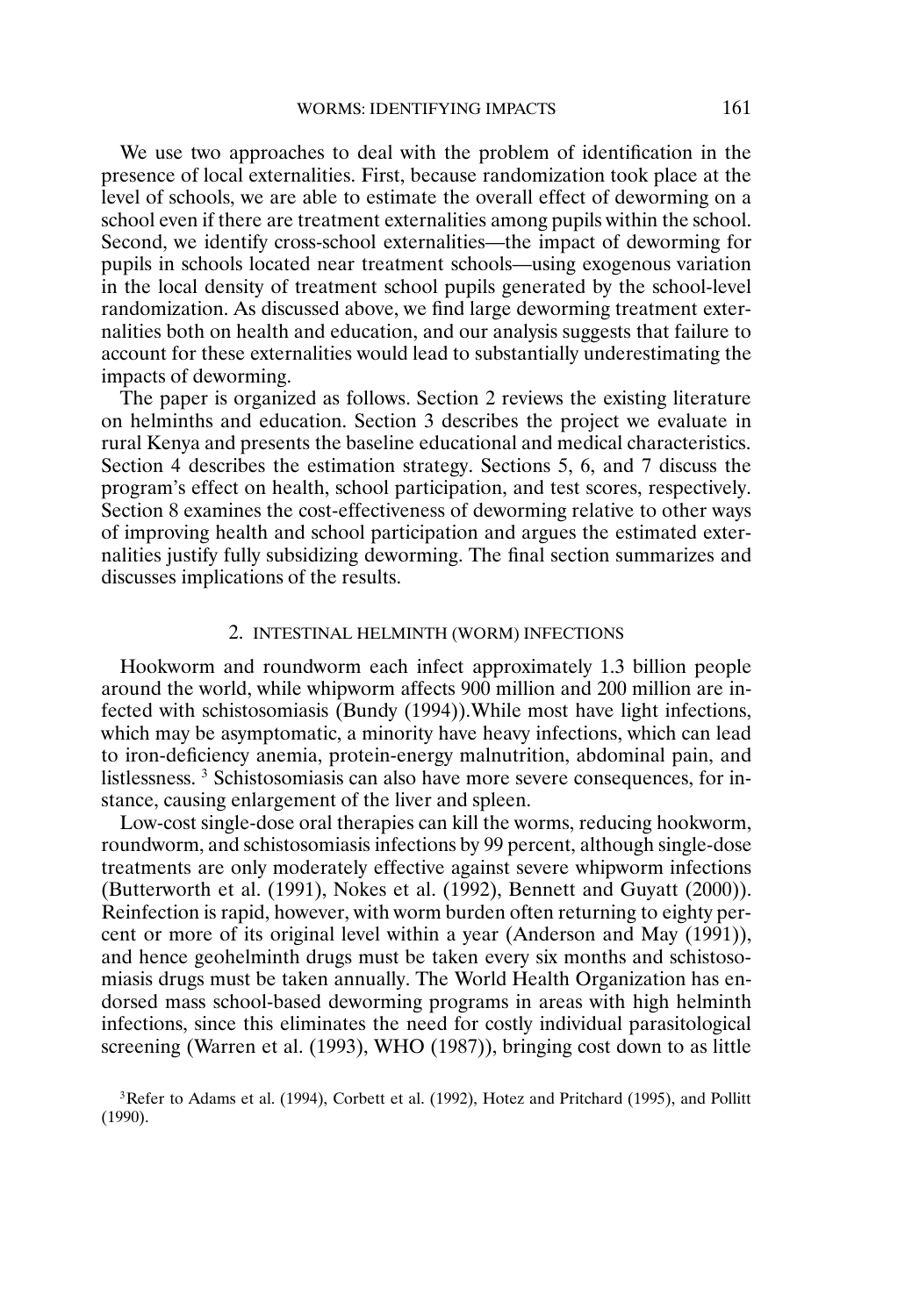as 49 cents per person per year in Africa (PCD (1999)). Known drug side effects are minor, and include stomach ache, diarrhea, dizziness, and vomiting in some cases (WHO (1992)). However, due to concern about the possibility that the drugs could cause birth defects (WHO (1992), Cowden and Hotez (2000)), standard practice in mass deworming programs has been to not treat girls of reproductive age (Bundy and Guyatt (1996)).4

Medical treatment could potentially interfere with disease transmission, creating positive externalities. School-aged children likely account for the bulk of helminth transmission (Butterworth et al. (1991)). Muchiri, Ouma, and King (1996) find that school children account for 85 to 90 percent of all heavy schistosomiasis infections in nine eastern Kenyan villages. Moreover, conditional on infection levels, children are most likely to spread worm infections because they are less likely to use latrines and more generally have poor hygiene practices (Ouma (1987), Butterworth et al.  $(1991)$ .<sup>5</sup>

Treatment externalities for schistosomiasis are likely to take place across larger areas than is typical for geohelminth externalities due to the differing modes of disease transmission. Geohelminth eggs are deposited in the local environment when children defecate in the "bush" surrounding their home or school, while the schistosomiasis parasite is spread through contact with infected fresh water. Children in the area are often infected with schistosomiasis by bathing or fishing in Lake Victoria, and children who live some distance from each other may bathe or fish at the same points on the lake. Moreover, the water-borne schistosome may be carried considerable distances by stream and lake currents, and the snails that serve as its intermediate hosts are themselves mobile.

In the absence of frequent reinfection, individual worm burdens are likely to fall rapidly given the relatively short typical life spans of intestinal worms: twelve months for roundworm and whipworm, two years for hookworm, and three years for schistosomiasis (Bundy and Cooper (1989), Anderson and May (1991)), so that if the age of worms within a human host is uniformly distributed, worm burden may halve in six to eighteen months depending on the worm. There is existing only limited empirical evidence on deworming treatment externalities, but that which exists suggests that school-based deworming may create substantial externalities.6 However, these studies rely on pre-post

4With a lengthening track record of safe use, this practice is now changing.

 $<sup>5</sup>$ Animal-human transmission is not a serious concern in this area for hookworm, whipworm,</sup> and schistosomiasis (Cambridge University Schistosomiasis Research Group (2000), Corwin (2000)), and is unlikely to be a major concern for roundworm. A roundworm species that predominantly infects pigs (*Ascaris suum*) may also sometimes infect humans, but is unlikely to be a major problem in this area since fewer than 15 percent of households keep pigs at home.

<sup>6</sup>Adult worm burden fell by nearly fifty percent after fifteen months on the island of Montserrat in communities where children were mass treated for worms (Bundy et al. (1990)). We examine four other related studies—two of which do not explicitly discuss externalities, but whose published results allow us to compute them—and find reductions of up to fifty percent in infec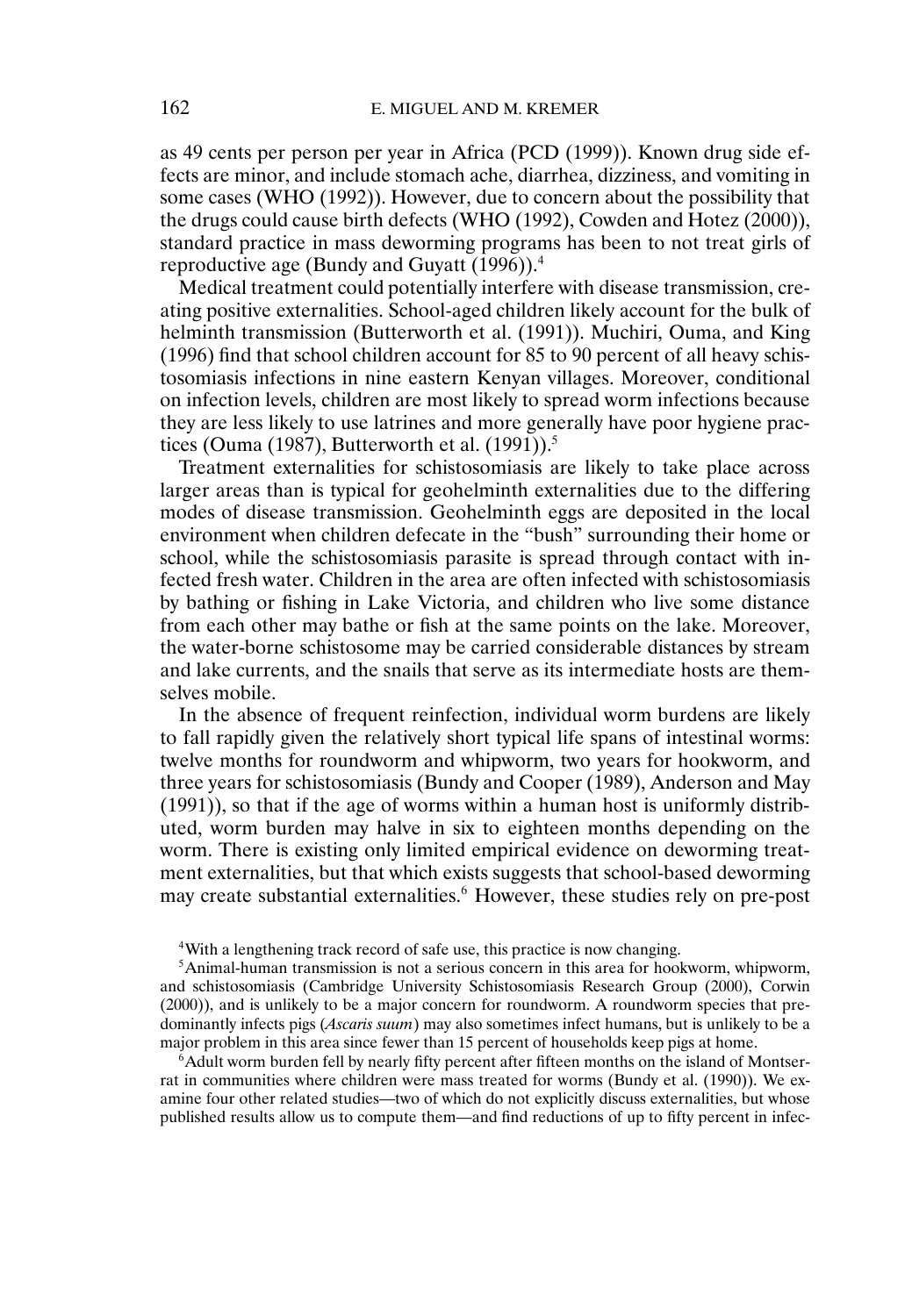comparisons in the same villages to estimate externalities for untreated individuals. This leaves them without a plausible comparison group, which is particularly problematic since infection rates vary widely seasonally and from year to year due to rainfall variation and other factors (Kloos et al. (1997)). The randomized phase-in across schools of the deworming intervention that we examine allows us to capture the overall effect of deworming even in the presence of externalities across individuals within schools. School-level randomization also naturally generates local variation in the density of treatment that we use to estimate spillovers across schools. Our sample of 75 schools is also much larger than existing studies, which were typically conducted in five or fewer villages.

The educational impact of deworming is considered a key issue in assessing whether the poorest countries should accord priority to deworming (Dickson et al. (2000)). It has been hypothesized that intense worm infections reduce educational achievement (Bundy (1994), Del Rosso, Miller, and Marek (1996), Drake et al. (1999), Stoltzfus et al. (1997)), either by inducing anemia, which is known to affect educational outcomes (Nokes, van den Bosch, and Bundy (1998)), or through other channels, including protein-energy malnutrition. However, in an influential Cochrane review published in the *British Medical Journal*, Dickson et al. (2000) claim that "the evidence of benefit for mass [deworming] treatment of children related to positive effects on [physical] growth and cognitive performance is not convincing. In light of these data, we would be unwilling to recommend that countries or regions invest in programmes that routinely treat children with anthelmintic drugs."

Yet the existing randomized evaluations on worms and education on which Dickson et al. (2000) base their conclusions suffer from several shortcomings. First, existing studies randomize the provision of deworming treatment *within* schools to treatment and placebo groups, and then examine the impact of deworming on cognitive outcomes. Their within-school randomization designs prevent existing studies from credibly estimating externality benefits. Moreover, the difference in educational outcomes between the treatment and placebo groups understates the actual impact of deworming on the treatment group if placebo group pupils also experience health gains due to local treatment externalities. In fact, re-examination of these recent randomized studies suggests that untreated placebo pupils often experienced substantial worm load reductions, as would be consistent with the hypothesis of within-school externalities.7

tion intensity among untreated individuals in communities where school children received mass deworming (Butterworth et al. (1991), Holland et al. (1996), Muchiri, Ouma, and King (1996), Thein-Hlaing, Than-Saw, and Myat-Lay-Kyin (1991)).

<sup>7</sup>In Simeon, Grantham-McGregor, Callender, and Wong (1995), all pupils started with heavy whipworm infections (over 1200 eggs per gram, epg). Thirty-two weeks into the study, heavy infections fell 95 percent in the treatment group and 43 percent among the placebo group, and treatment and placebo pupils showed an identical gain of 0.3 in body mass index (low body mass index is associated with acute nutritional deficiencies). Simeon, Grantham-McGregor, and Wong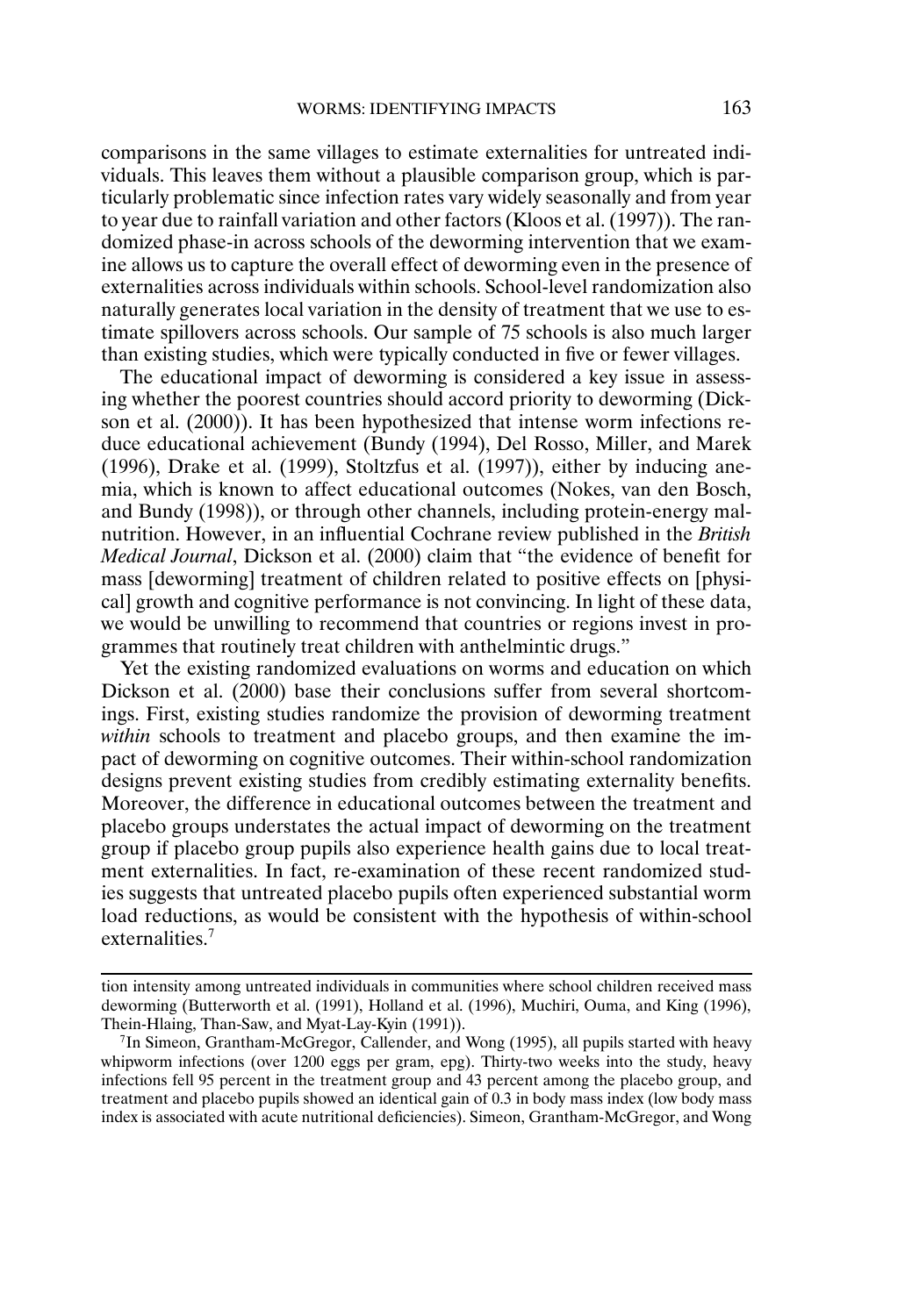# 164 E. MIGUEL AND M. KREMER

A second shortcoming of existing randomized studies is that although they report the impact of deworming on tests of cognitive performance (such as tests of recall), they typically do not examine other outcomes of interest to policymakers, including school attendance, enrollment, academic test scores, or grade promotion. Only two studies examine effects on attendance and both should be interpreted with caution since the data were drawn from attendance registers, which are notoriously inaccurate in many developing countries. Treating growth-stunted Jamaican children with heavy whipworm infections increased school attendance by 9.9 percentage points, reducing absenteeism by one-third (Simeon, Grantham-McGregor, Callender, and Wong (1995)).Thirty-five percent of pupils were missing attendance data. Watkins, Cruz, and Pollitt (1996a, 1996b) find no effect of treatment of roundworm and whipworm on primary school attendance. However, periods of extended school absence are dropped, leading to high rates of recorded attendance (90 percent). If treated pupils were healthier and had fewer inactive periods, this creates attrition bias and will thus understate the true impact of deworming on school attendance. However, nonexperimental studies suggest that worms do affect school participation. <sup>8</sup>

To the extent that deworming increases school participation, as we suggest, other existing studies may also suffer serious attrition bias. For example, Nokes et al. (1992) report test score data for 89 percent of students in their treatment group but only 59 percent in their comparison group.

8Geissler et al. (2000) interviewed school children from a nearby region of western Kenya, and argue that worms may caused school absence in five percent of all interviews (and account for nearly half of all absences). Bleakley (2002) finds that areas in the U.S. South with higher hookworm infection levels prior to the 1910–1920 Rockefeller Sanitary Commission deworming campaign experienced greater increases in school attendance after the intervention, and estimates that each case of hookworm reduced the number of children attending school by 0.23 (which is similar to our estimates presented below). Although it is difficult to fully rule out omitted variable bias using a nonexperimental approach, an important strength of Bleakley (2002) is that the Rockefeller campaign was introduced throughout a large geographic area, and thus the estimates are not subject to the biases faced by medical studies that randomize treatment at the individual level. (Brinkley (1994) argues that the Rockefeller campaign also dramatically increased agricultural productivity.)

<sup>(1995),</sup> which was conducted among a subsample of the study population in Simeon, Grantham-McGregor, Callender, and Wong (1995), find that median whipworm load fell from 2523 epg for the treatment pupils pre-treatment, to 0 epg after 32 weeks, while among placebo pupils median whipworm load fell from 2946 to 1724 epg, a drop of roughly one-third among placebo pupils. In Nokes et al. (1992), average hookworm infection intensity fell by fifty percent among the placebo pupils (although there was no change in roundworm or whipworm infection for placebo pupils). Since the samples in these studies were selected based on high worm load, the fall in worm load among placebo pupils could potentially be due to mean reversion as well as to externalities. However, Watkins, Cruz, and Pollitt (1996a) did not select their sample based on worm load, and find that mean roundworm epg fell roughly 25 percent among placebo pupils after twenty-four weeks of treatment with albendazole.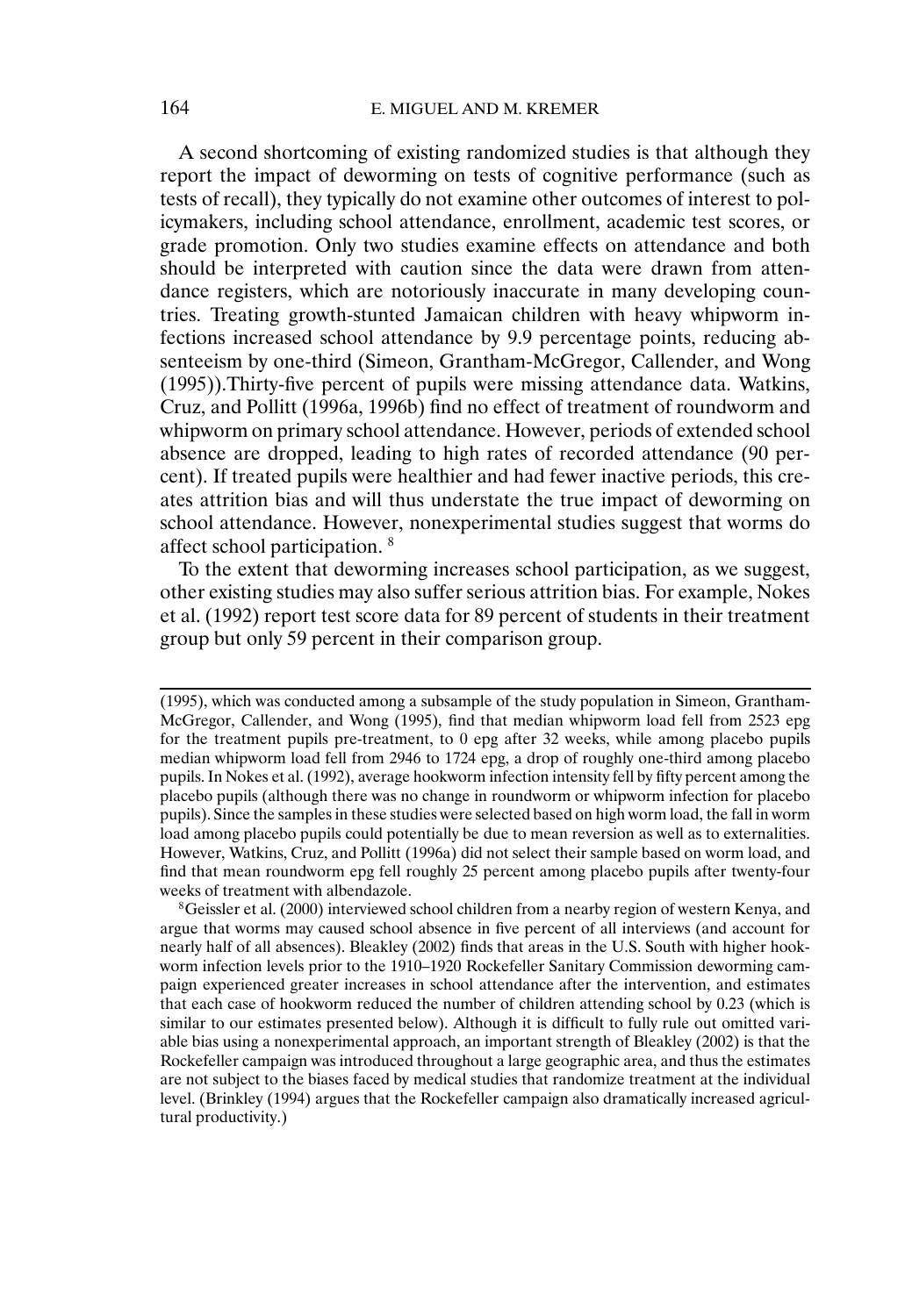### 3. THE PRIMARY SCHOOL DEWORMING PROJECT IN BUSIA, KENYA

We evaluate the Primary School Deworming Project (PSDP), which was carried out by a Dutch nonprofit organization, Internationaal Christelijk Steunfonds Africa (ICS), in cooperation with the Busia District Ministry of Health office. The project took place in southern Busia, a poor and densely-settled farming region in western Kenya, in an area with the highest helminth infection rates in Busia district. The 75 project schools consist of nearly all rural primary schools in this area, and had a total enrolment of over 30,000 pupils between ages six to eighteen.

In January 1998, the seventy-five PSDP schools were randomly divided into three groups of twenty-five schools each: the schools were first stratified by administrative subunit (zone) and by their involvement in other nongovernmental assistance programs, and were then listed alphabetically and every third school was assigned to a given project group.9 Due to ICS's administrative and financial constraints, the health intervention was phased in over several years. Group 1 schools received free deworming treatment in both 1998 and 1999, Group 2 schools in 1999, while Group 3 schools began receiving treatment in 2001. Thus in 1998, Group 1 schools were treatment schools, while Group 2 and Group 3 schools were comparison schools, and in 1999, Group 1 and Group 2 schools were treatment schools and Group 3 schools were comparison schools.

#### 3.1. *Baseline Characteristics*

ICS field staff administered pupil and school questionnaires in early 1998 and again in early 1999. Prior to treatment, the groups were similar on most demographic, nutritional, and socioeconomic characteristics, but despite randomized assignment—which produces groups with similar characteristics in expectation—Group 1 pupils appear to be worse off than Group 2 and 3 pupils along some dimensions, potentially creating a bias against finding significant program effects (Table I). There are no statistically significant differences across Group 1, 2, and 3 schools in enrolment, distance to Lake Victoria, school sanitation facilities, pupils' weight-for-age,<sup>10</sup> asset ownership, selfreported malaria, or the local density of other primary school pupils located within three kilometers or three to six kilometers. Helminth infection rates in the surrounding geographic zone are also nearly identical across the three groups. School attendance rates did not differ significantly in early 1998 before the first round of medical treatment, although this baseline attendance

<sup>9</sup>Twenty-seven of the seventy-five project schools were also involved in other NGO projects, which consisted of financial assistance for textbook purchase and classroom construction, and teacher performance incentives. Appendix Table AI presents a detailed project timeline.

 $10$ Unfortunately, due to problems with field data collection, we do not have usable baseline height data.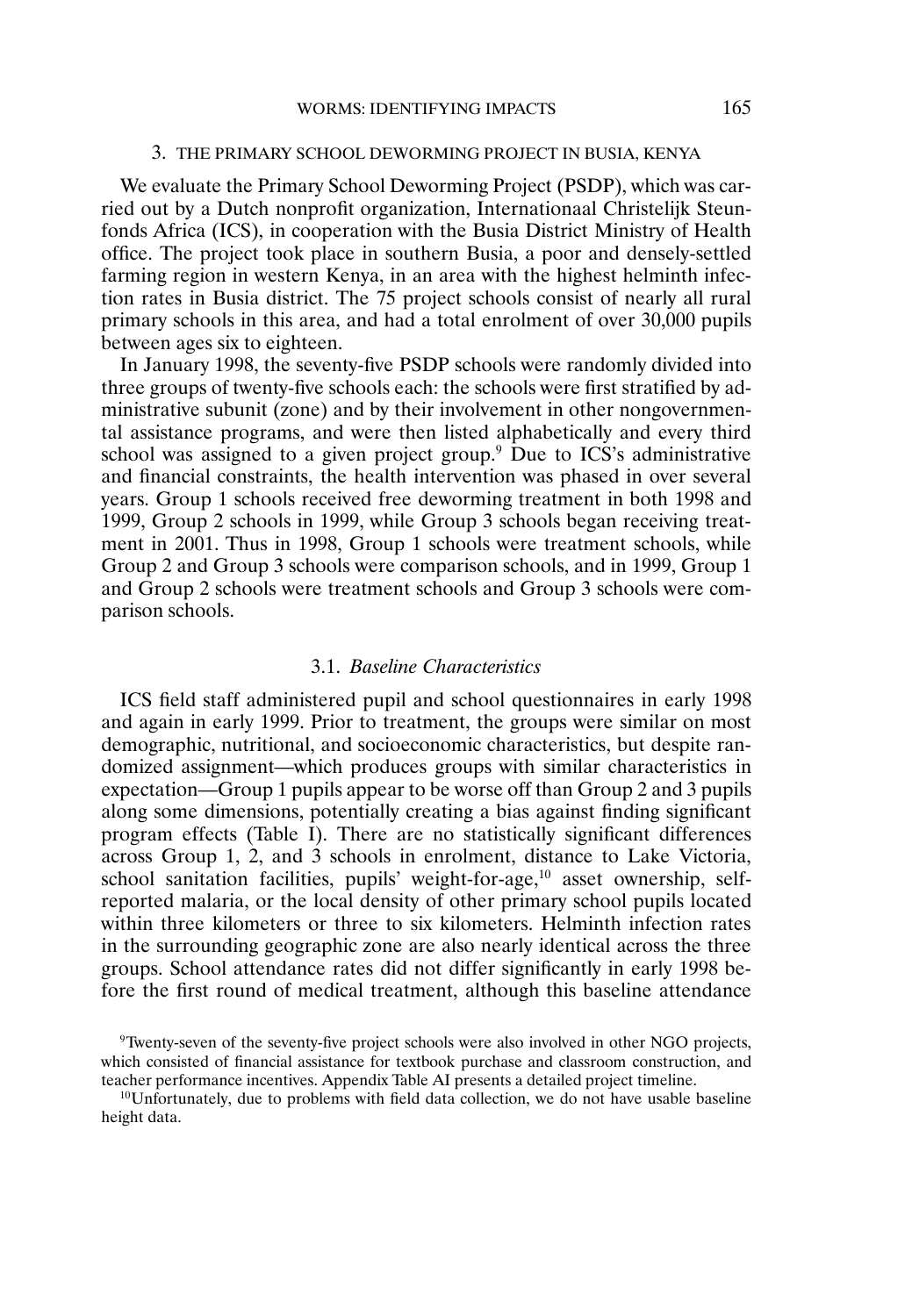# 166 E. MIGUEL AND M. KREMER

# TABLE I

# 1998 AVERAGE PUPIL AND SCHOOL CHARACTERISTICS, PRE-TREATMENTa

|                                                                                                 | Group 1<br>$(25$ schools) | Group 2<br>$(25$ schools) | Group 3<br>$(25$ schools) | Group $1 -$<br>Group 3 | Group $2-$<br>Group 3 |
|-------------------------------------------------------------------------------------------------|---------------------------|---------------------------|---------------------------|------------------------|-----------------------|
| Panel A: Pre-school to Grade 8                                                                  |                           |                           |                           |                        |                       |
| Male                                                                                            | 0.53                      | 0.51                      | 0.52                      | 0.01<br>(0.02)         | $-0.01$<br>(0.02)     |
| Proportion girls $<$ 13 years,<br>and all boys                                                  | 0.89                      | 0.89                      | 0.88                      | 0.00<br>(0.01)         | 0.01<br>(0.01)        |
| Grade progression<br>$(=\text{Grade} - (\text{Age} - 6))$                                       | $-2.1$                    | $-1.9$                    | $-2.1$                    | $-0.0$<br>(0.1)        | 0.1<br>(0.1)          |
| Year of birth                                                                                   | 1986.2                    | 1986.5                    | 1985.8                    | $0.4^{**}$             | $0.8***$              |
| Panel B: Grades 3 to 8                                                                          |                           |                           |                           | (0.2)                  | (0.2)                 |
| Attendance recorded in school<br>registers (during the four weeks<br>prior to the pupil survey) | 0.973                     | 0.963                     | 0.969                     | 0.003<br>(0.004)       | $-0.006$<br>(0.004)   |
| Access to latrine at home                                                                       | 0.82                      | 0.81                      | 0.82                      | 0.00                   | $-0.01$               |
|                                                                                                 |                           |                           |                           | (0.03)                 | (0.03)                |
| Have livestock (cows, goats, pigs,                                                              | 0.66                      | 0.67                      | 0.66                      | $-0.00$                | 0.01                  |
| sheep) at home                                                                                  |                           |                           |                           | (0.03)                 | (0.03)                |
| Weight-for-age Z-score (low<br>scores denote undernutrition)                                    | $-1.39$                   | $-1.40$                   | $-1.44$                   | 0.05<br>(0.05)         | 0.04<br>(0.05)        |
| Blood in stool (self-reported)                                                                  | 0.26                      | 0.22                      | 0.19                      | $0.07**$               | 0.03                  |
|                                                                                                 |                           |                           |                           | (0.03)                 | (0.03)                |
| Sick often (self-reported)                                                                      | 0.10                      | 0.10                      | 0.08                      | $0.02$ **              | $0.02$ **             |
| Malaria/fever in past week                                                                      | 0.37                      | 0.38                      | 0.40                      | (0.01)<br>$-0.03$      | (0.01)<br>$-0.02$     |
| (self-reported)                                                                                 |                           |                           |                           | (0.03)                 | (0.03)                |
| Clean (observed by field workers)                                                               | 0.60                      | 0.66                      | 0.67                      | $-0.07$ **<br>(0.03)   | $-0.01$<br>(0.03)     |
| Panel C: School characteristics                                                                 |                           |                           |                           |                        |                       |
| District exam score 1996,<br>grades 5-8 <sup>b</sup>                                            | $-0.10$                   | 0.09                      | 0.01                      | $-0.11$<br>(0.12)      | 0.08                  |
| Distance to Lake Victoria                                                                       | 10.0                      | 9.9                       | 9.5                       | 0.6                    | (0.12)<br>0.5         |
|                                                                                                 |                           |                           |                           | (1.9)                  | (1.9)                 |
| Pupil population                                                                                | 392.7                     | 403.8                     | 375.9                     | 16.8                   | 27.9                  |
|                                                                                                 |                           |                           |                           | (57.6)                 | (57.6)                |
| School latrines per pupil                                                                       | 0.007                     | 0.006                     | 0.007                     | 0.001                  | $-0.000$              |
|                                                                                                 |                           |                           |                           | (0.001)                | (0.001)               |
| Proportion moderate-heavy<br>infections in zone                                                 | 0.37                      | 0.37                      | 0.36                      | 0.01<br>(0.03)         | 0.01<br>(0.03)        |
| Group 1 pupils within 3 km <sup>c</sup>                                                         | 461.1                     | 408.3                     | 344.5                     | 116.6                  | 63.8                  |
|                                                                                                 |                           |                           |                           | (120.3)                | (120.3)               |
| Group 1 pupils within 3–6 km                                                                    | 844.5                     | 652.0                     | 869.7                     | $-25.1$                | $-217.6$              |
|                                                                                                 |                           |                           |                           | (140.9)                | (140.9)               |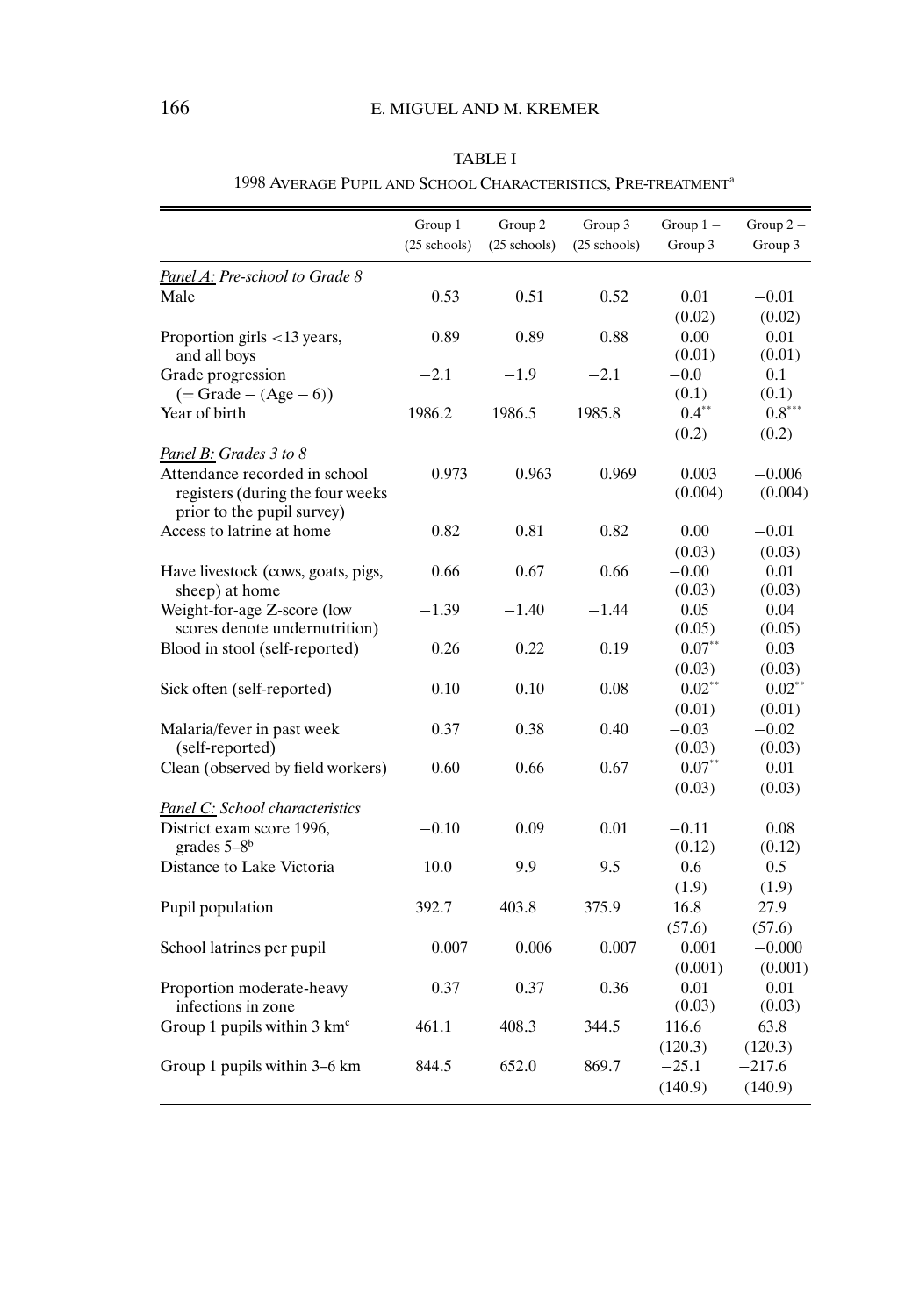#### TABLE I

#### (CONTINUED)

|                                              | Group 1<br>$(25$ schools) | Group 2<br>$(25$ schools) | Group 3<br>$(25$ schools) | Group $1 -$<br>Group 3 | Group $2-$<br>Group 3 |
|----------------------------------------------|---------------------------|---------------------------|---------------------------|------------------------|-----------------------|
| Total primary school pupils<br>within 3 km   | 1229.1                    | 1364.3                    | 1151.9                    | 77.2<br>(205.5)        | 212.4<br>(205.5)      |
| Total primary school pupils<br>within 3–6 km | 2370.7                    | 2324.2                    | 2401.7                    | $-31.1$<br>(209.5)     | $-77.6$<br>(209.5)    |

aSchool averages weighted by pupil population. Standard errors in parentheses. Significantly different than zero at 99 (\*\*\*), 95 (\*\*), and 90 (\*) percent confidence. Data from the 1998 ICS Pupil Namelist, 1998 Pupil Questionnaire and 1998 School Questionnaire.

b1996 District exam scores have been normalized to be in units of individual level standard deviations, and so are comparable in units to the 1998 and 1999 ICS test scores (under the assumption that the decomposition of test score variance within and between schools was the same in 1996, 1998, and 1999).

cThis includes girls less than 13 years old, and all boys (those eligible for deworming in treatment schools).

information comes from school registers, which are not considered reliable in Kenya.

To the extent that there were significant differences between treatment and comparison schools, treatment schools were initially somewhat worse off. Group 1 pupils had significantly more self-reported blood in stool (a symptom of schistosomiasis infection), reported being sick more often than Group 3 pupils, and were not as clean as Group 2 and Group 3 pupils (as observed by NGO field workers). They also had substantially lower average scores on 1996 Kenyan primary school examinations than Group 2 and 3 schools, although the difference is not significant at traditional confidence levels.

In January and February 1998, prior to treatment, a random sample of ninety grade three to eight pupils (fifteen per grade) in each of the 25 Group 1 schools were selected to participate in a parasitological survey conducted by the Kenya Ministry of Health, Division of Vector Borne Diseases.<sup>11</sup> Ninety-two percent of surveyed pupils had at least one helminth infection and thirty-seven percent had at least one moderate-to-heavy helminth infection (Table II), $^{12}$  although these figures understate actual infection prevalence to the extent that the most heavily infected children were more likely to be absent from school on the day of the survey. Worm infection rates are relatively high in this region by international standards, but many other African settings have similar

 $11$ Following the previous literature, infection intensity is proxied for worm eggs per gram (epg) in stool (Medley and Anderson (1985)). Each child in the parasitological sample was given a plastic container and asked to provide a stool sample; samples were examined in duplicate within twenty-four hours using the Kato-Katz method. Group 2 and Group 3 schools were not included in the 1998 parasitological survey since it was not considered ethical to collect detailed health information from pupils who were not scheduled to receive medical treatment in that year.

 $12$ Following Brooker, Miguel, et al. (2000), thresholds for moderate infection are 250 epg for *Schistosomiasis. mansoni* and 5,000 epg for Roundworm, the WHO standards, and 750 epg for Hookworm and 400 epg for Whipworm, both somewhat lower than the WHO standard.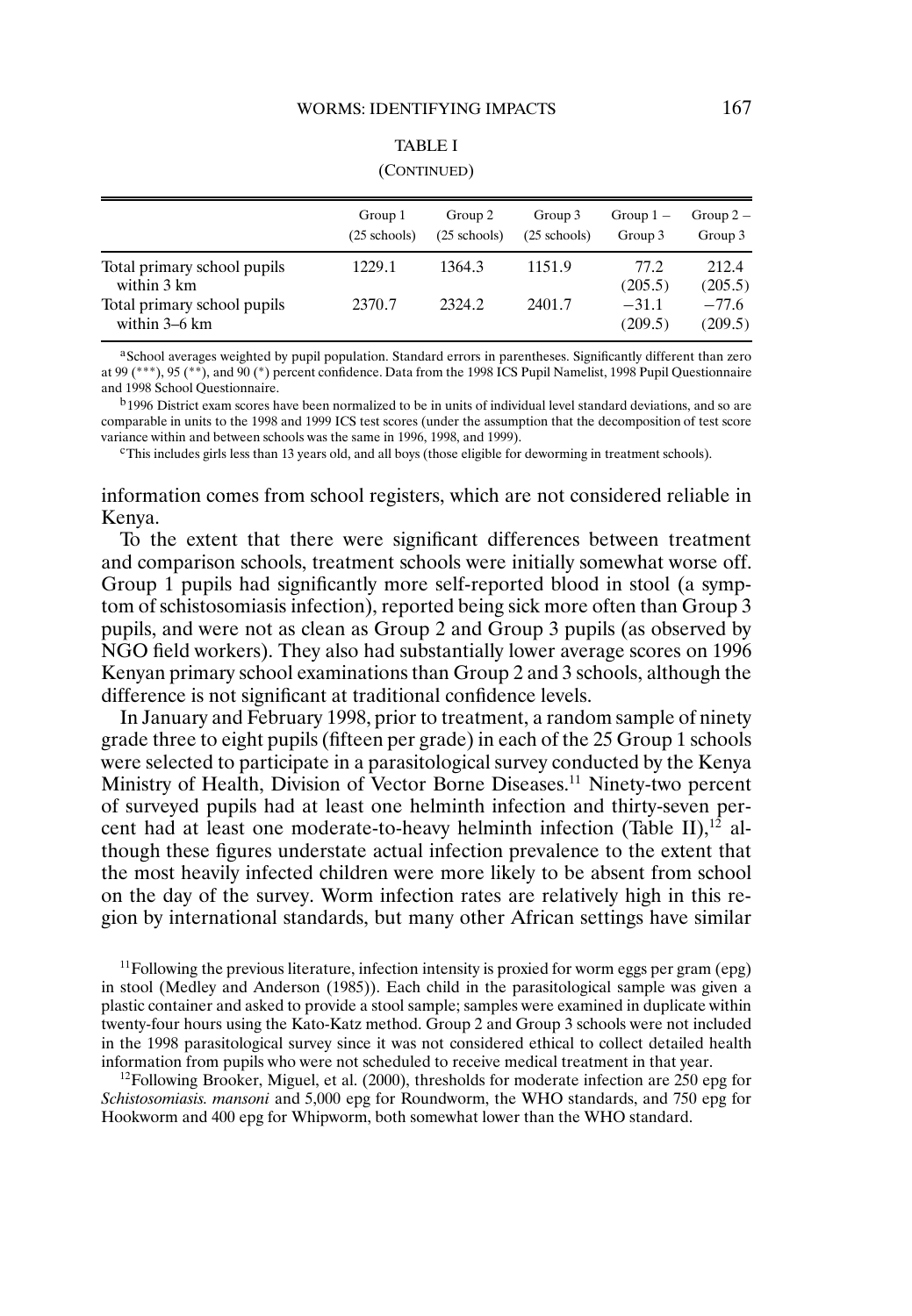#### TABLE II

|                                                                  | Prevalence of<br>infection | Prevalence of<br>moderate-heavy<br>infection | Average infection<br>intensity, in<br>eggs per gram (s.e.) |
|------------------------------------------------------------------|----------------------------|----------------------------------------------|------------------------------------------------------------|
| Hookworm                                                         | 0.77                       | 0.15                                         | 426                                                        |
| Roundworm                                                        | 0.42                       | 0.16                                         | (1055)<br>2337<br>(5156)                                   |
| Schistosomiasis, all schools                                     | 0.22                       | 0.07                                         | 91                                                         |
| Schistosomiasis,<br>schools <5 km from Lake Victoria<br>Whipworm | 0.80<br>0.55               | 0.39<br>0.10                                 | (413)<br>487<br>(879)<br>161                               |
| At least one infection<br>Born since 1985                        | 0.92<br>0.92               | 0.37<br>0.40                                 | (470)                                                      |
| Born before 1985<br>Female<br>Male                               | 0.91<br>0.91<br>0.93       | 0.34<br>0.34<br>0.38                         |                                                            |
| At least two infections                                          | 0.31                       | 0.10                                         |                                                            |
| At least three infections                                        | 0.28                       | 0.01                                         |                                                            |

#### JANUARY 1998 HELMINTH INFECTIONS, PRE-TREATMENT, GROUP 1 SCHOOLS<sup>a</sup>

aThese are averages of individual-level data, as presented in Brooker, Miguel, et al. (2000); correcting for the oversampling of the (numerically smaller) upper grades does not substantially change the results. Standard errors in parentheses. Sample size: 1894 pupils. Fifteen pupils per standard in grades 3 to 8 for Group 1 schools were randomly sampled. The bottom two rows of the column "Prevalence of moderate-heavy infection" should be interpreted as the proportion with at least two or at least three moderate-to-heavy helminth infections, respectively.

The data were collected in January to March 1998 by the Kenya Ministry of Health, Division of Vector Borne Diseases (DVBD). The moderate infection thresholds for the various intestinal helminths are: 250 epg for *S. mansoni*, and 5,000 epg for Roundworm, both the WHO standard, and 750 epg for Hookworm and 400 epg for Whipworm, both somewhat lower than the WHO standard. Refer to Brooker, Miguel, et al. (2000) for a discussion of this parasitological survey and the infection cut-offs. All cases of schistosomiasis are *S. mansoni*.

infection profiles (Brooker, Rowlands, et al. (2000)). Moderate-to-heavy worm infections are more likely among younger pupils and among boys. Pupils who attend schools near Lake Victoria also have substantially higher rates of schistosomiasis. Latrine ownership is negatively correlated with moderate-to-heavy infection (results not shown).

# 3.2. *The Intervention*

Following World Health Organization recommendations (WHO (1992)), schools with geohelminth prevalence over 50 percent were mass treated with albendazole every six months, and schools with schistosomiasis prevalence over 30 percent were mass treated with praziquantel annually.13 All treatment

<sup>13</sup>The medical protocol was designed in collaboration with the Partnership for Child Development, and was approved by the Ethics Committee of the Kenya Ministry of Health and Busia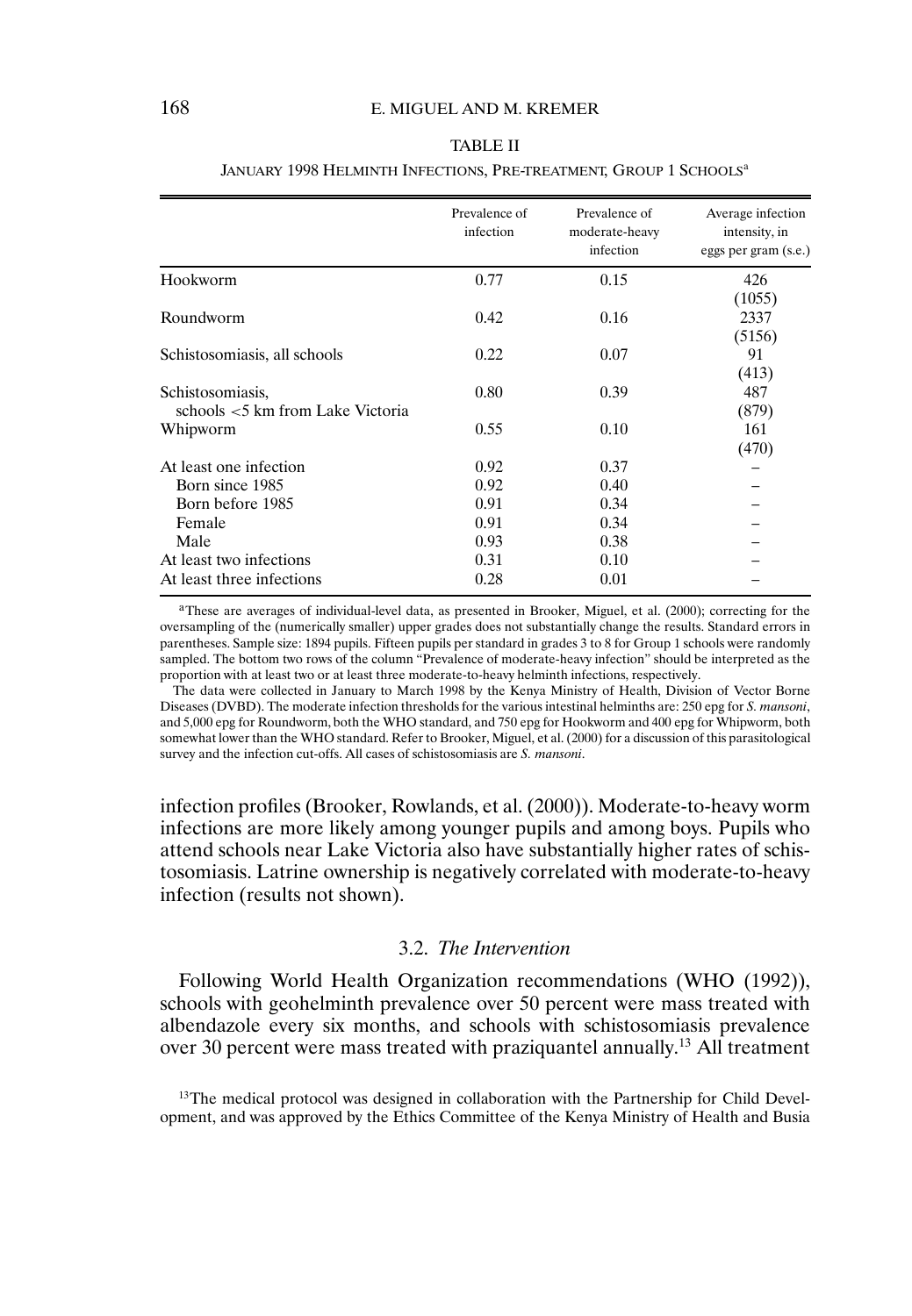schools met the geohelminth cut-off in both 1998 and 1999. Six of twenty-five treatment schools met the schistosomiasis cut-off in 1998 and sixteen of fifty treatment schools met the cut-off in 1999.14 Medical treatment was delivered to the schools by Kenya Ministry of Health public health nurses and ICS public health officers. Following standard practice (Bundy and Guyatt (1996)), the medical protocol did not call for treating girls thirteen years of age and older due to concerns about the potential teratogenicity of the drugs (WHO  $(1992)$ ).<sup>15</sup>

In addition, treatment schools received worm prevention education through regular public health lectures, wall charts, and the training of teachers in each treatment school on worm prevention. Health education stressed the importance of hand washing to avoid ingesting roundworm and whipworm larvae, wearing shoes to avoid hookworm infection, and not swimming in infected fresh water to avoid schistosomiasis.

ICS obtained community consent in all treatment schools in 1998. A series of community and parent meetings were held in treatment schools, at which the project was described and parents who did not want their child to participate in the project were asked to inform the school headmaster. Under the recommendation of the Kenya Ministry of Health, beginning in January 1999 ICS required signed parental consent for all children to receive medical treatment; consent typically took the form of parents signing their name in a notebook kept at school by the headmaster. This is not a trivial requirement for many households: travelling to school to sign the book may be time-consuming, and some parents may be reluctant to meet the headmaster when behind on school fees, a common problem in these schools.

District Medical Officer of Health. The 30 percent threshold for mass praziquantel treatment is less than the WHO standard of 50 percent, although in practice few schools had schistosomiasis prevalence between 30 to 50 percent. Pupils in the parasitological subsample who were found to be infected with schistosomiasis, but attended schools that did not qualify for mass treatment with praziquantel, were individually treated. However, there were few such pupils: the proportion of moderate-to-heavy schistosomiasis among the thirty-four schools that fell below the 30 percent threshold in 1999 was just 0.02.

<sup>&</sup>lt;sup>14</sup>In 1998, pupils received 600 mg albendazole doses during each round of treatment, following the protocol of an earlier Government of Kenya Ministry of Health deworming project in Kwale District; in 1999, pupils were treated with 400 mg albendazole (WHO (1992)). Praziquantel was provided at approximately 40 mg/kg (WHO (1992)) in both 1998 and 1999. The NGO used generic drugs in 1998, and SmithKline Beecham's Zentel (albendazole) and Bayer's Biltricide (praziquantel) in 1999.

<sup>&</sup>lt;sup>15</sup>Pregnancy test reagent strips are not practical during mass treatment (Bundy and Guvatt (1996)). Personal interviews (i.e., asking girls when they had their most recent menstrual period) may not be effective in determining pregnancy in this setting because pregnant girls might fear that the information would not be held in confidence; pregnant girls are often expelled from Kenyan primary schools (although this is not official government policy).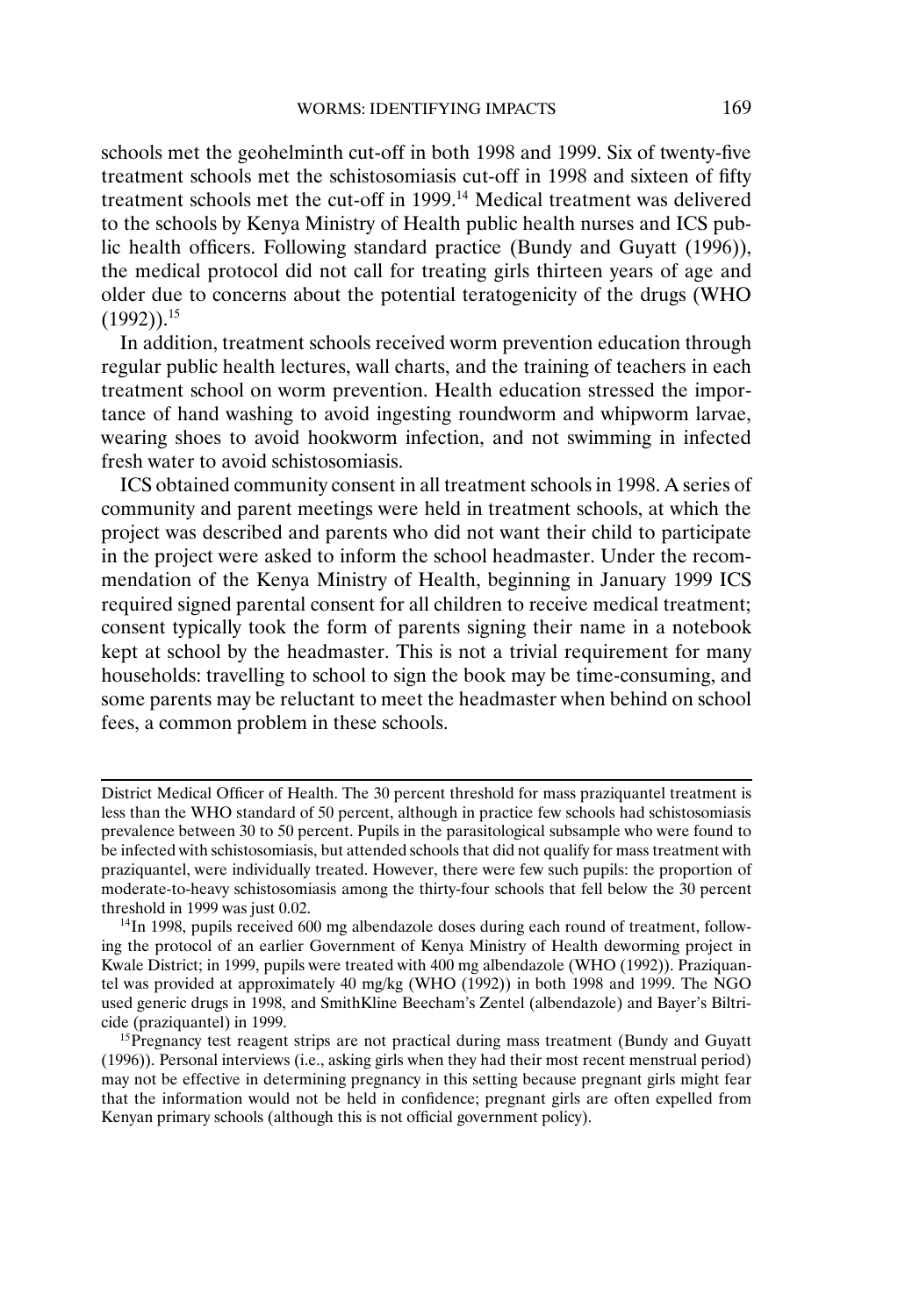# 170 E. MIGUEL AND M. KREMER

# 3.3. *Assigned and Actual Deworming Treatment*

Seventy-eight percent of those pupils assigned to receive treatment (i.e., girls under thirteen years old and all boys in the treatment schools) received at least some medical treatment through the program in 1998 (Table III).<sup>16</sup> Since approximately 80 percent of the students enrolled prior to the start of the pro-

|                                                                                                   | Group 1                                |                   | Group 2                                |                   |                                        | Group 3           |  |
|---------------------------------------------------------------------------------------------------|----------------------------------------|-------------------|----------------------------------------|-------------------|----------------------------------------|-------------------|--|
|                                                                                                   | Girls $<$ 13<br>years, and<br>all boys | Girls<br>13 years | Girls $<$ 13<br>years, and<br>all boys | Girls<br>13 years | Girls $<$ 13<br>years, and<br>all boys | Girls<br>13 years |  |
|                                                                                                   | <b>Treatment</b>                       |                   | Comparison                             |                   | Comparison                             |                   |  |
| Any medical treatment in 1998<br>(For grades 1–8 in early 1998)                                   | 0.78                                   | 0.19              | 0                                      | $\Omega$          | $\theta$                               | $\theta$          |  |
| Round 1 (March-April 1998),<br>Albendazole                                                        | 0.69                                   | 0.11              | $\theta$                               | $\theta$          | $\theta$                               | $\Omega$          |  |
| Round 1 (March-April 1998),<br>Praziquantel <sup>b</sup>                                          | 0.64                                   | 0.34              | $\theta$                               | $\Omega$          | $\Omega$                               | $\Omega$          |  |
| Round 2 (Oct.-Nov. 1998),<br>Albendazole                                                          | 0.56                                   | 0.07              | $\theta$                               | $\theta$          | $\theta$                               | $\theta$          |  |
|                                                                                                   | <b>Treatment</b>                       |                   | <b>Treatment</b>                       |                   | Comparison                             |                   |  |
| Any medical treatment in 1999                                                                     | 0.59                                   | 0.07              | 0.55                                   | 0.10              | 0.01                                   | $\theta$          |  |
| (For grades 1–7 in early 1998)                                                                    |                                        |                   |                                        |                   |                                        |                   |  |
| Round 1 (March-June 1999),<br>Albendazole                                                         | 0.44                                   | 0.06              | 0.35                                   | 0.06              | 0.01                                   | $\Omega$          |  |
| Round 1 (March-June 1999),<br>Praziquantel <sup>b</sup>                                           | 0.47                                   | 0.06              | 0.38                                   | 0.06              | 0.01                                   | $\theta$          |  |
| Round 2 (Oct.-Nov. 1999),<br>Albendazole                                                          | 0.53                                   | 0.06              | 0.51                                   | 0.08              | 0.01                                   | $\Omega$          |  |
| Any medical treatment in 1999<br>(For grades 1–7 in early 1998),<br>among pupils enrolled in 1999 | 0.73                                   | 0.10              | 0.71                                   | 0.13              | 0.02                                   | $\theta$          |  |
| Round 1 (March–June 1999),<br>Albendazole                                                         | 0.55                                   | 0.08              | 0.46                                   | 0.08              | 0.01                                   | $\Omega$          |  |
| Round 1 (March–June 1999),<br>Praziquantel <sup>b</sup>                                           | 0.53                                   | 0.07              | 0.45                                   | 0.07              | 0.01                                   | $\Omega$          |  |
| Round 2 (Oct.-Nov. 1999),<br>Albendazole                                                          | 0.65                                   | 0.09              | 0.66                                   | 0.11              | 0.01                                   | $\theta$          |  |

TABLE III PROPORTION OF PUPILS RECEIVING DEWORMING TREATMENT IN PSDPa

aData for grades 1–8. Since month of birth information is missing for most pupils, precise assignment of treatment eligibility status for girls born during the "threshold" year is often impossible; all girls who turn 13 during a given year are counted as 12 year olds (eligible for deworming treatment) throughout for consistency.

<sup>b</sup>Praziquantel figures in Table III refer only to children in schools meeting the schistosomiasis treament threshold (30 percent prevalence) in that year.

<sup>16</sup>In what follows, "treatment" schools refer to all twenty-five Group 1 schools in 1998, and all fifty Group 1 and Group 2 schools in 1999.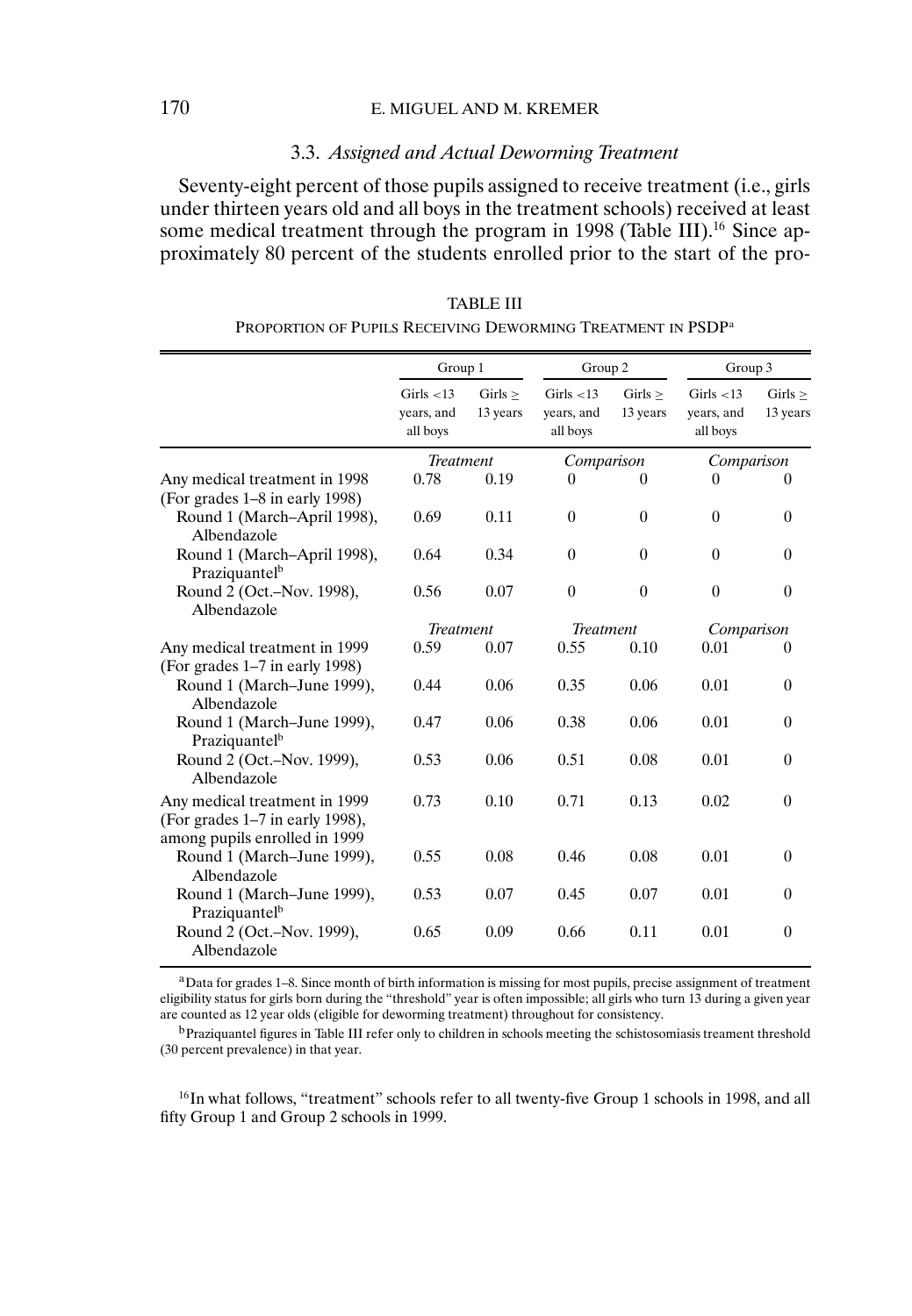gram were present in school on a typical day in 1998, absence from school on the day of drug administration was a major cause of drug noncompliance. Nineteen percent of girls thirteen years of age or older also received medical treatment in 1998. This was partly because of confusion in the field about pupil age, and partly because in the early stages of the program several of the Kenya Ministry of Health nurses administered drugs to some older girls, judging the benefits of treatment to outweigh the risks. This was particularly common in schools near the lake where schistosomiasis was more of a problem.

A somewhat lower proportion of pupils in school took the medicine in 1999. Among girls younger than thirteen and boys who were enrolled in school for at least part of the 1999 school year, the overall treatment rate was approximately 72 percent (73 percent in Group 1 and 71 percent in Group 2 schools), suggesting that the process of selection into treatment was fairly similar in the two years despite the change in consent rules. Of course, measured relative to the baseline population of students enrolled in early 1998, a smaller percentage of students were still in school in 1999 and hence, treatment rates in this baseline sample were considerably lower in 1999 than in 1998: among girls under thirteen years of age and all boys in treatment schools from the baseline sample, approximately 57 percent received medical treatment at some point in 1999, while only nine percent of the girls thirteen years of age and older received treatment.17

Only five percent of comparison school pupils received medical treatment for worms independently of the program during the previous year, according to the 1999 pupil questionnaire.<sup>18</sup> An anthropological study examining worm treatment practices in a neighboring district in Kenya (Geissler et al. (2000)), finds that children self-treat the symptoms of helminth infections with local herbs, but found no case in which a child or parent purchased deworming

<sup>17</sup>The difference between the 72 percent and 57 percent figures is due to Group 2 pupils who dropped out of school (or who could not be matched in the data cross years, despite the efforts of the NGO field staff) between years 1 and 2 of the project. Below, we compare infection outcomes for pupils who participated in the 1999 parasitological survey, all of whom were enrolled in school in 1999. Thus the parasitological survey sample consists of pupils enrolled in school in both 1998 and 1999 for both the treatment and comparison schools. To the extent that the deworming program itself affected enrolment outcomes—1999 school enrolment is approximately four percentage points higher in the treatment schools than the comparison schools—the pupils enrolled in the treatment versus comparison schools in 1999 will have different characteristics. However, since drop-out rates were lower in the treatment schools, this is likely to lead to a bias toward zero in the within-school health externality estimates, in which case our estimates serve as lower bounds on true within-school effects.

<sup>18</sup>A survey to assess the availability of deworming drugs in this area, conducted during May to July 1999, found no local shops surveyed carried either WHO-recommended broad-spectrum treatments for geohelminths (albendazole and mebendazole) or schistosomiasis (praziquantel) in stock on the day of the survey, though a minority carried cheaper but less effective drugs (levamisole hydrochloride and piperazine). Some clinics and pharmacies carried broad-spectrum drugs, but these were priced far out of range for most of the population.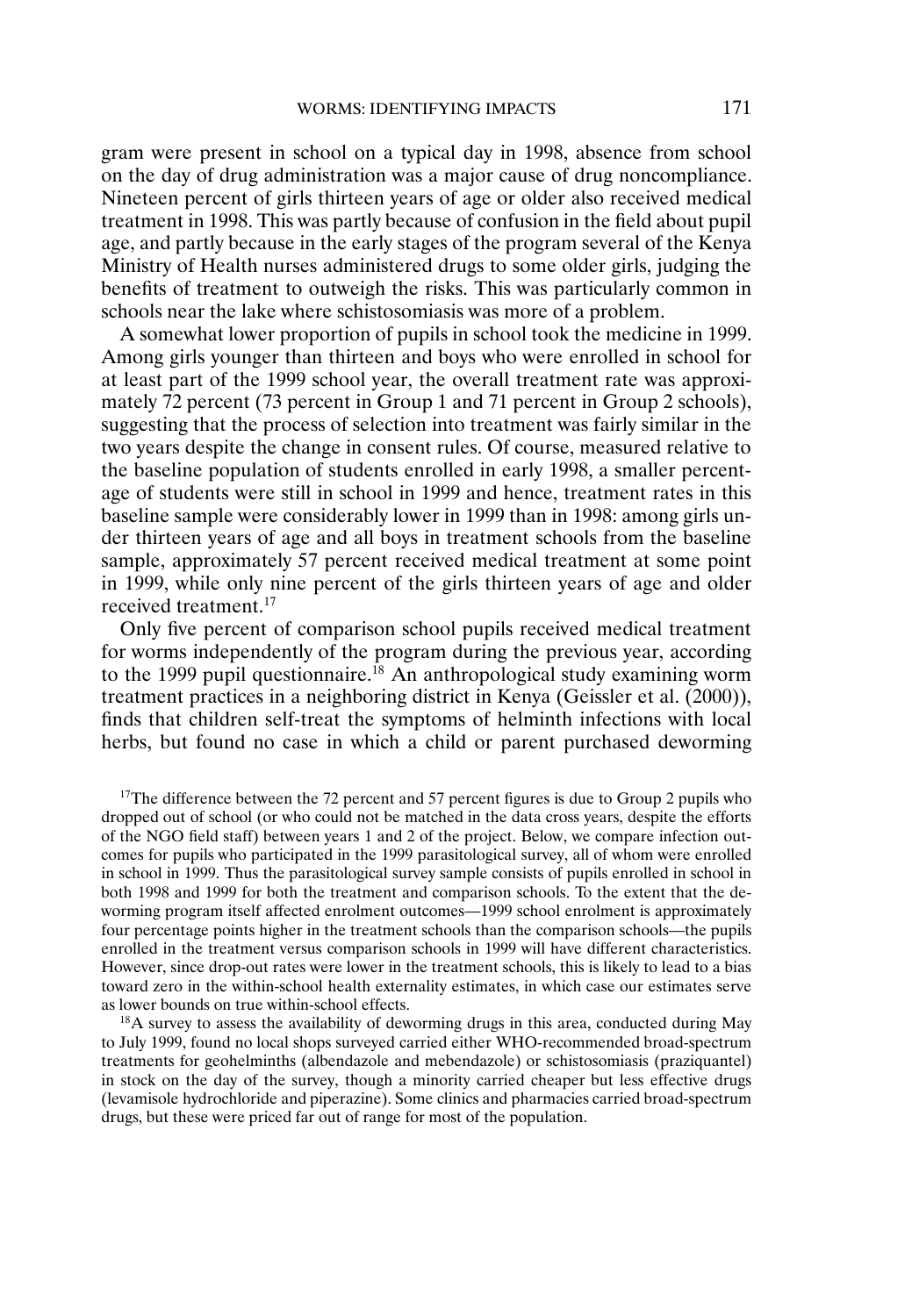# 1998 transfer to a 1999 transfer to a School in early 1998 Group 1 Group 2 Group 2 Group 2 Group 3 Group 2 Group 3 (pre-treatment) school school school school school school Group 1 0.005 0.007 0.007 0.032 0.026 0.027 Group 2 0.006 0.007 0.008 0.026 0.033 0.027 Group 3 0.010 0.010 0.006 0.022 0.036 0.022 Total transfers 0.021 0.024 0.021 0.080 0.095 0.076

## TABLE IV PROPORTION OF PUPIL TRANSFERS ACROSS SCHOOLS

drugs. To the extent that children in Busia also self-treat helminth symptoms with herbs, in this study we measure the net benefit of deworming drugs above and beyond the impact of herbs and of any individually purchased medicines.

Although pupils assigned to comparison schools could also potentially have transferred to treatment schools to receive deworming medical treatment through the program, there is no evidence of large asymmetric flows of pupils into treatment schools, which could bias the results (Table IV). Among sample pupils, approximately two percent transferred into a different school in 1998, with nearly equal proportions transferring into Groups 1, 2, and 3 schools, and approximately eight percent of pupils had transferred into a different school by the end of 1999, again with similar proportions transferring to all three groups (the transfer rates from early 1998 through the end of 1999 are substantially higher than rates through the end of 1998 because most transfers occur between school years). As we discuss in Section 4, we also use a standard intention-to-treat (ITT) estimation strategy, in which pupils are assigned the treatment status of the school in which they were initially enrolled in early 1998 even if they later switched schools, to address potential transfer bias.

# 3.4. *Health Outcome Differences Between Group 1 and Group 2 Schools*

Before proceeding to formal estimation in Section 4, we present simple differences in health outcomes between treatment and comparison schools, although as we discuss below, these differences understate overall treatment effects if there are deworming treatment externalities across schools. The Kenyan Ministry of Health conducted a parasitological survey of grade three to eight pupils in Group 1 and Group 2 schools in January and February 1999, one year after the first round of treatment but before Group 2 schools had been treated. Overall, 27 percent of pupils in Group 1 (1998 treatment) schools had a moderate-to-heavy helminth infection in early 1999 compared to 52 percent in Group 2 (1998 comparison) schools, and this difference is significantly different than zero at 99 percent confidence (Table V). The prevalences of moderate-to-heavy hookworm, roundworm, schistosomiasis, and whipworm infections were all lower in Group 1 (1998 treatment) schools than in Group 2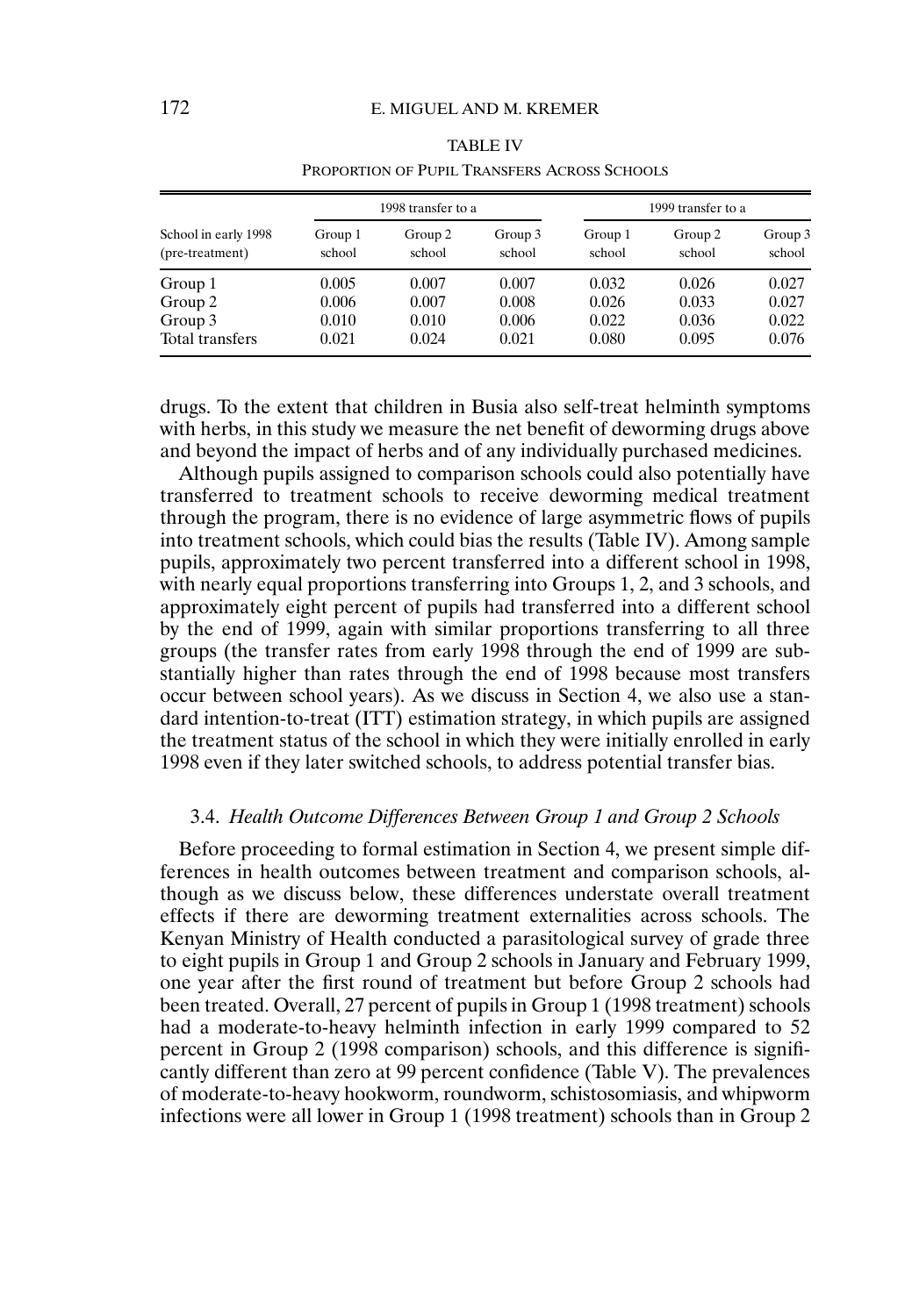#### TABLE V

## JANUARY TO MARCH 1999, HEALTH AND HEALTH BEHAVIOR DIFFERENCES BETWEEN GROUP 1 (1998 TREATMENT) AND GROUP 2 (1998 COMPARISON) SCHOOLS<sup>a</sup>

|                                                  | Group 1 | Group 2 | Group 1 - Group 2 |
|--------------------------------------------------|---------|---------|-------------------|
| Panel A: Helminth Infection Rates                |         |         |                   |
| Any moderate-heavy infection, January-March 1998 | 0.38    |         |                   |
| Any moderate-heavy infection, 1999               | 0.27    | 0.52    | $-0.25***$        |
|                                                  |         |         | (0.06)            |
| Hookworm moderate-heavy infection, 1999          | 0.06    | 0.22    | $-0.16^*$         |
|                                                  |         |         | (0.03)            |
| Roundworm moderate-heavy infection, 1999         | 0.09    | 0.24    | $-0.15^*$         |
|                                                  |         |         | (0.04)            |
| Schistosomiasis moderate-heavy infection, 1999   | 0.08    | 0.18    | $-0.10^*$         |
|                                                  |         |         | (0.06)            |
| Whipworm moderate-heavy infection, 1999          | 0.13    | 0.17    | $-0.04$           |
|                                                  |         |         | (0.05)            |
| Panel B: Other Nutritional and Health Outcomes   |         |         |                   |
| Sick in past week (self-reported), 1999          | 0.41    | 0.45    | $-0.04***$        |
|                                                  |         |         | (0.02)            |
| Sick often (self-reported), 1999                 | 0.12    | 0.15    | $-0.03***$        |
|                                                  |         |         | (0.01)            |
| Height-for-age Z-score, 1999                     | $-1.13$ | $-1.22$ | $0.09*$           |
| (low scores denote undernutrition)               |         |         | (0.05)            |
| Weight-for-age Z-score, 1999                     | $-1.25$ | $-1.25$ | $-0.00$           |
| (low scores denote undernutrition)               |         |         | (0.04)            |
| Hemoglobin concentration (g/L), 1999             | 124.8   | 123.2   | 1.6               |
|                                                  |         |         | (1.4)             |
| Proportion anemic (Hb < $100g/L$ ), 1999         | 0.02    | 0.04    | $-0.02$ **        |
|                                                  |         |         | (0.01)            |
| Panel C: Worm Prevention Behaviors               |         |         |                   |
| Clean (observed by field worker), 1999           | 0.59    | 0.60    | $-0.01$           |
|                                                  |         |         | (0.02)            |
| Wears shoes (observed by field worker), 1999     | 0.24    | 0.26    | $-0.02$           |
|                                                  |         |         | (0.03)            |
| Days contact with fresh water in past week       | 2.4     | 2.2     | 0.2               |
| (self-reported), 1999                            |         |         | (0.3)             |
|                                                  |         |         |                   |

aThese are averages of individual-level data for grade 3–8 pupils; disturbance terms are clustered within schools. Robust standard errors in parentheses. Significantly different than zero at 99 (\*\*\*), 95 (\*\*), and 90 (\*) percent confidence.

Obs. for parasitological results: 2328 (862 Group 1, 1467 Group 2); Obs. for hemoglobin results: 778 (292 Group 1, 486 Group 2); Obs. for 1999 Pupil Questionnaire health outcomes: 9,102 (3562 Group 1, 5540 Group 2 and Group 3).

Following Brooker, Miguel, et al. (2000), moderate-to-heavy infection thresholds for the various intestinal helminths are: 250 epg for *S. mansoni*, and 5,000 epg for Roundworm, both the WHO standard, and 750 epg for Hookworm and 400 epg for Whipworm, both somewhat lower than the WHO standard. Kenya Ministry of Health officials collected the parasitological data from January to March 1998 in Group 1 schools, and from January to March 1999 in Group 1 and Group 2 schools. A random subset of the original 1998 Group 1 parasitological sample was resurveyed in 1999. Hb data were collected by Kenya Ministry of Health officials and ICS field officers using the portable Hemocue machine. The self-reported health outcomes were collected for all three groups of schools as part of Pupil Questionnaire administration.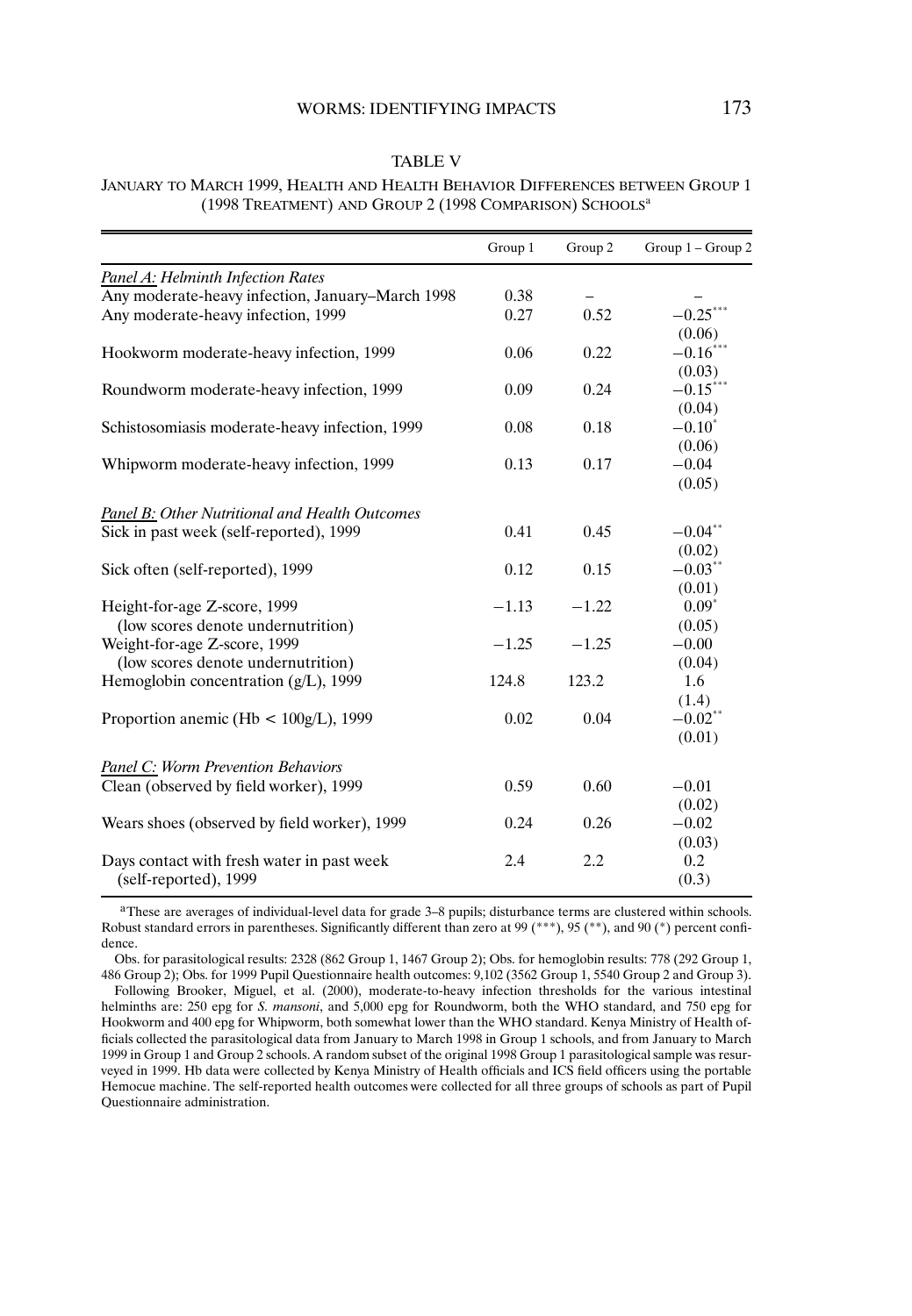(1998 comparison) schools. The program was somewhat less effective against whipworm, perhaps as a result of the lower efficacy of single-dose albendazole treatments for whipworm infections, as discussed above.<sup>19</sup>

Note that it is likely that substantial reinfection had occurred during the three to twelve months between 1998 deworming treatment and the 1999 parasitological surveys, so differences in worm burden between treatment and comparison schools were likely to have been even greater shortly after treatment. In addition, to the extent that pupils prone to worm infections are more likely to be present in school on the day of the parasitological survey in the Group 1 schools than the Group 2 schools due to deworming health gains, these average differences between Group 1 and Group 2 schools are likely to further understate true deworming treatment effects.

Group 1 pupils also reported better health outcomes after the first year of deworming treatment: four percent fewer Group 1 pupils reported being sick in the past week, and three percent fewer pupils reported being sick often (these differences are significantly different than zero at 95 percent confidence). Group 1 pupils also had significantly better height-for-age—a measure of nutritional status—by early 1999, though weight-for-age was no greater on average.20

Although Group 1 pupils had higher hemoglobin concentrations than Group 2 pupils in early 1999, the difference is not statistically different than zero. Recall that anemia is the most frequently hypothesized link between worm infections and cognitive performance (Stoltzfus et al. (1997)). Severe anemia is relatively rare in Busia: fewer then 4 percent of pupils in Group 2 schools (comparison schools in 1998) fell below the Kenya Ministry of Health anemia threshold of 100 g/L in early 1999 before deworming treatment. This is low relative to many other areas in Africa, of which many have substantial helminth problems: a recent survey of studies of anemia among school children in less developed countries (Hall and Partnership for Child Development (2000)) indicates that there is considerably less anemia in Busia than in samples from Ghana, Malawi, Mali, Mozambique, and Tanzania.21

<sup>19</sup>The rise in overall moderate-to-heavy helminth infections between 1998 and 1999 (refer to Table II) is likely to be due to the extraordinary flooding in 1998 associated with the El Niño weather system, which increased exposure to infected fresh water (note the especially large increases in moderate-to-heavy schistosomiasis infections), created moist conditions favorable for geohelminth larvae, and led to the overflow of latrines, incidentally also creating a major outbreak of fecal-borne cholera.

 $20$ Although it is somewhat surprising to find height-for-age gains but not weight-for-age gains, since the latter are typically associated with short-run nutritional improvements, it is worth noting that Thein-Hlaing, Thane-Toe, Than-Saw, Myat-Lay-Kyin, and Myint-Lwin's (1991) study in Myanmar finds large height gains among treated children within six months of treatment for roundworm while weight gains were only observed after twenty-four months, and Cooper et al. (1990) present a similar finding for whipworm, so the result is not unprecedented.

<sup>21</sup>One possible explanation for low levels of anemia in this area is geophagy (soil eating): Geissler et al. (1998) report that 73 percent of a random sample of children aged 10–18 in a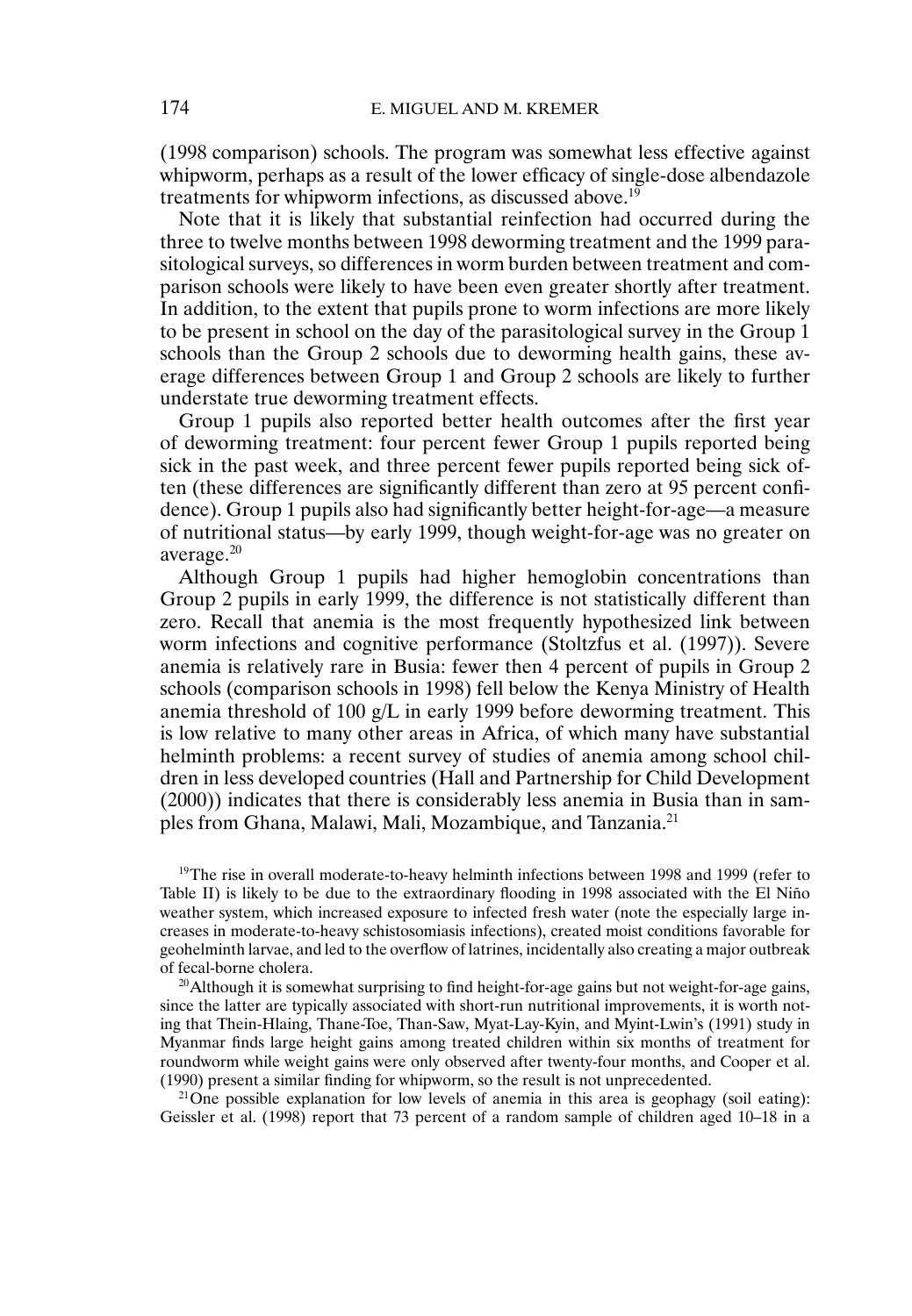Health education had a minimal impact on behavior, so to the extent the program improved health, it almost certainly did so through the effect of anthelmintics rather than through health education. There are no significant differences across treatment and comparison school pupils in early 1999 in three worm prevention behaviors: observed pupil cleanliness, $^{22}$  the proportion of pupils wearing shoes, or self-reported exposure to fresh water (Table V).

## 4. ESTIMATION STRATEGY

# 4.1. *Econometric Specifications*

Randomization of deworming treatment across schools allows estimation of the overall effect of the program by comparing treatment and comparison schools, even in the presence of within-school externalities.<sup>23</sup> However, externalities may take place not only within, but also across schools, especially since most people in this area live on their farms rather than being concentrated in villages, and neighbors (and even siblings) often attend different schools since there is typically more than one primary school within walking distance. Miguel and Gugerty (2002) find that nearly one-quarter of all households in this area have a child enrolled in a primary school which is not the nearest one to their home. We estimate cross-school externalities by taking advantage of variation in the local density of treatment schools induced by randomization. Although randomization across schools makes it possible to experimentally identify both the overall program effect and cross-school externalities, we must rely on nonexperimental methods to decompose the effect on treated schools into a direct effect and within-school externality effect.

We first estimate program impacts in treatment schools, as well as crossschool treatment externalities:<sup>24</sup>

(1) 
$$
Y_{ijt} = a + \beta_1 \cdot T_{1it} + \beta_2 \cdot T_{2it} + X'_{ijt} \delta + \sum_d (\gamma_d \cdot N_{dit}^T) + \sum_d (\phi_d \cdot N_{dit}) + u_i + e_{ijt}.
$$

neighboring region of Western Kenya reported eating soil daily. Given the average amount of soil children were observed eating daily, and the measured mean iron content of soil in this area, Geissler et al. conclude that soil provides an average of 4.7 mg iron per day—over one-third of the recommended daily iron intake for children. Unfortunately, geophagy could also increase exposure to geohelminth larvae, promoting reinfection.

 $22$ This also holds controlling for initial 1998 levels of cleanliness, or using a difference-indifferences specification.

<sup>23</sup>Manski (2000) suggests using experimental methods to identify peer effects. Other recent papers that use group-level randomization of treatment to estimate peer effects include Duflo and Saez (2002) and Miguel and Kremer (2002). Katz, Kling, and Liebman (2001), Kremer and Levy (2001), and Sacerdote (2001) use random variation in peer group composition to estimate peer effects.

 $24$ For simplicity, we present the linear form, but we use probit estimation below for discrete dependent variables.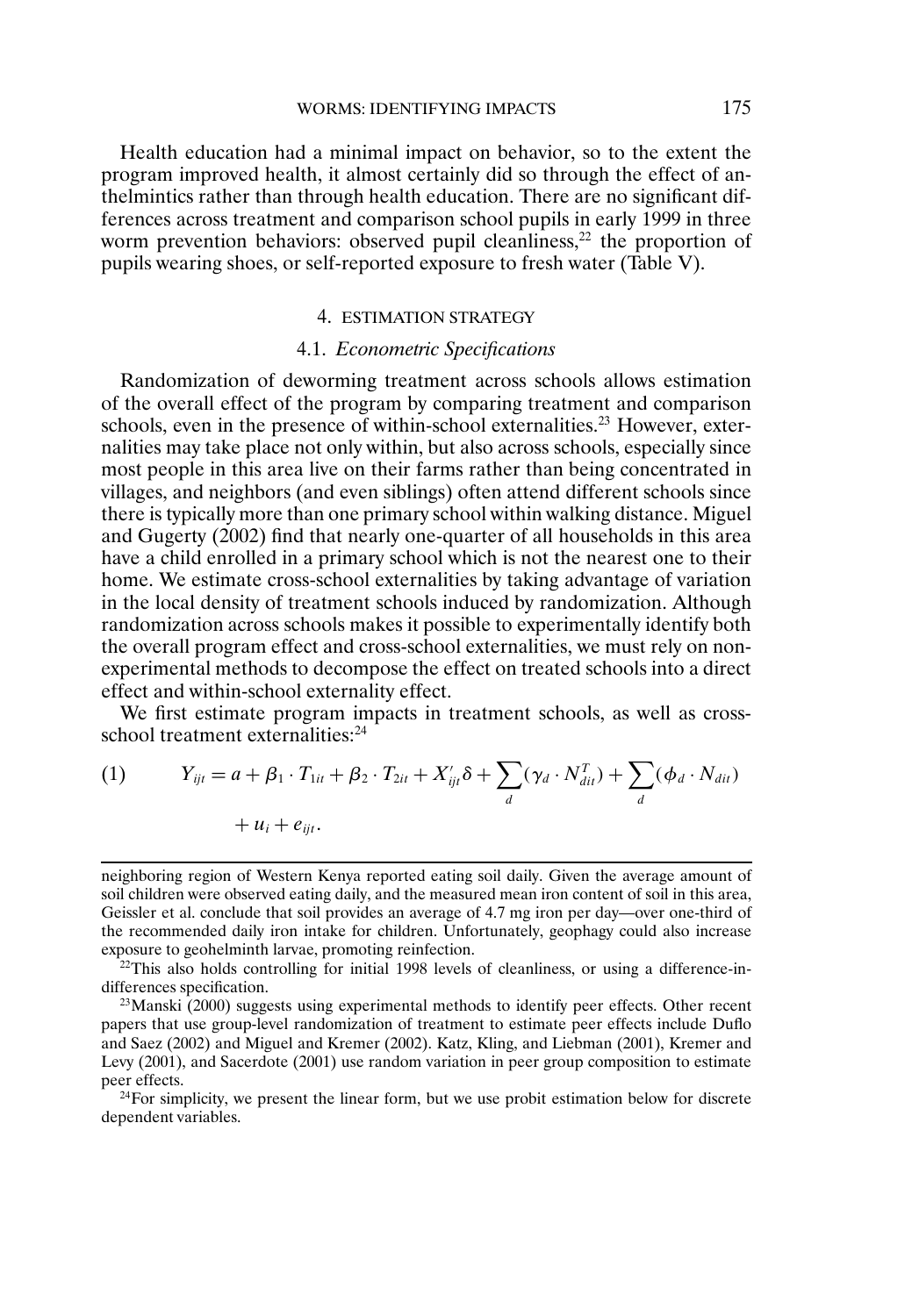$Y_{ijt}$  is the individual health or education outcome, where *i* refers to the school, j to the student, and  $t \in \{1, 2\}$  to the year of the program;  $T_{1it}$  and  $T_{2it}$  are indicator variables for school assignment to the first and second year of deworming treatment, respectively; and  $\overline{X}_{iit}$  are school and pupil characteristics.  $N_{di}$  is the total number of pupils in primary schools at distance  $d$  from school  $i$  in year  $t$ , and  $N_{di}^T$  is the number of these pupils in schools randomly assigned to deworming treatment. For example, in Sections 5 and 6,  $d = 03$  denotes schools that are located within three kilometers of school i, and  $d = 36$  denotes schools that are located between three to six kilometers away.25 Individual disturbance terms are assumed to be independent across schools, but are allowed to be correlated for observations within the same school, where the school effect is captured in the  $u_i$  term.

Since local population density may affect disease transmission, and since children who live or attend school near treatment schools could have lower environmental exposure to helminths, which would lead to less reinfection and lower worm burdens, worm burden may depend on both the total number of primary school pupils  $(N_{\text{dif}})$  and the number of those pupils in schools randomly assigned to deworming treatment  $(N_{di}^T)$  within a certain distance from school i in year t of the program.<sup>26</sup> Given the total number of children attending primary school within a certain distance from the school, the number of these attending schools assigned to treatment is exogenous and random. Since any independent effect of local school density is captured in the  $N_{dit}$  terms, the  $\gamma_d$  coefficients measure the deworming treatment externalities across schools. In this framework  $\beta_1 + \sum_d (\gamma_d \overline{N}_{di}^T)$  is the average effect of the first year of deworming treatment on overall infection prevalence in treatment schools, where  $\overline{N}_{di}^T$  is the average number of treatment school pupils located at distance d from the school, and  $\beta_2 + \sum_d (\gamma_d \overline{N}_{di}^T)$  is the analogous effect for the second year of deworming.  $\beta_1$  and  $\beta_2$  capture both direct effects of deworming treatment on the treated, as well as any externalities on untreated pupils within the treatment schools.27

25Under spatial externality models in which a reduction in worm prevalence at one school affects neighboring schools and this in turn affects their neighbors, some externalities would spill over beyond six kilometers. To the extent that there are externalities beyond six kilometers from the treatment schools, equation (1) yields a lower bound on treatment effects, but we think any such spillovers are likely to be relatively minor in this setting.

<sup>26</sup>Since cross-school externalities depend on the number of pupils eligible for treatment rather than the total number of pupils, we use the number of girls less than 13 years old and all boys (the pupils eligible for deworming in the treatment schools) as the school population ( $N_{di}$  and  $N_{di}^T$ ) for all schools in the remainder of the paper. Measurement error in GPS locations—due to U.S. government downgrading of GPS accuracy until May 2000—leads to attenuation bias, making it more difficult to find treatment externalities.

 $27$ Unfortunately, we do not have data on the location of pupils' homes, and hence cannot examine if pupils living near treatment schools actually obtain greater externality benefits.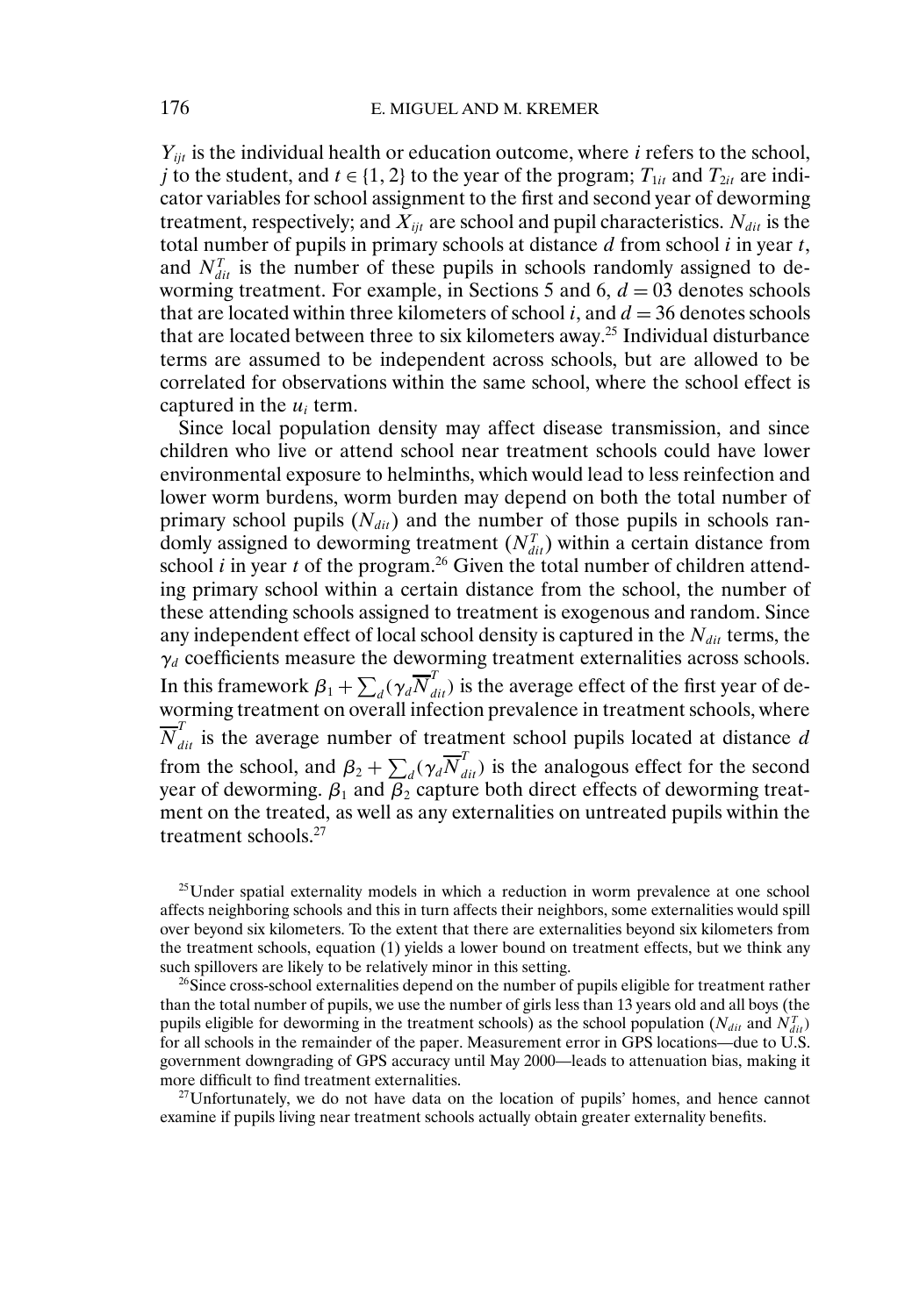The assigned deworming treatment group is not significantly associated with the density of other local treatment school pupils within three kilometers or within three to six kilometers (Table I); in other words, approximately as many treated pupils are located near Group 1 schools as near Group 2 or 3 schools. The 1998 and 1999 deworming compliance rates are also not significantly associated with the local density of treatment school pupils conditional on the total local density (Appendix Table AII).

Cross-school deworming externalities are likely to increase with the proportion of the local population that receives deworming treatment. Although the school-level randomization induced a range of variation in local treatment densities in our sample, with only 49 schools we cannot estimate how marginal externalities vary with local treatment levels.<sup>28</sup> Yet since large-scale deworming programs in most poor countries would likely use community consent for treatment, rather than individual parental consent—as in the first year of the program we examine—we estimate the likely extent of treatment externalities under conditions of interest to public health policymakers.

Including school and pupil variables  $X_{ijt}$  controls for those pre-treatment differences across schools that were present despite randomization, increasing statistical precision. These controls include the average school score on the 1996 Kenya government district exams for grades  $5$  to  $8;^{29}$  the prevalence of moderate-to-heavy helminth infections in the pupil's grade and geographic zone (the pre-treatment average); indicators for school involvement in other nongovernmental organization assistance projects; time controls (indicator variables for each six-month period capture the downward trend in school participation due to dropouts); and grade cohort indicator variables.

## 4.2. *Estimating Within-School Externalities*

Because randomization was conducted at the level of schools, rather than individuals within schools, it is possible to both estimate the overall treatment effect on treated schools and to conduct a cost-benefit analysis using equation (1). However, it is not possible to experimentally decompose the effect for treatment schools into a direct effect on treated pupils and an externality effect on untreated pupils within treatment schools. It is not valid to use assignment to a treatment school as an instrumental variable for actual medical treatment

<sup>28</sup>Quadratic terms of local treatment densities are not significantly related to the rate of any moderate-to-heavy helminth infection (results not shown), and thus we opt to focus on the linear specification, as in equation  $(1)$ .

<sup>29</sup>Average school scores from 1996—two years before the first year of the project—were employed since the district exam was not offered in 1997 due to a national teacher strike. Average school exam scores are used because individual exam results are incomplete for 1996. However, the 1996 scores are corrected to be in units of individual level standard deviations, and are thus comparable to the 1998 and 1999 test scores under the assumption that the decomposition of test score variance within and between schools was the same in 1996, 1998, and 1999.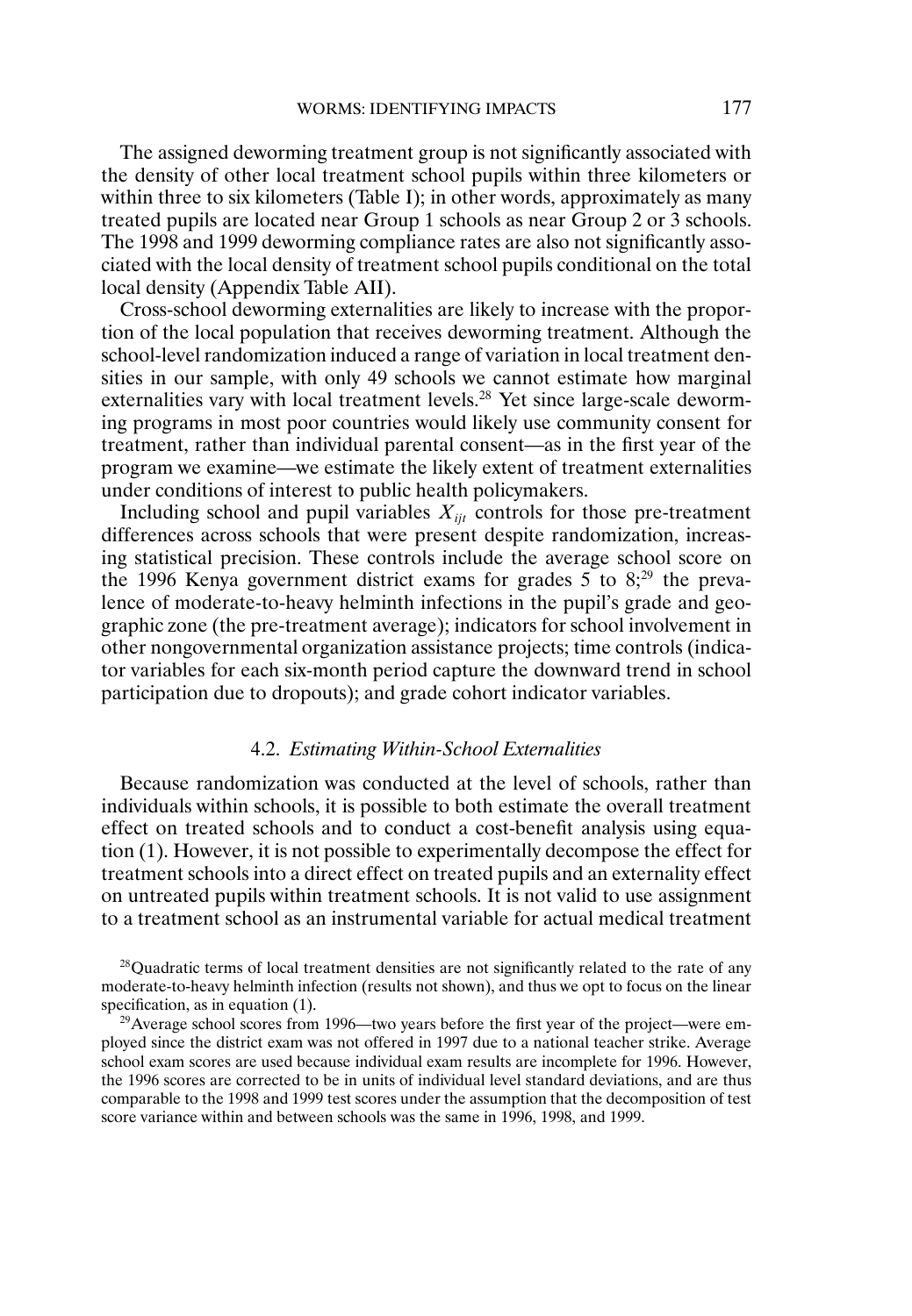in the presence of such externalities (Angrist, Imbens, and Rubin (1996)) since the exclusion restriction fails to hold: assignment to a treatment school affects pupil health through externalities, rather than only through the likelihood of receiving medical treatment.

In thinking about nonexperimental approaches to such a decomposition, it is worth bearing in mind that there is no evidence that sicker pupils were more likely to obtain deworming treatment; in fact if anything, the evidence seems more consistent with the hypothesis that pupils with higher worm load were somewhat less likely to obtain treatment, either because they were less likely to be in school on the day of treatment or because their households were less willing and able to invest in health. As Panels A and B in Table VI indicate, among girls under 13 and all boys, the children who would remain untreated were slightly more likely to be moderately to heavily infected prior to the intervention than those who ultimately obtained treatment, both for Group 1 schools (in 1998) and Group 2 schools (in 1999). Among girls at least 13 years of age, there is little difference in 1998 infection rates (prior to treatment) between Group 1 pupils who later obtained treatment and those who did not, while the Group 2 pupils who later obtained treatment were substantially less likely to have been moderately to heavily infected in early 1999 than their counterparts who later went untreated.

As suggested above, a major cause of missing treatment is school absenteeism: a 2001 parent survey indicates that most noncompliance from absenteeism is due to pupil illness, and we show in Section 6 that pupils with worms miss school more often. Poorer pupils may also have lower compliance if parents who have not paid school fees are reluctant to visit the headmaster to provide consent.

We assume in what follows that children obtain treatment if the net gain from treatment is more than a cut-off cost. Formally,  $D_{1ii} = 1(S(X_{ii}, e_{ii}) +$  $\varepsilon_{ii} > C_t$ ), where  $D_{1ii}$  takes on a value of one if individual j in school i received treatment in the first year that her school was eligible for treatment (1998 for Group 1, 1999 for Group 2), and zero otherwise; here, 1( ) is the indicator function,  $C_t$  is the total cost to the household of obtaining treatment in year  $t$  (which varies between the two years due to the changing consent requirements), and  $\varepsilon_{ii}$  is an unobserved random variable that could depend on the distance of the pupil's home from school, or whether the pupil was sick on the treatment day, for example.

Given that there was no randomization of treatment within schools, Group 1 pupils who did not receive treatment in 1998 are compared to Group 2 pupils who did not receive treatment in 1999, the year that Group 2 schools were incorporated into treatment, to at least partially deal with potential bias due to selection into medical treatment. For the health outcomes, we compare these two groups as of January to February 1999, when Group 1 schools had already been treated (in 1998) but Group 2 schools had not, while for school participation we compare Groups 1 and 2 during the first year of treatment.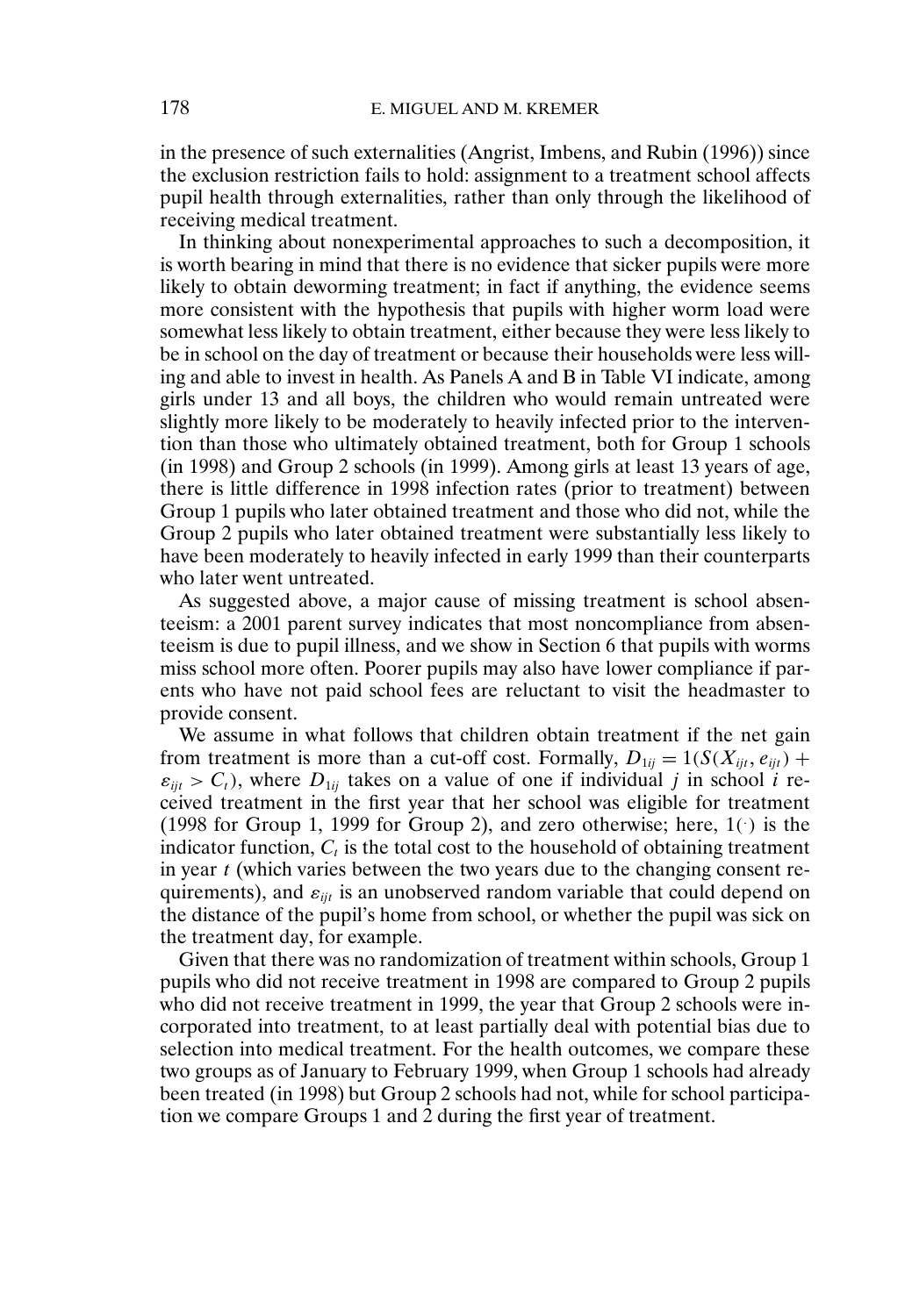#### TABLE VI

DEWORMING HEALTH EXTERNALITIES WITHIN SCHOOLS, JANUARY TO MARCH 1999<sup>a</sup>

|                                                                                                                                                             | Group 1,<br>Treated<br>in 1998 | Group 1,<br>Untreated<br>in 1998 | Group 2,<br>Treated<br>in 1999 | Group 2,<br>Untreated<br>in 1999 | (Group 1,<br>Treated<br>$1998$ ) –      | (Group 1,<br>Untreated<br>$1998$ ) – |
|-------------------------------------------------------------------------------------------------------------------------------------------------------------|--------------------------------|----------------------------------|--------------------------------|----------------------------------|-----------------------------------------|--------------------------------------|
|                                                                                                                                                             |                                |                                  |                                |                                  | (Group 2,<br>Treated<br>1999)           | (Group 2,<br>Untreated<br>1999)      |
| Panel A: Selection into Treatment<br>Any moderate-heavy infection, 1998<br>Proportion of 1998 parasitological<br>sample tracked to 1999 sample <sup>b</sup> | 0.39<br>0.36                   | 0.44<br>0.36                     |                                |                                  |                                         |                                      |
| Access to latrine at home, 1998                                                                                                                             | 0.84                           | 0.80                             | 0.81                           | 0.86                             | 0.03                                    | $-0.06$                              |
| Grade progression<br>$(= Grade - (Age - 6))$ , 1998                                                                                                         | $-2.0$                         | $-1.8$                           | $-1.8$                         | $-1.8$                           | (0.04)<br>$-0.2$ <sup>**</sup><br>(0.1) | (0.05)<br>$-0.0$<br>(0.2)            |
| Weight-for-age (Z-score), 1998                                                                                                                              | $-1.58$                        | $-1.52$                          | $-1.57$                        | $-1.46$                          | $-0.01$                                 | $-0.06$                              |
| (low scores denote undernutrition)<br>Malaria/fever in past week<br>(self-reported), 1998                                                                   | 0.37                           | 0.41                             | 0.40                           | 0.39                             | (0.06)<br>$-0.03$<br>(0.04)             | (0.11)<br>$-0.01$<br>(0.06)          |
| Clean (observed by field worker), 1998                                                                                                                      | 0.53                           | 0.59                             | 0.60                           | 0.66                             | $-0.07$                                 | $-0.07$                              |
| Panel B: Health Outcomes<br>$Girls < 13$ years, and all boys                                                                                                |                                |                                  |                                |                                  | (0.05)                                  | (0.10)                               |
| Any moderate-heavy infection, 1999                                                                                                                          | 0.24                           | 0.34                             | 0.51                           | 0.55                             | $-0.27$ **<br>(0.06)                    | $-0.21$ **<br>(0.10)                 |
| Hookworm moderate-heavy infection,<br>1999                                                                                                                  | 0.04                           | 0.11                             | 0.22                           | 0.20                             | $-0.19***$<br>(0.03)                    | $-0.09*$<br>(0.05)                   |
| Roundworm moderate-heavy infection,<br>1999                                                                                                                 | 0.08                           | 0.12                             | 0.22                           | 0.30                             | $-0.14***$<br>(0.04)                    | $-0.18***$<br>(0.07)                 |
| Schistosomiasis moderate-heavy<br>infection, 1999                                                                                                           | 0.09                           | 0.08                             | 0.20                           | 0.13                             | $-0.11$ <sup>*</sup><br>(0.06)          | $-0.05$<br>(0.06)                    |
| Whipworm moderate-heavy infection,<br>1999                                                                                                                  | 0.12                           | 0.16                             | 0.16                           | 0.20                             | $-0.04$<br>(0.16)                       | $-0.05$<br>(0.09)                    |
| Girls $\geq$ 13 years                                                                                                                                       |                                |                                  |                                |                                  |                                         |                                      |
| Any moderate-heavy infection, 1998<br>Any moderate-heavy infection, 1999                                                                                    | 0.31<br>0.27                   | 0.28<br>0.43                     | 0.32                           | 0.54                             | $-0.05$<br>(0.17)                       | $-0.10$<br>(0.09)                    |
| <b>Panel C: School Participation</b><br>School participation rate,<br>May 1998 to March 1999 <sup>c</sup>                                                   | 0.872                          | 0.764                            | 0.808                          | 0.684                            | $0.064**$<br>(0.032)                    | $0.080*$<br>(0.039)                  |

aThese are averages of individual-level data for grade 3–8 pupils in the parasitological survey subsample; disturbance terms are clustered within schools. Robust standard errors in parentheses. Significantly different than zero at 99 (\*\*\*), 95 (\*\*), and 90 (\*) percent confidence. The data are described in the footnote to Table V. Obs. for the 1999 parasitological survey: 670 Group 1 treated 1998, 77 Group 1 untreated 1998, 873 Group 2 treated 1999, 352 Group 2 untreated 1999.

bWe attempted to track a random sample of half of the original 1998 parasitological sample. Because some pupils were absent, had dropped out, or had graduated, we were only able to resurvey 72 percent of this subsample.

<sup>c</sup>School averages weighted by pupil population. The participation rate is computed among pupils enrolled in the school at the start of 1998. Pupils present in school during an unannounced NGO visit are considered participants. Pupils had 3.8 participation observations per year on average. Participation rates are for grades 1 to 7; grade 8 pupils are excluded since many graduated after the 1998 school year, in which case their 1999 treatment status is irrelevant. Pre-school pupils are excluded since they typically have missing compliance data. All 1998 pupil characteristics in Panel A are for grades 3 to 7, since younger pupils were not administered the Pupil Questionnaire.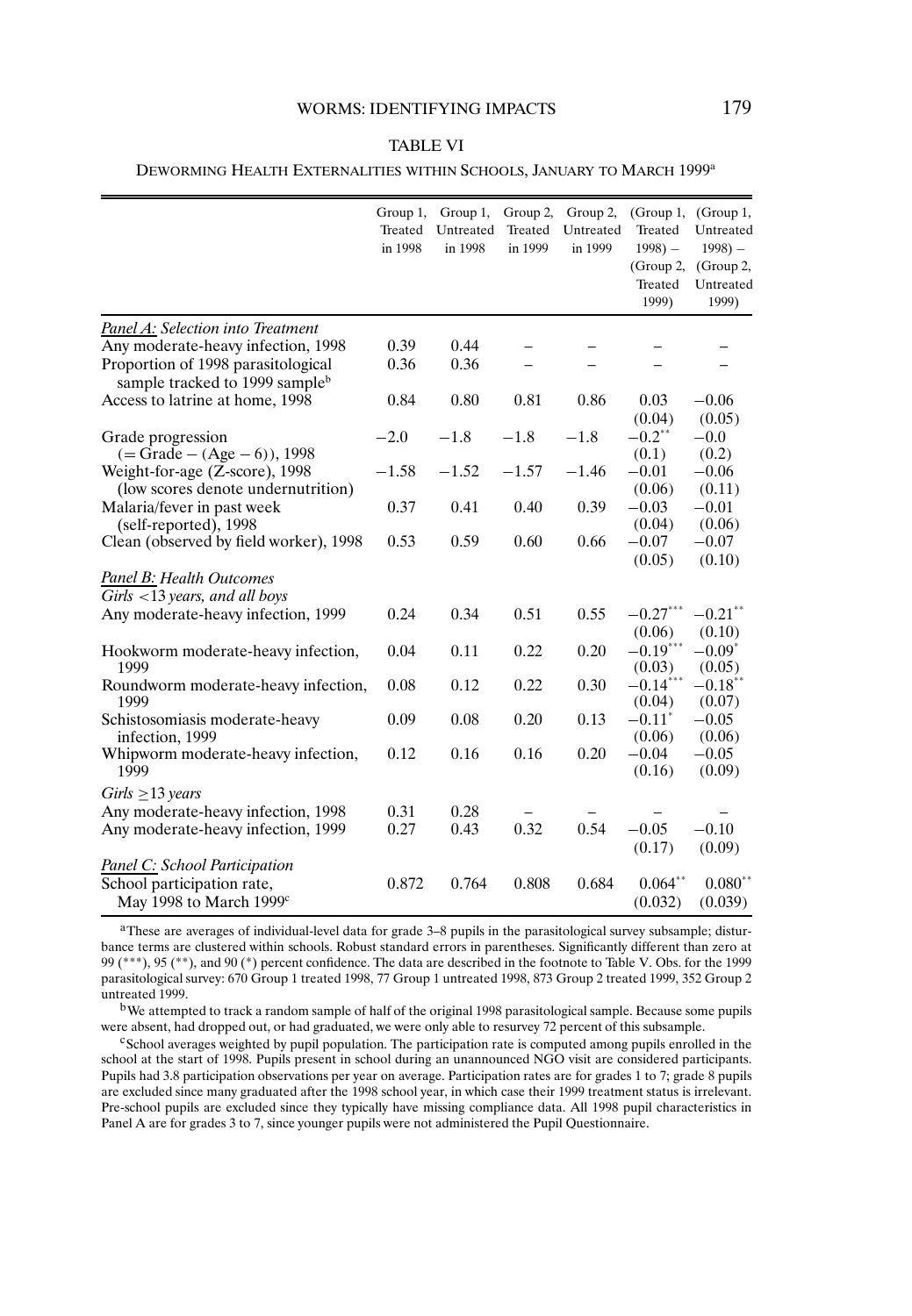As we discussed above, the parental consent rules changed between 1998 and 1999, leading to a reduction in the fraction of pupils receiving treatment within treatment schools. Thus, restricting the sample to Group 1 and Group 2 schools (and holding the  $X_{ijt}$  terms constant for the moment, for clarity):

(2) 
$$
E(Y_{ij1}|T_{1i1} = 1, X_{ij1}, D_{1ij} = 0) - E(Y_{ij1}|T_{1i1} = 0, X_{ij1}, D_{1ij} = 0)
$$

$$
= \beta_1 + \sum_d \gamma_d \cdot [E(N_{di1}^T | T_{1i1} = 1, D_{1ij} = 0)]
$$

$$
- E(N_{di1}^T | T_{1i1} = 0, D_{1ij} = 0)]
$$

$$
+ \sum_d \gamma_d \cdot [E(N_{di1}|T_{1i1} = 1, D_{1ij} = 0) - E(N_{di1}|T_{1i1} = 0, D_{1ij} = 0)]
$$

$$
+ [E(e_{ij1}|T_{1i1} = 1, X_{ij1}, D_{1ij} = 0) - E(e_{ij1}|T_{1i1} = 0, X_{ij1}, D_{1ij} = 0)],
$$

where  $T_{1i}$  is the treatment assignment of the *school* in 1998 ( $t = 1$ ), and this takes on a value of one for Group 1 and zero for Group 2 schools. The first term on the right-hand side of the equation  $(\beta_1)$  is the within-school externality effect. The second and third terms are effects due to differing local densities of primary schools between treatment and comparison schools; these are approximately zero (as we show in Table I) and in any case we are able to control for these densities in the estimation. The key final term, which can be rewritten as

$$
E(e_{ij1}|T_{1i1}=1, X_{ij1}, C_1 - S(X_{ij1}, e_{ij1}) > \varepsilon_{ij1})
$$
  
- E(e\_{ij1}|T\_{1i1}=0, X\_{ij1}, C\_2 - S(X\_{ij2}, e\_{ij2}) > \varepsilon\_{ij2}),

captures any unobserved differences between untreated pupils in the Group 1 and Group 2 schools. If  $C_1 = C_2$ , then by randomization this term equals zero and (2) can be used to estimate  $\beta_1$ . However, it is likely that  $C_2 > C_1$  due to imposition of the signed parental consent requirement in 1999. In our sample, infected people are no more likely to be treated—and in fact seem somewhat *less* likely to be treated—and this is robust to conditioning on the full set of  $X_{ijt}$ variables described above (results not shown).<sup>30</sup> If S is in fact nondecreasing in  $e_{ii}$ (which can be thought of as unobserved characteristics associated with good health outcomes in this specification), then  $C_2 > C_1$  implies that the final term will be zero or negative, so the left-hand side of the equation will if anything underestimate the within-school externality,  $\beta_1$ .<sup>31</sup> In other words, due to changes in the process of selection into treatment, some Group 2 pupils who would have been treated had they been in Group 1 were in fact not treated in 1999, and this implies that average unobservables  $e_{ijt}$  will be at least as great among the untreated in Group 2 as among the untreated in Group 1 (and also

<sup>&</sup>lt;sup>30</sup>Pooling 1998 data for Group 1 pupils and 1999 data for Group 2 pupils, the estimated marginal effect of a moderate-to-heavy infection on drug take-up is −0008, and this effect is not significantly different than zero.

<sup>&</sup>lt;sup>31</sup>This claim also relies on the assumption that individual  $e_{ii}$  terms are autocorrelated across the two years.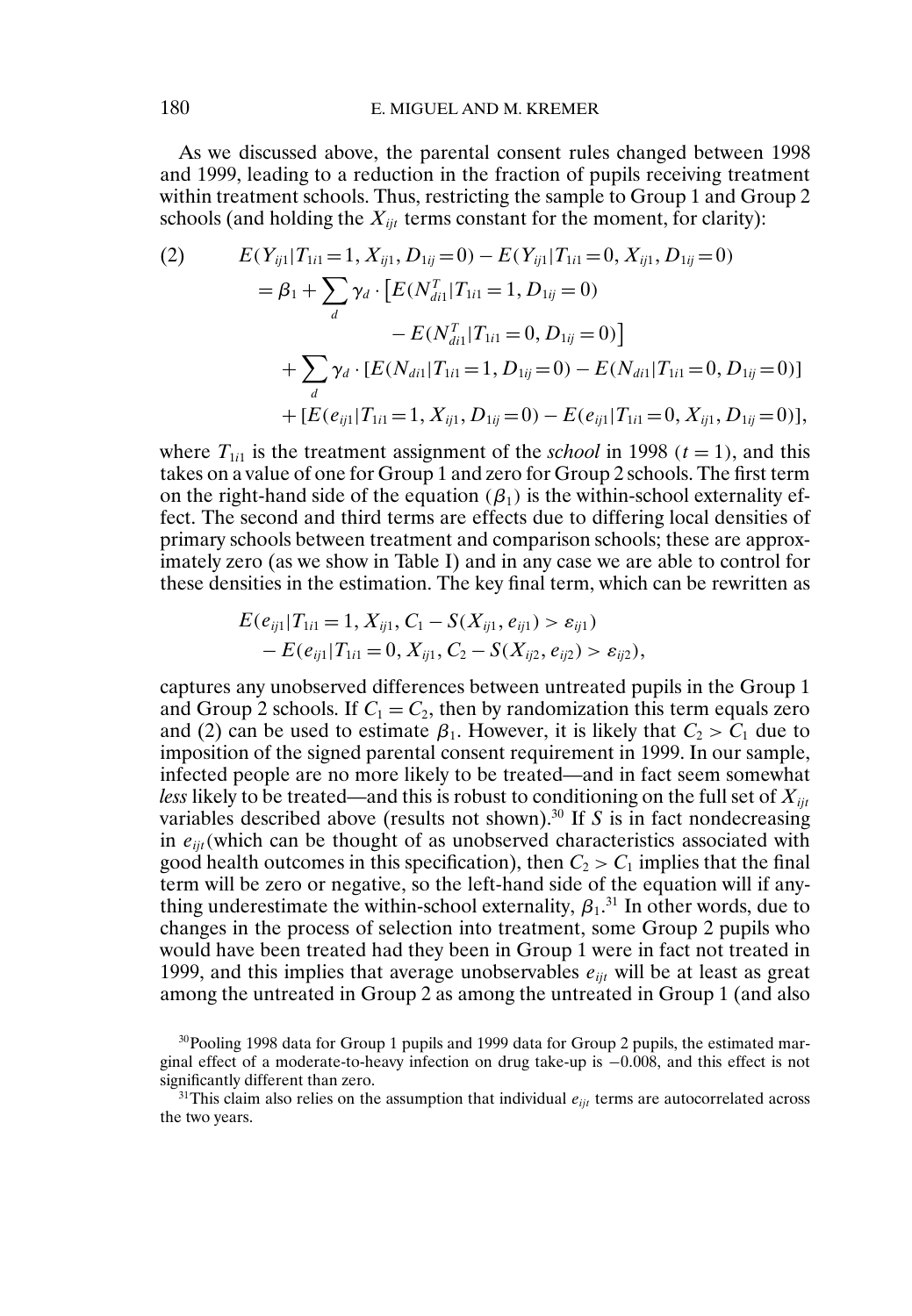that average  $e_{ijt}$  will also be at least as great among the treated Group 2 as among the treated Group 1).

The change in overall infection rates between the first two years of the program (captured in  $X_{iit}$  in the above model) may also have affected individual deworming treatment decisions. Infection rates changed across years both due to sizeable cross-school treatment externalities associated with the program, which acted to reduce infection levels, as well as to natural intertemporal variation (e.g., the 1998 flooding) which led to higher rates of moderate-to-heavy infection. This second effect appears to have dominated, leading to higher overall infection rates in 1999 relative to 1998 (Tables II and V), and complicating efforts to sign the direction of the bias in the within-school externality estimates. However, the fact that fewer people obtained treatment in year 2 than year 1 suggests that overall, given the changed consent requirements, the process of selection into treatment became more stringent, so that it is plausible that  $e_{ii}$  is at least as great among the Group 2 pupils who were untreated in their first year of eligibility as among Group 1 pupils who were untreated in their first year of eligibility.

Turning to the data suggests that Group 1 pupils untreated in 1998 and Group 2 pupils untreated in 1999 are in fact similar, and that any bias is likely to be small. First, as noted earlier, moderate-to-heavily infected pupils are no more likely to seek treatment than their less infected fellow pupils. Second, there are no statistically significant differences between the Group 1 pupils untreated in 1998 and the Group 2 pupils untreated in 1999 in five baseline characteristics likely to be associated with child health—latrine ownership, grade progression, weight-for-age, self-reported health status, and cleanliness—and point estimates suggest that the Group 1 untreated pupils are actually somewhat less healthy, less clean, and less likely to have access to a latrine than their counterparts in Group 2 (Table VI, Panel A).<sup>32</sup> These results are consistent with the hypothesis that  $e_{ii}$  in part reflects differences among households in ability and willingness to take action to improve their children's health, and that those pupils with high values of  $e_{ii}$  were somewhat more likely to obtain treatment. $33,34$ 

A further piece of evidence comes from comparing the initial moderateheavy infection rates (in early 1998) of Group 1 pupils treated in 1998 *and*

<sup>32</sup>The analogous comparison with the larger sample used in the school participation estimation (in Table IX) also suggests that Group 1 pupils untreated in 1998 and the Group 2 pupils untreated in 1999 are similar along these characteristics (results not shown).

 $33$ In other words, as the cost of treatment increased between years 1 and 2, the individuals who still opted to receive treatment in year 2—those with higher $\varepsilon_{ii}$ , conditional on observables had higher values of  $e_{ijt}$  than the individuals who were not treated in year 2 but would have been treated given the year 1 cost. Thus  $e_{ii}$  and  $\varepsilon_{ii}$  must be positively correlated among these individuals at the margin of receiving treatment.

34We have also calculated Manski bounds on within-school externalities in the presence of selection into treatment, but these are largely uninformative given the change in take-up between 1998 and 1999 (results not shown).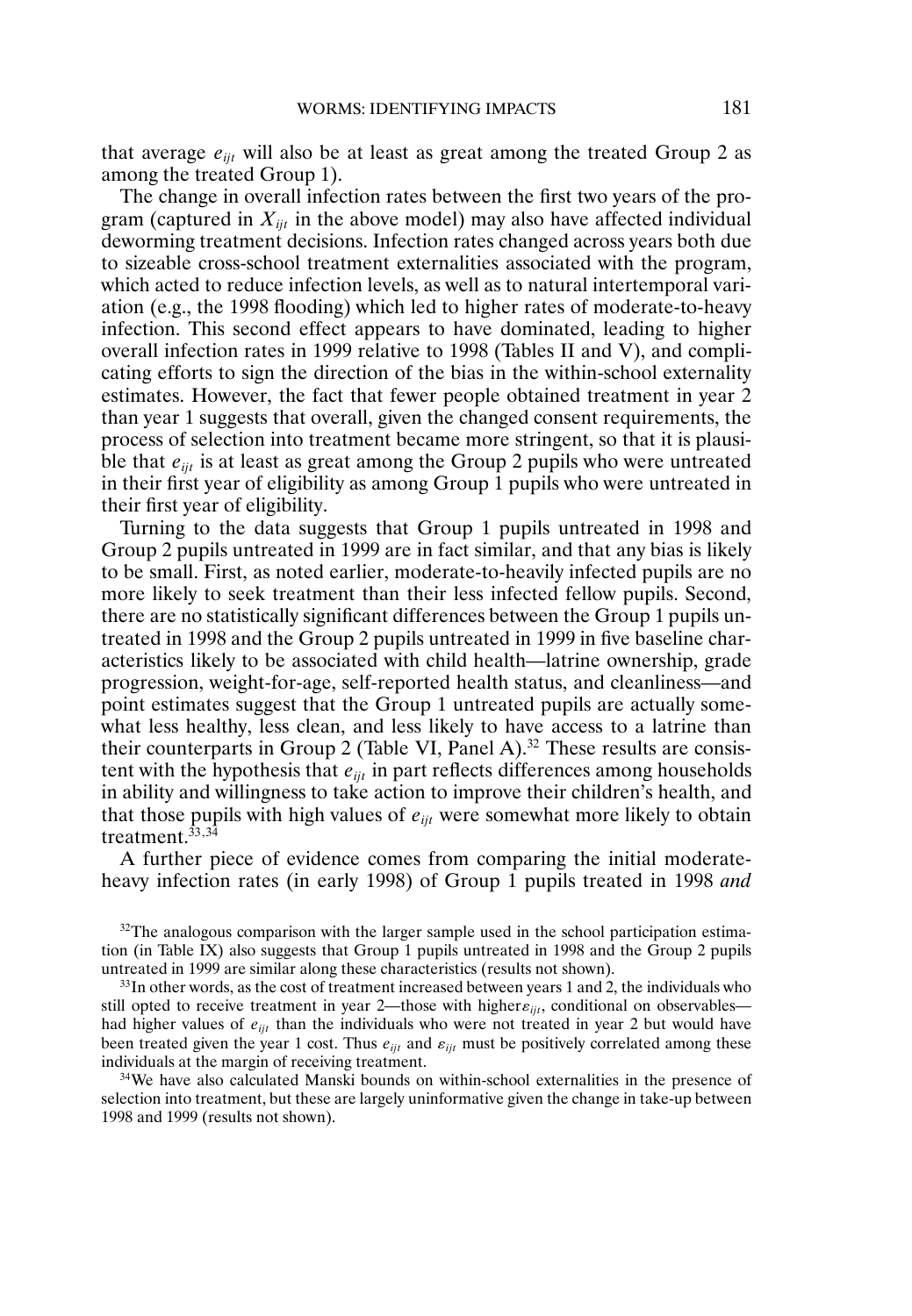treated in 1999, to those treated in 1998 but *not* treated in 1999; this is not a perfect comparison, since Group 1 pupils were in their second year of treatment in 1999, while Group 2 pupils were experiencing their first year of treatment in 1999, but it still provides useful information on how changing the costs of treatment affects take-up. We find that the initial 1998 infection rates of the Group 1 pupils treated in 1999 and those untreated in 1999 differ by less than one percentage point (results not shown), providing further evidence that the change in consent rules between 1998 and 1999 did not substantially change the health status of those who chose to receive treatment through the program.

If the expectation of  $e_{ii1}$  is the same for the Group 1 pupils who missed their first year of treatment in 1998, and the Group 2 pupils who missed treatment in 1999, then we can estimate both within-school and cross-school treatment externalities in 1998 using equation (3):

(3) 
$$
Y_{ijt} = a + \beta_1 \cdot T_{1it} + b_1 \cdot D_{1ij} + b_2 \cdot (T_{1it} * D_{1ij}) + X'_{ijt} \delta + \sum_{d} (\gamma_d \cdot N_{dit}^T) + \sum_{d} (\phi_d \cdot N_{dit}) + u_i + e_{ijt}.
$$

Here,  $\beta_1$  is the within-school externality effect on the untreated, and  $(\beta_1 + b_2)$ is the sum of the within-school externality effect plus the additional direct effect of treatment on the treated. If the final term in equation (2) is negative, as we suggest above, this specification underestimates within-school externalities and overstates the impact on the treated within treatment schools; of course, the estimation of overall program effects based on equation (1) is independent of the decomposition into effects on the treated and untreated within treatment schools. The total externality effect for the untreated in treatment schools is the sum of the within-school externality term and the cross-school externality in equation (3). In certain specifications we interact the local pupil density terms with the treatment school indicator to estimate potentially differential cross-school externalities in treatment and comparison schools.

### 4.3. *Initial Evidence on Within-School Deworming Externalities*

Before presenting results using this unified estimation framework in Sections 5, 6, and 7, we preview the within-school externality results by comparing the January–March 1999 infection levels of the Group 1 pupils who did not receive treatment in 1998 and the Group 2 pupils who did not receive treatment in 1999 (the year that Group 2 schools were incorporated into the treatment group). Among girls under thirteen years of age and all boys—those children who were supposed to receive medical treatment through the project—rates of moderate-to-heavy infections were 21 percentage points lower among Group 1 pupils who did not receive medical treatment in 1998 (34 percent) than among Group 2 pupils who did not receive treatment in 1999 (55 percent), and this difference is significant at 95 percent confidence (Table VI). These differences are negative and statistically significant for hookworm and roundworm, and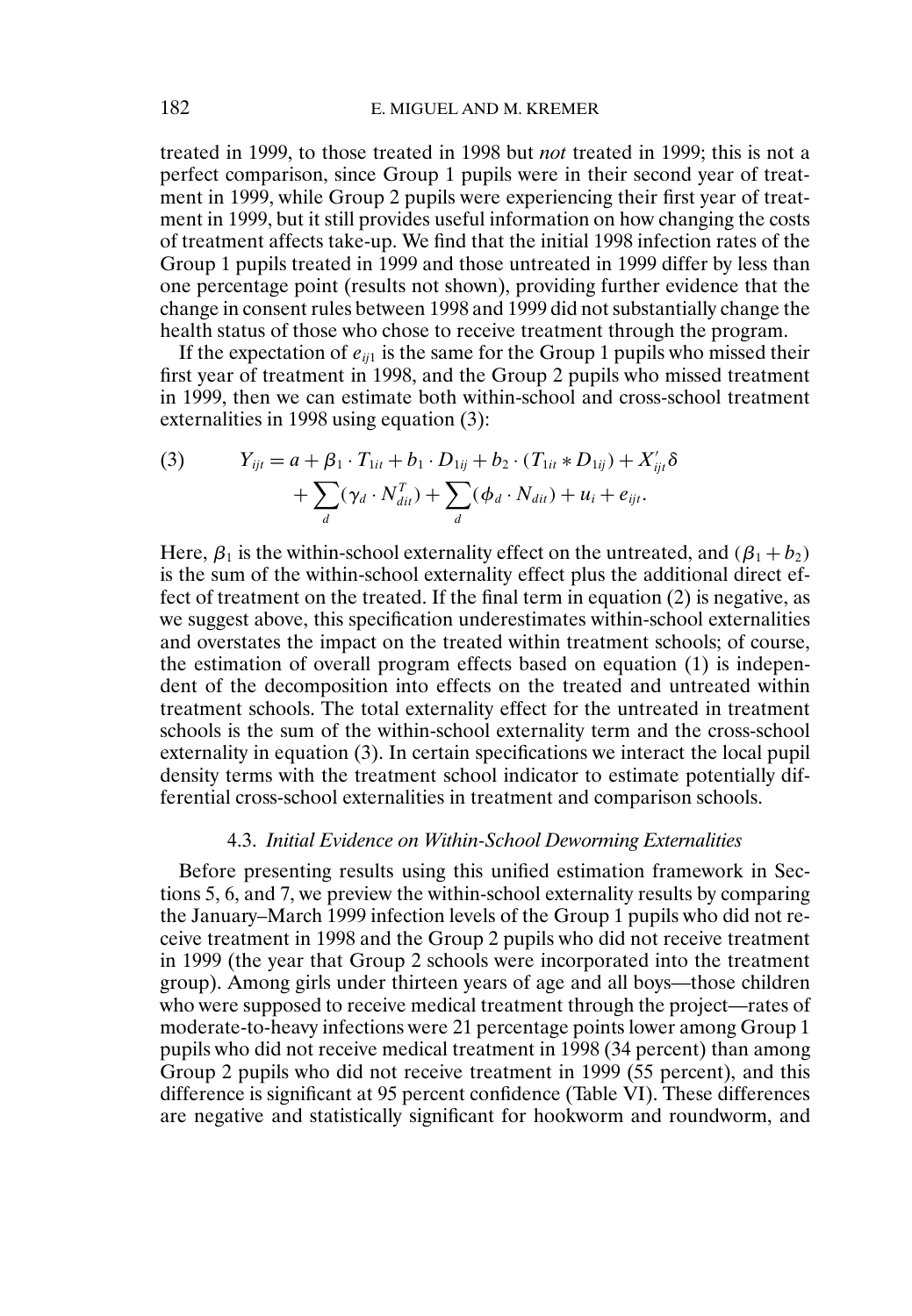negative but insignificant for schistosomiasis and whipworm; since the overall difference in whipworm infection between Group 1 and 2 schools was minimal, and there is evidence that single-dose albendazole treatments are sometimes ineffective against whipworm, it is not surprising that evidence of within-school externalities is weaker for whipworm. By way of contrast, Group 1 pupils who were treated in 1998 had a 24 percent chance of moderate-to-heavy infection in January to February 1999, while Group 2 pupils who would obtain treatment later in 1999 had a 51 percent chance of infection, for a difference of 27 percentage points. Thus at the time infection status was measured in early 1999, the difference in the prevalence of moderate-to-heavy infections among the untreated was approximately three-quarters the difference in prevalence for the treated (21 versus 27 percentage points).

The relatively large ratio of externality benefits to benefits for the treated is plausible given the timing of 1998 treatment and the 1999 parasitological survey. Following treatment of part of a population at steady-state worm infection intensity, the treated group will be reinfected over time and their worm load will asymptote to its original level. As discussed in Section 2, other studies have found that prevalence of hookworm, roundworm, and schistosomiasis falls by over 99 percent immediately after treatment, but that reinfection occurs rapidly. On the other hand, worm load among the untreated will gradually fall after the treatment group is dewormed, since the rate of infection transmission declines. Eventually, however, worm load among the untreated will rise again, asymptoting to its original steady-state level as the treated population becomes reinfected. The ratio of worm load among the treated to that among the untreated then approaches one over time. Since we collect data on worm infections some time after treatment—the January–March 1999 parasitological survey was carried out nearly one year after the first round of medical treatment and three to five months since the second round of treatment—and worm loads among the treated are substantial by this point, it seems reasonable to think that reinfection subsequent to the date of treatment accounts for much of observed worm load, and that the average difference in prevalence between treatment and comparison schools over the course of the year was likely to have been considerably greater than the difference observed in early 1999.

Two additional sources of evidence are consistent with positive within-school deworming treatment externalities. First, although girls aged 13 years and older were largely excluded from deworming treatment, moderate-to-heavy infection rates among older girls in Group 1 schools were ten percentage points lower than among similar girls in Group 2 schools, though this difference is not significantly different than zero (Table VI, Panel B). $^{35}$ 

<sup>35</sup>It is not surprising that the magnitude of within-school externalities is somewhat smaller for older girls than for the population as a whole since these girls have lower rates of moderate to heavy infection (Table II), and are also twice as likely to wear shoes (results not shown), limiting reinfection. As a robustness check, we also estimate equation (3) using an instrumental variables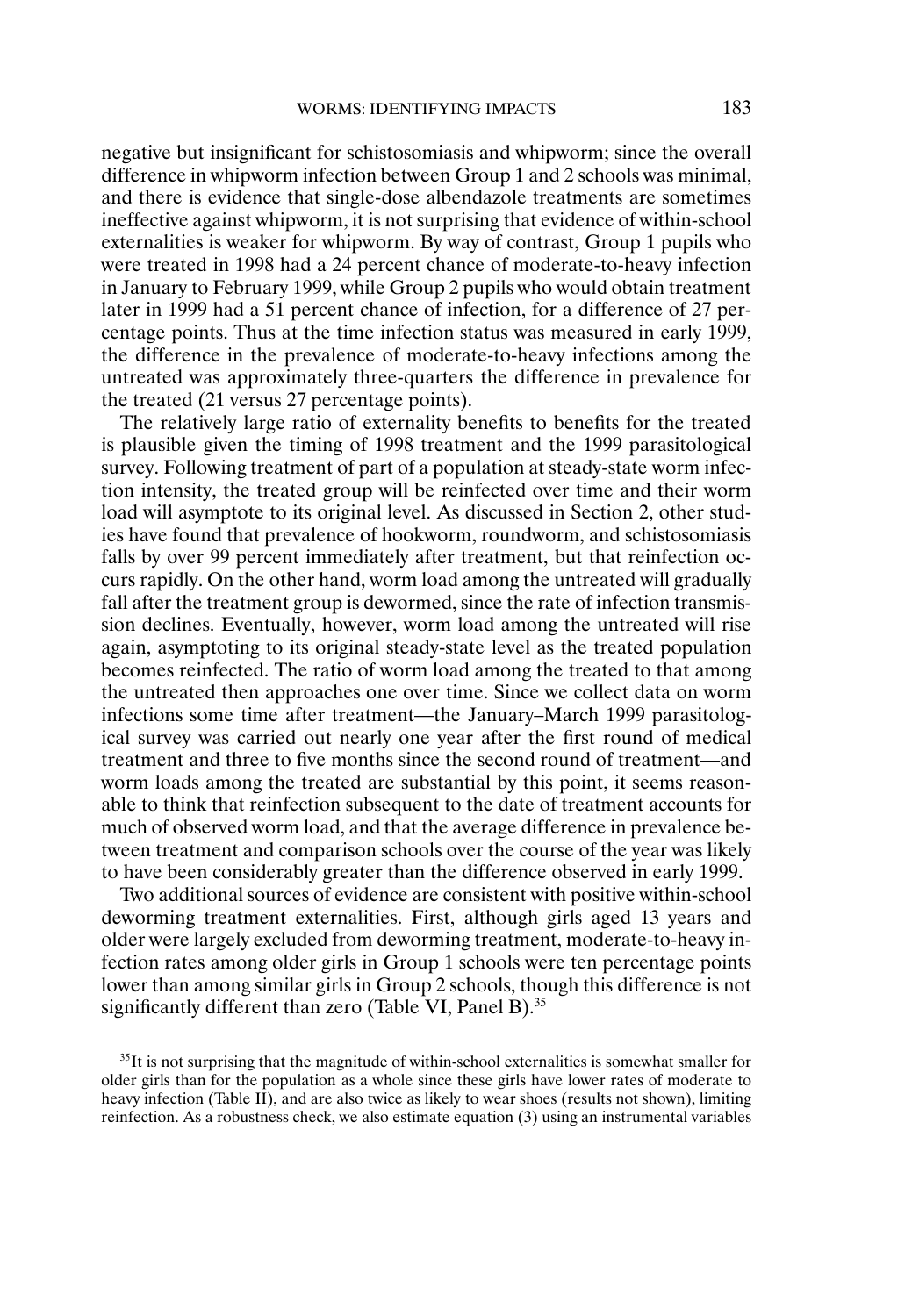Second, a parasitological survey of 557 children entering preschool who had not yet had any opportunity to receive medical treatment through the program found that in early 2001, before Group 3 schools had begun receiving deworming treatment, children entering preschool in Group 1 and 2 schools had 7.1 percentage points fewer moderate-to-heavy hookworm infections than those entering Group 3 schools, an effect that is significantly different than zero at 90 percent confidence (results not shown). Given that only 18.8 percent of the Group 3 preschool children suffered from moderate-to-heavy hookworm infections, this constitutes a forty percent reduction in the proportion of such infections. The effects for the other worms were not statistically significant, which is not surprising for whipworm, since the direct treatment effects were small, or for schistosomiasis—for which externalities likely are less localized, and may not be as relevant for young children who are likely to stay near home, rather than going fishing in Lake Victoria—but is somewhat unexpected for roundworm (note, however, that Nokes et al. (1992) also find externalities for hookworm but not other geohelminths).

## 5. DEWORMING TREATMENT EFFECTS ON HEALTH AND NUTRITION

Formal estimation confirms that children in deworming treatment schools experienced a range of health benefits, and provides evidence that these benefits spilled over both to nontreated pupils in the treatment schools and to pupils in neighboring schools. Consistent with the differing modes of disease transmission, geohelminth externalities were primarily within schools, while schistosomiasis externalities were primarily across schools.

Estimation of equation (1) indicates that the proportion of pupils with moderate to heavy infection is  $25$  percentage points lower in Group 1 schools than Group 2 schools in early 1999 and this effect is statistically significant at 99 percent confidence (Table VII, regression 1). We next estimate equation (3), which decomposes the effect of the program on treated schools into an effect on treated pupils and a within-school externality effect. The within-school externality effect, given by the coefficient estimate on the Group 1 indicator variable, is a 12 percentage point reduction in the proportion of moderate-toheavy infections, while the additional direct effect of deworming treatment is approximately 14 percentage points, and both of these coefficient estimates are significantly different than zero (Table VII, regression 2). Children who attend primary schools located near Group 1 schools had lower rates of moderateto-heavy helminth infection in early 1999: controlling for the total number of

approach, instrumenting for actual deworming treatment with an indicator variable taking on a value of one for girls under 13 years of age and for all boys interacted with the school treatment assignment indicator. This yields a negative, but statistically insignificant, effect of treatment of schoolmates on infection among older girls (Appendix Table AIV). We cannot reject the hypothesis that the IV estimates of the within-school externality are the same as the probit estimates presented below.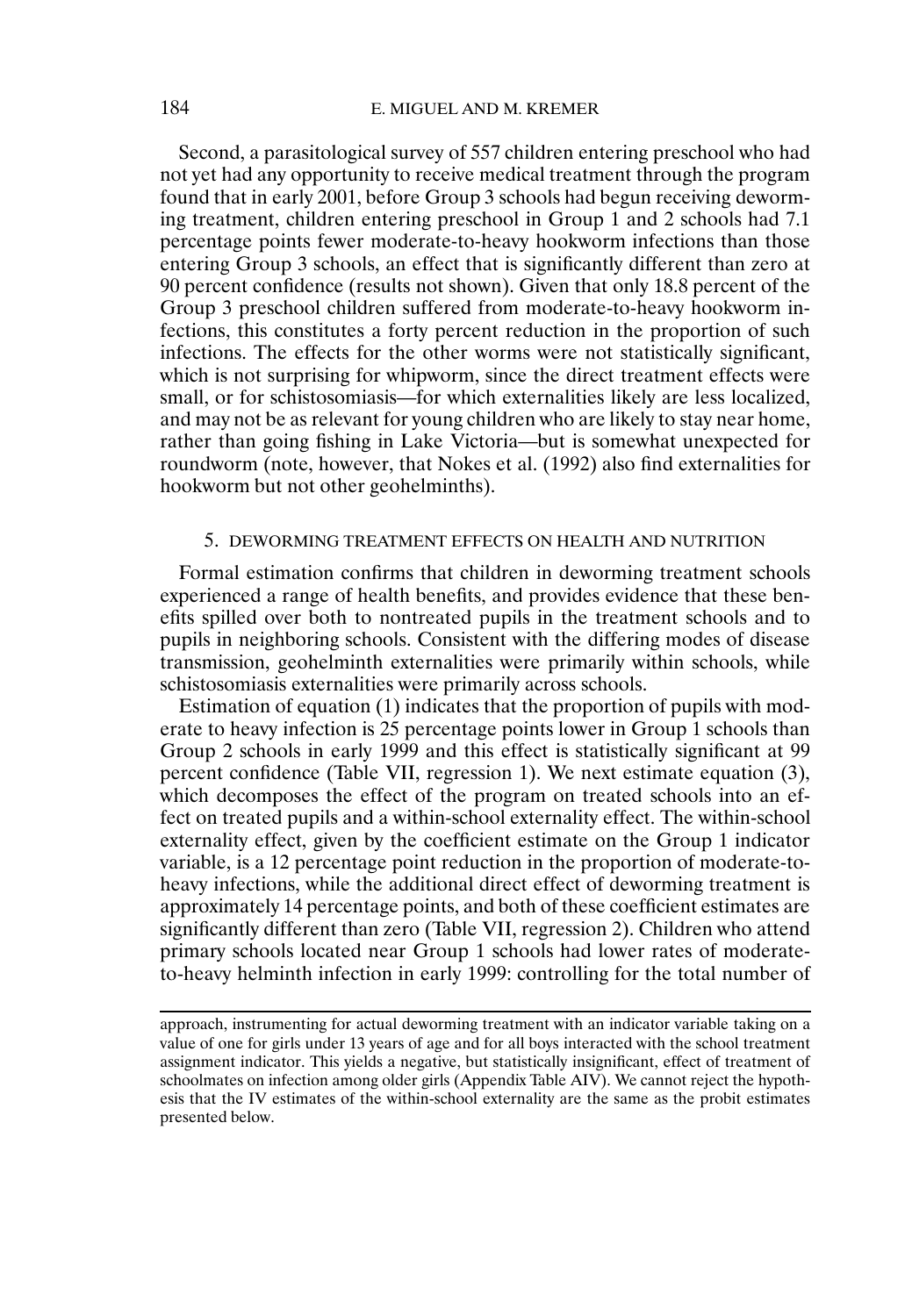|                                                                              | Any moderate-heavy<br>helminth infection, 1999 |                   | Moderate-heavy<br>schistosomiasis infection, 1999 |            |                        | Moderate-heavy<br>geohelminth infection, 1999 |                 |                        |            |
|------------------------------------------------------------------------------|------------------------------------------------|-------------------|---------------------------------------------------|------------|------------------------|-----------------------------------------------|-----------------|------------------------|------------|
|                                                                              | (1)                                            | (2)               | (3)                                               | (4)        | (5)                    | (6)                                           | (7)             | (8)                    | (9)        |
| Indicator for Group 1 (1998 Treatment) School                                | $-0.25^{\circ}$                                | $-0.12$           | $-0.09$                                           | $-0.03$    | $-0.02$                | $-0.07$                                       | $-0.20^{\circ}$ | $-0.11$                | $-0.03$    |
|                                                                              | (0.05)                                         | (0.07)            | (0.11)                                            | (0.03)     | (0.04)                 | (0.06)                                        | (0.04)          | (0.05)                 | (0.09)     |
| Group 1 pupils within 3 km (per 1000 pupils)                                 | $-0.26$ **                                     | $-0.26$ **        | $-0.11$                                           | $-0.12$ ** | $-0.12***$             | $-0.11$ **                                    | $-0.12^*$       | $-0.12^*$              | $-0.01$    |
|                                                                              | (0.09)                                         | (0.09)            | (0.13)                                            | (0.04)     | (0.04)                 | (0.05)                                        | (0.06)          | (0.07)                 | (0.07)     |
| Group 1 pupils within 3–6 km (per 1000 pupils)                               | $-0.14***$                                     | $-0.13***$        | $-0.07$                                           | $-0.18***$ | $-0.18^{\ast\ast\ast}$ | $-0.27***$                                    | 0.04            | 0.04                   | 0.16       |
|                                                                              | (0.06)                                         | (0.06)            | (0.14)                                            | (0.03)     | (0.03)                 | (0.06)                                        | (0.06)          | (0.06)                 | (0.10)     |
| Total pupils within 3 km (per 1000 pupils)                                   | $0.11***$                                      | $0.11***$         | $0.10***$                                         | $0.11***$  | $0.11***$              | $0.13***$                                     | 0.03            | 0.04                   | 0.02       |
|                                                                              | (0.04)                                         | (0.04)            | (0.04)                                            | (0.02)     | (0.02)                 | (0.02)                                        | (0.03)          | (0.03)                 | (0.03)     |
| Total pupils within 3–6 km (per 1000 pupils)                                 | $0.13***$                                      | $0.13***$         | $0.12*$                                           | $0.12***$  | $0.12***$              | $0.16***$                                     | 0.04            | 0.04                   | 0.01       |
|                                                                              | (0.06)                                         | (0.06)            | (0.07)                                            | (0.03)     | (0.03)                 | (0.03)                                        | (0.04)          | (0.04)                 | (0.04)     |
| Received first year of deworming treatment, when                             |                                                | $-0.06*$          |                                                   |            | $0.03***$              |                                               |                 | $-0.04$ **             |            |
| offered (1998 for Group 1, 1999 for Group 2)                                 |                                                | (0.03)            |                                                   |            | (0.02)                 |                                               |                 | (0.02)                 |            |
| (Group 1 Indicator) * Received treatment, when offered                       |                                                | $-0.14^{\degree}$ |                                                   |            | $-0.02$                |                                               |                 | $-0.10^{\ast\ast\ast}$ |            |
|                                                                              |                                                | (0.07)            |                                                   |            | (0.04)                 |                                               |                 | (0.04)                 |            |
| (Group 1 Indicator) $*$ Group 1 pupils within 3 km                           |                                                |                   | $-0.25^*$                                         |            |                        | $-0.04$                                       |                 |                        | $-0.18***$ |
| $(per 1000$ pupils)                                                          |                                                |                   | (0.14)                                            |            |                        | (0.07)                                        |                 |                        | (0.08)     |
| (Group 1 Indicator) $*$ Group 1 pupils within 3–6 km                         |                                                |                   | $-0.09$                                           |            |                        | 0.11                                          |                 |                        | $-0.15$    |
| $(per 1000$ pupils)                                                          |                                                |                   | (0.13)                                            |            |                        | (0.07)                                        |                 |                        | (0.10)     |
| Grade indicators, school assistance controls, district<br>exam score control | Yes                                            | Yes               | Yes                                               | Yes        | Yes                    | Yes                                           | Yes             | Yes                    | Yes        |
| Number of observations                                                       | 2328                                           | 2328              | 2328                                              | 2328       | 2328                   | 2328                                          | 2328            | 2328                   | 2328       |
| Mean of dependent variable.                                                  | 0.41                                           | 0.41              | 0.41                                              | 0.16       | 0.16                   | 0.16                                          | 0.32            | 0.32                   | 0.32       |

TABLE VIIDEWORMING HEALTH EXTERNALITIES WITHIN AND ACROSS SCHOOLS, JANUARY TO MARCH 1999ª

<sup>a</sup>Grade 3-8 pupils. Probit estimation, robust standard errors in parentheses. Disturbance terms are clustered within schools. Observations are weighted by total school population. Significantly different than zero at 99 (\*\*\*), 95 (\*\*), and 90 (\*) percent confidence. The 1999 parasitological survey data are for Group 1 and Group 2 schools. The pupil population data is from the 1998 School Questionnaire. The geohelminths are hookworm, roundworm, and whipworm. We use the number of girls less than 13 years old and all boys (the pupils eligible for deworming in the treatment schools) as the school population for all schools.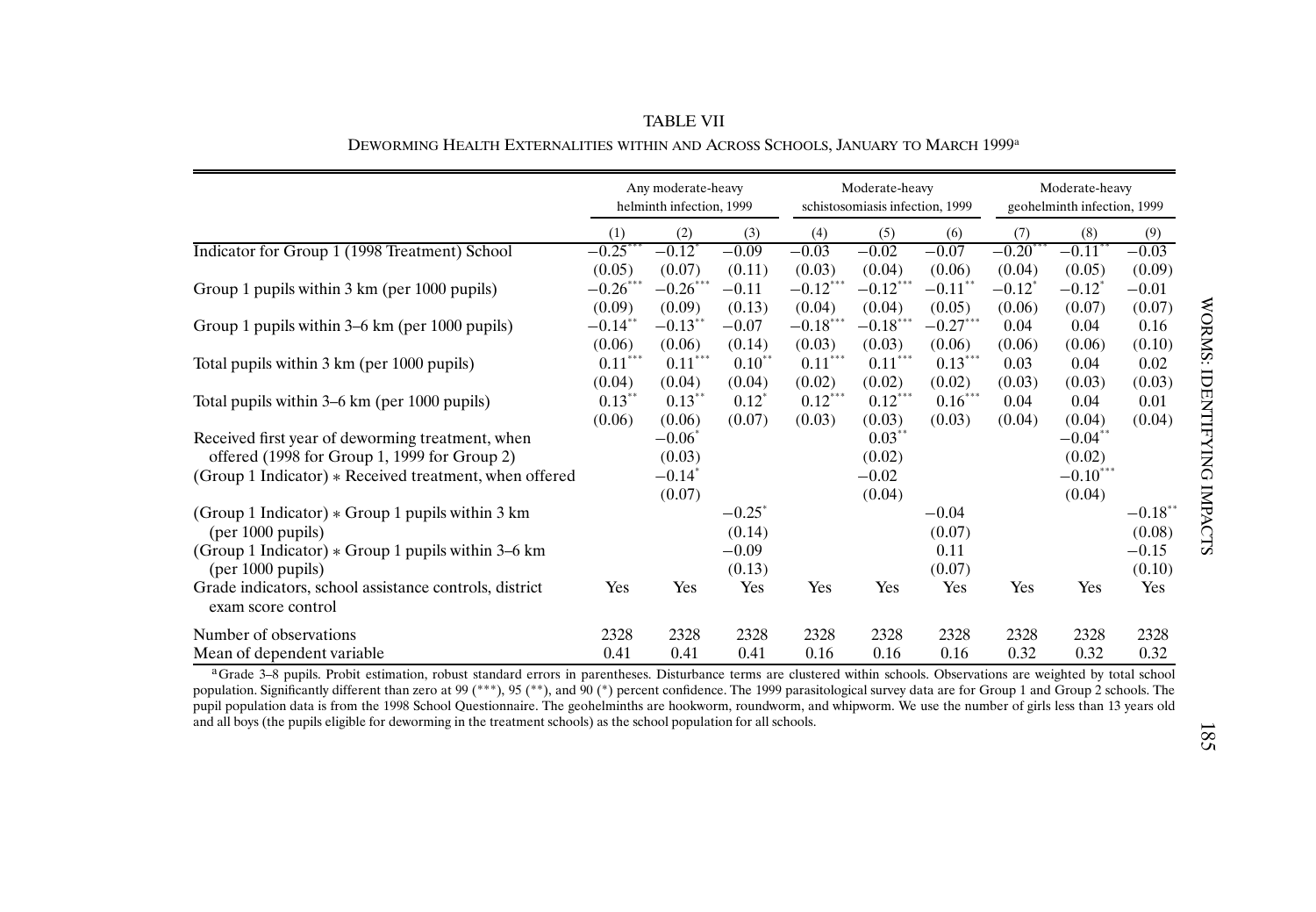(age and sex eligible) children attending any primary school within three kilometers, the presence of each additional thousand (age and sex eligible) pupils attending Group 1 schools located within three kilometers of a school is associated with 26 percentage points fewer moderate-to-heavy infections, and this coefficient estimate is significantly different than zero at 99 percent confidence. Each additional thousand pupils attending a Group 1 school located between three to six kilometers away is associated with 14 percentage points fewer moderate-to-heavy infections, which is smaller than the effect of pupils within three kilometers, as expected, and is significantly different than zero at 95 percent confidence (Table VII, regression  $1$ ).<sup>36</sup> Due to the relatively small size of the study area, we are unable to precisely estimate the impact of additional treatment school pupils farther than six kilometers away from a school, and thus cannot rule out the possibility that there were externalities at distances beyond six kilometers and possibly for the study area as a whole, in which case the estimates presented in Table VII (and discussed below) would be lower bounds on actual externality benefits. $37,38$ 

36We experimented with alternative measures of infection status. One such measure normalizes the egg count for each type of infection by dividing each egg count by the moderate-heavy infection threshold for that helminth, and then summing up the normalized egg counts across all four infections (hookworm, roundworm, schistosomiasis, and whipworm) to arrive at an overall infection "score." The results using this measure are similar to those using the moderate-to-heavy infection indicator, although the estimated reduction in worm prevalence due to within-school externalities becomes statistically insignificant (results available upon request).

 $37$ The use of the intention-to-treat estimation method could potentially create spurious findings of cross-school deworming externalities, since students initially in comparison schools who transfer into treatment schools in time to receive treatment are still classified as comparison pupils. However, we do not think this is a serious problem in practice since our results are nearly identical when we classify students not by their original school, but by the school they actually attended at the time of the parasitological survey (results available upon request). The relevant transfer rate between March 1998 and November 1998 is simply too small to account for the externalities we detect: only 1.6 percent of students in Groups 2 and 3 transferred into Group 1 schools during 1998, and only 1.4 percent of students in Group 1 transferred to Groups 2 or 3 (Table IV). Given that some of the Group 2 and 3 children presumably transferred too late in the school year to benefit from treatment, and that some early transfers did not receive treatment, fewer than 1 percent of comparison pupils were treated (Table III).

<sup>38</sup>These results are largely robust to including the proportion of Group 1 pupils in the surrounding area as the explanatory variable, rather than the total number of Group 1 pupils in the surrounding area (see regressions 3 and 7 in Appendix Table AIII). The use of spatially correlated disturbance terms does not lead to substantial changes in standard errors and confidence levels (see regressions 2 and 6 in Appendix Table AIII). The school participation results in Table IX are also robust to the use of spatially correlated disturbance terms (results not shown). We examined the extent of spatial correlation across schools using Conley (1999) and Chen and Conley's (2001) semi-parametric framework, and as expected, find a positive and declining relationship between the correlation in infection rates and distance between schools, although the spatial correlation is relatively small once we condition on school-level characteristics. The crossschool externality results are also robust to controlling for initial 1998 infection levels among the sample of Group 1 pupils with both 1998 and 1999 parasitological data (see regressions 4 and 8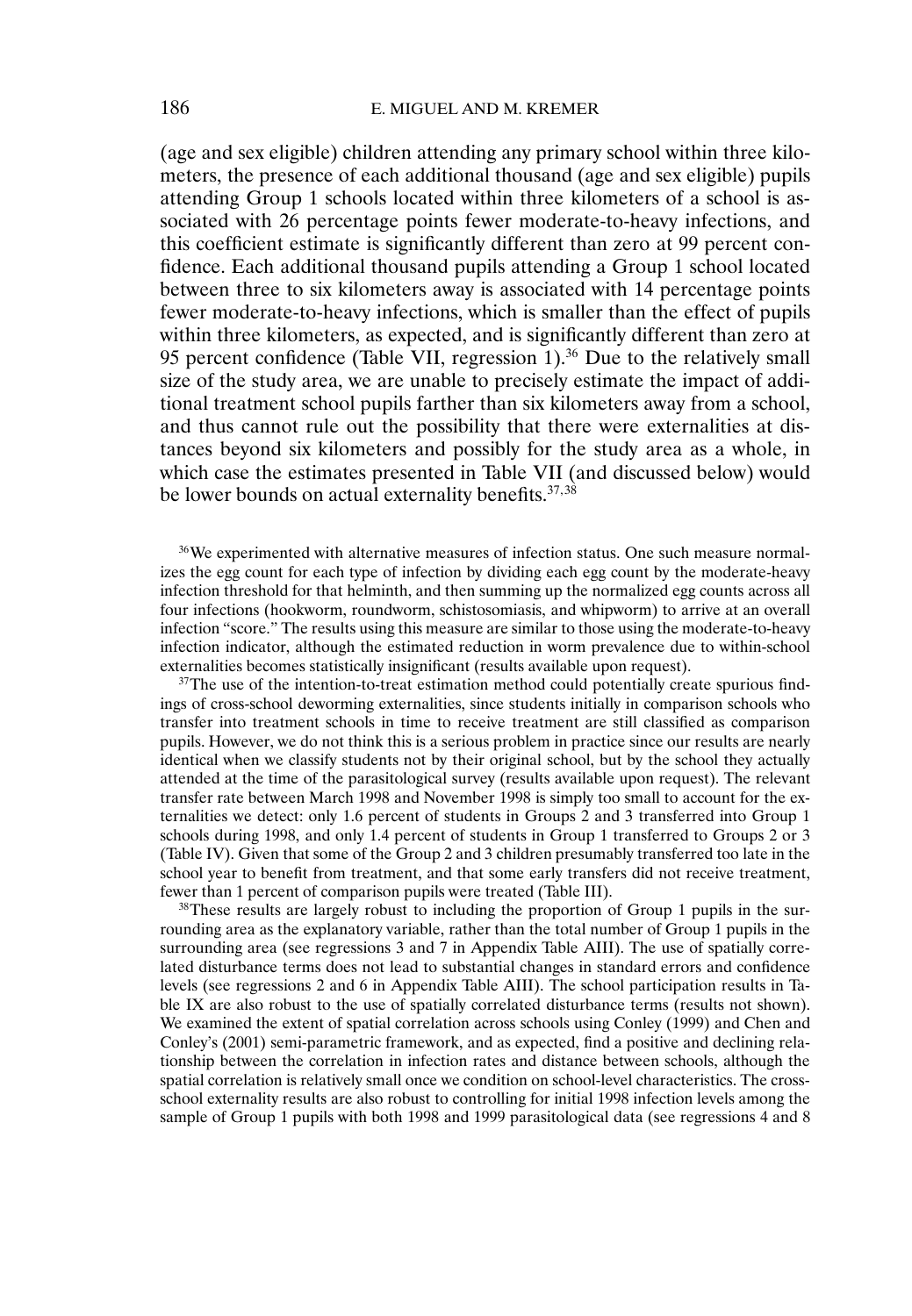We estimate that moderate-to-heavy helminth infections among children in this area were 23 percentage points (standard error 7 percentage points) lower on average in early 1999 as a result of health spillovers across schools over forty percent of overall moderate-to-heavy infection rates in Group 2 schools. To see this, note that the average spillover gain is the average number of Group 1 pupils located within three kilometers divided by 1000  $(\overline{N}_{03}^T)$ times the average effect of an additional 1000 Group 1 pupils located within three kilometers on infection rates ( $\gamma_{03}$ ), plus the analogous spillover effect due to schools located between three to six kilometers away from the school (refer to equation (1)). Based on the externality estimates in Table VII, regression 1, this implies the estimated average cross-school externality reduction in moderate-to-heavy helminth infections is  $[\gamma_{03} * \overline{N}_{03,1}^T + \gamma_{36} * \overline{N}_{36,1}^T] =$  $[0.26 * 454 + 0.14 * 802]/1000 = 0.23.$ 

Note that deworming drugs kill worms already in the body, but the drugs do not remain in the body and do not provide immunity against future reinfection, so it is plausible that the benefit from having fewer sources of reinfection is reasonably orthogonal to current infection status. However, own treatment and local treatment intensity need not simply have an additive effect on moderate-to-heavy infections: the interaction effect will be negative if cross-school externalities alone do not typically reduce infection levels below the moderate-to-heavy infection threshold for comparison school pupils as of the date of the parasitological survey, but the interaction of own treatment and externalities often does reduce infection below the threshold for treatment school pupils.<sup>39</sup> We find that the average cross-school externality reduction in moderate-to-heavy infections for comparison school (Group 2) pupils is 9 percentage points, while the effect for treatment school (Group 1) pupils is considerably larger, at nearly 29 percentage points (Table VII, regression 3). As discussed below, this difference is primarily due to geohelminths externalities, since externalities for the more serious schistosomiasis infections are similar for treatment and comparison schools.

The existence of cross-school health externalities implies that the difference in average outcomes between treatment and comparison schools—a "naïve" treatment effect estimator—understates the actual effects of mass deworming treatment on the treated. If externalities disappear completely after six kilometers, the true reduction in moderate-to-heavy infection rates among pupils in Group 1 schools is the sum of the average cross-school externality for comparison school pupils (9 percentage points) and the effect of being in a treatment school in early 1999 presented in Table VII, regression 1 (25 percentage

in Appendix Table AIII). We can only control for initial 1998 infection levels in the subsample of Group 1 schools, since these data were not collected for the other schools.

<sup>&</sup>lt;sup>39</sup>More generally, the distribution of individual worm infection relative to the threshold level is also important for gauging the likely interaction effect between own treatment and the local treatment intensity.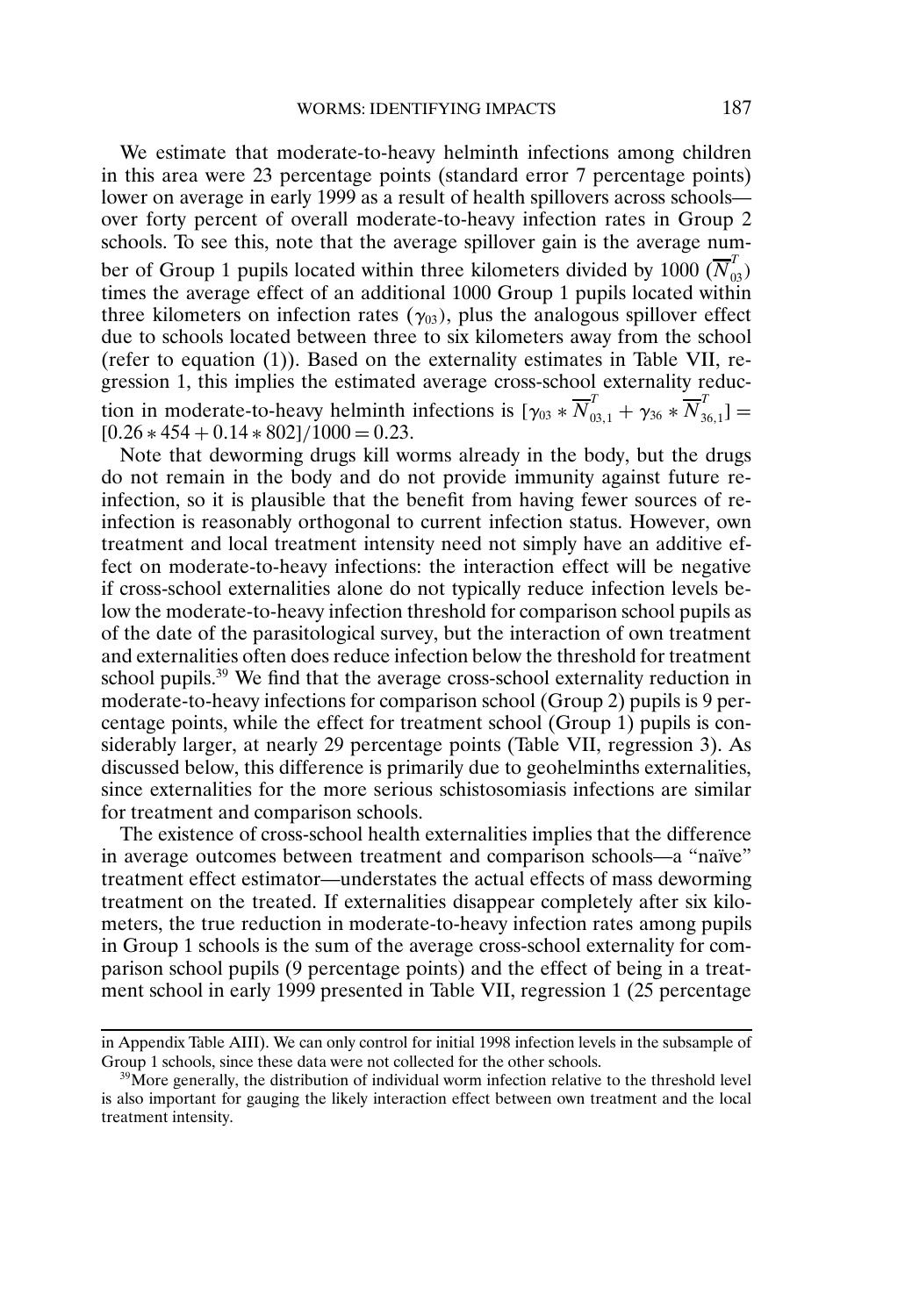points), for a total of 35 percentage points (the standard error is 9 percentage points, taking into account the covariance structure across coefficient estimates from Table VII, regression 3). The cross-school externality is thus over one-quarter as large as the total effect on the treated. The estimated number of moderate-to-heavy helminth infections eliminated through the program is thus  $(0.35) * (9,817)$  pupils in Group 1 schools) +(0.09)  $*(19,493)$  Pupils in Group 2 and 3 schools)  $=$  5190 infections.

This is nearly one infection eliminated per treated child in Group 1 schools. Even this figure underestimates the actual total treatment effect of the program by excluding any benefits to schools more than six kilometers from treatment schools, and benefits for school-age children not enrolled in school, other community members not of school age—such as the pre-primary children discussed above—and people who live in villages bordering the study area, whom we did not survey.

As discussed in Section 2, externalities are likely to operate over larger distances for schistosomiasis than for geohelminths. In fact, the cross-school externality effects are mainly driven by reductions in moderate-to-heavy schistosomiasis infections (Table VII, regression 4), while cross-school geohelminth externalities are negative and marginally significant within three kilometers but not significantly different than zero from three to six kilometers (regression 7). The within-school effect is driven by geohelminth infections (coefficient estimate −0.10, standard error 0.04, regression 8), while the within-school schistosomiasis externalities are negative but insignificant (regression 5).

Finally, the coefficient estimates on interaction terms between treatment group and local treatment intensity are not statistically significantly different than zero for moderate-to-heavy schistosomiasis infections (Table VII, regression 6), but the interaction between treatment group and local treatment intensity from zero to three kilometers is negative and significant for moderateto-heavy geohelminth infections (regression 9). In other words, pupils in comparison and treatment schools benefit similarly from proximity to treatment schools in terms of reduced schistosomiasis infection, but treatment school pupils experience larger cross-school geohelminth externalities than comparison pupils.<sup>40</sup>

#### 6. DEWORMING TREATMENT EFFECTS ON SCHOOL PARTICIPATION

This section argues that deworming increased school participation in treatment schools by at least seven percentage points, a one-quarter reduction in to-

<sup>40</sup>For schistosomiasis, one explanation for this results is that cross-school externalities are sufficiently large to reduce infection levels below the moderate-to-heavy threshold for many pupils in both treated and comparison schools, and as a result coefficient estimates on the interaction terms are not significant.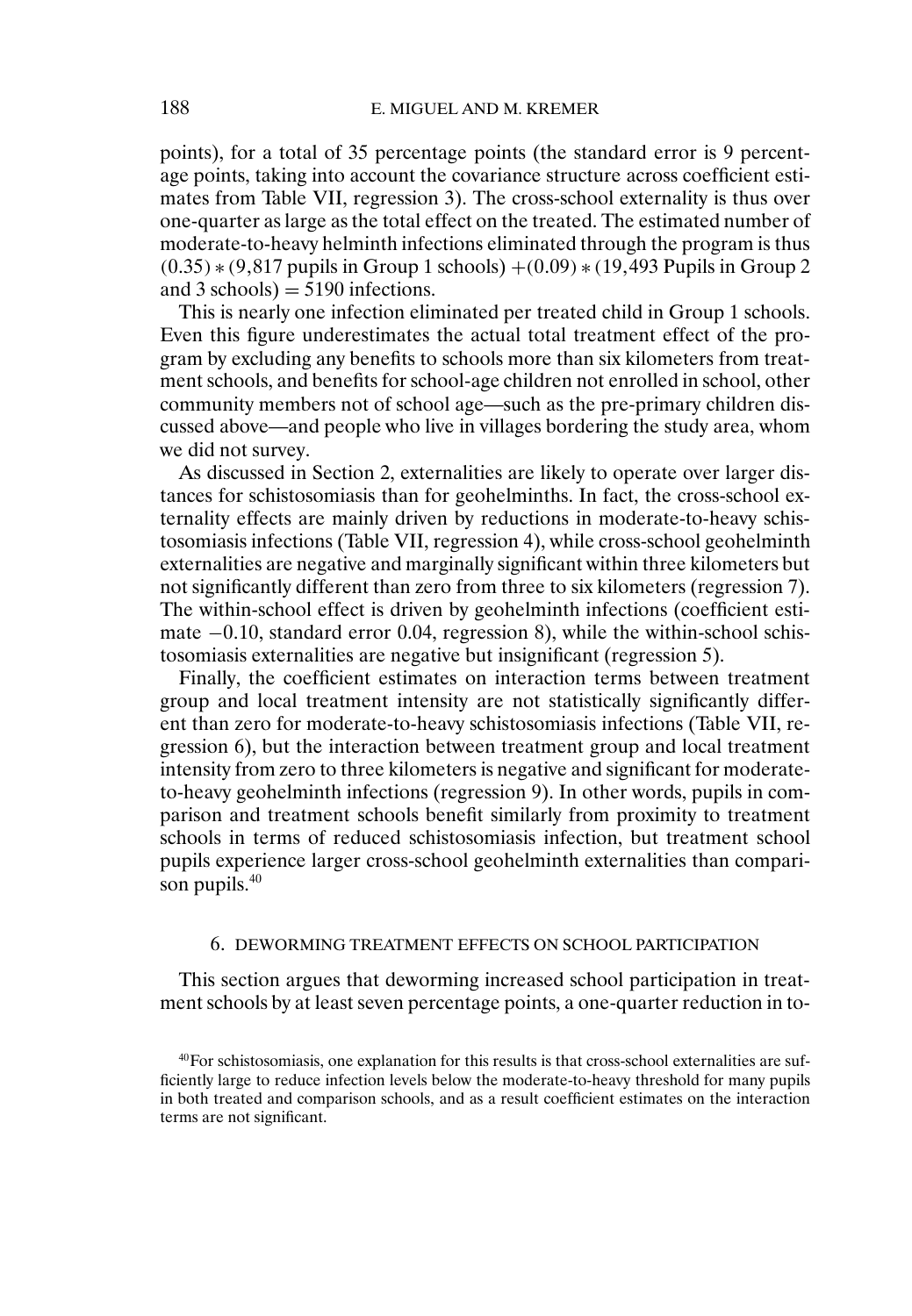tal school absenteeism.41 Deworming may have improved school participation by allowing previously weak and listless children to attend school regularly or by improving children's ability to concentrate, which may have made attending school increasingly worthwhile relative to other activities, such as agricultural labor, staying at home, or fishing.

As with the health impacts, deworming creates externalities in school participation both within and across schools; after accounting for externalities we estimate that overall school participation in this area likely increased by at least 0.14 years of schooling per pupil actually treated through the program. This effect is larger than would be expected from nonexperimental estimates of the correlation between worm burden and school participation, as we discuss below.

Our sample consists of all pupils enrolled in school or listed in the school register during the first term in 1998.<sup>42</sup> Since many pupils attend school erratically, and the distinction between an absent pupil and a dropout is often not clear from school records, it is difficult to distinguish between dropping out and long-term absenteeism; moreover, measuring pupil attendance conditional on not dropping out is unattractive since dropping out is endogenous. We therefore focus on a comprehensive measure of school participation: a pupil is considered a participant if she or he is present in school on a given day, and a nonparticipant if she or he is not in school on that day. Since school attendance records are often poorly kept, school participation was measured during unannounced school visits by NGO field workers. Schools received an average of 3.8 school participation check visits per year in 1998 and 1999. Note that since the days of medical treatment were pre-announced, and the school

<sup>41</sup> School participation in the area is irregular, and the large effect we estimate is consistent with the hypothesis that many children are at the margin of whether or not to attend school given the cost of school fees and uniforms, low school quality, and perceived declining returns to education (Mensch and Lloyd (1997)). Further evidence that many children are at the margin of whether to attend school is provided by a program in the same region that paid for required school uniforms, increasing school participation by 15 percent (Kremer, Moulin, and Namunyu (2002)).

<sup>42</sup>Since many pupils who were recorded as dropouts in early 1998 re-enrolled in school at some point during the 1998 or 1999 school years, we include them in the sample. However, many initial dropouts were not assigned a grade by the NGO field staff, complicating the analysis of participation rates by grade. Such pupils are assigned their own grade indicator variable in Table IX. Some pupils have missing year of birth information due to absence from school on days of questionnaire or exam administration, and certain assumptions need to be made regarding the treatment assignment status of girls with missing age information (since older girls were supposed to be excluded from treatment). Girls in treatment schools in preschool and grades 1, 2, and 3 are assumed to be eligible for treatment, while those in grades 7 and 8 are assumed not to be, since all but a small fraction of girls in these grades meet the respective age eligibility criterion. We do not know if girls with missing ages in grades 4, 5, and 6 were younger than 13 and hence were supposed to receive treatment, and therefore we drop them from the sample, eliminating 99 girls from the sample of approximately 30,000 children. An additional 119 pupils are dropped from the sample due to both missing age and sex information.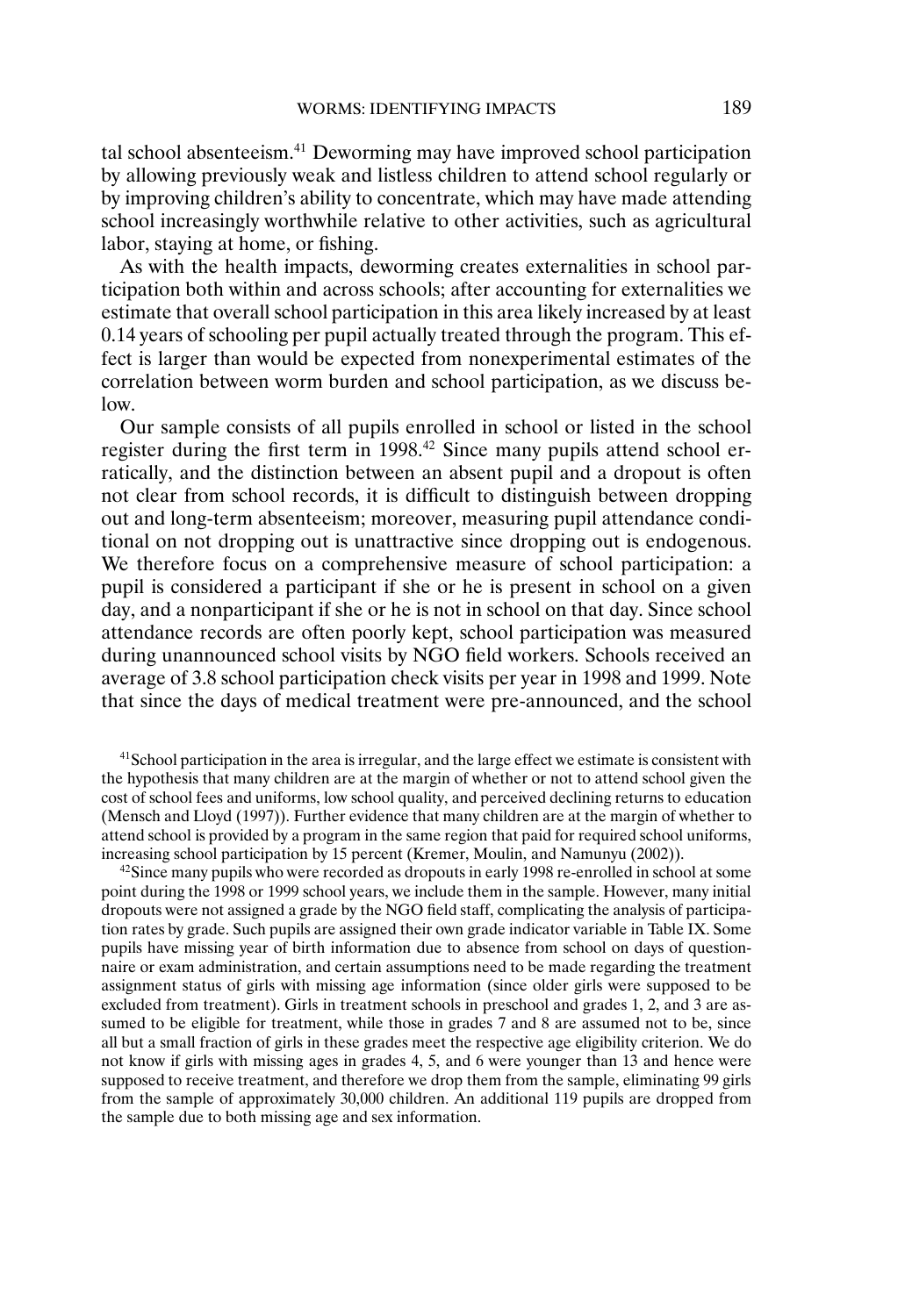participation figures do not include attendance on these days, effects on attendance are not due to children coming to school in the hope of receiving medicine.

## 6.1. *School Participation Differences across Treatment and Comparison Schools*

Before proceeding to formal estimation using equations (1) and (3), we first present differences in school participation across the project groups and through time. Since these do not take cross-school externalities into account, they potentially underestimate overall treatment effects. Among girls younger than thirteen years old and all boys, the difference in school participation for the five post-treatment participation observations in the first year after medical treatment is 9.3 percentage points, and this is significantly different than zero at 99 percent confidence (Table VIII). The difference is larger among boys and young girls than among the older girls (5.7 percentage points), which is consistent with the fact that a far smaller proportion of older girls actually received medical treatment (Table III).

The differences in 1999 school participation for boys and younger girls are also large and significantly different than zero at 90 percent confidence for both Group 1 (1998 and 1999 treatment schools) and Group 2 (1999 treatment schools), at 5.0 and 5.5 percentage points, respectively. Average school participation rates fall during the second year of the study as children from the original sample—and especially those in the older grades—left school through graduation or dropping-out.

One possible explanation for the smaller impact of the program on school participation in 1999 is the lower proportion of pupils taking deworming drugs compared to 1998 (Table III), which should reduce both treatment effects on the treated and externality effects. The larger participation differences between treatment and comparison schools in 1998 may also have been due to the widespread El Niño flooding in this region in early 1998, which substantially increased worm loads between early 1998 and early 1999 (to see this, compare Tables II and V). Finally, the difference may be due in part to chance: we cannot reject the hypothesis that gaps between treatment and comparison schools in 1998 and 1999 are the same.

The time pattern of school participation differences is consistent with a causal effect of deworming on school participation. Figure 1 presents school participation rates from May 1998 to November 1999 for girls under thirteen and for all boys. Diamonds represent the differences in average school participation between Group 1 and Group 3 schools, and squares represent the difference between Group 2 and Group 3 schools. School participation rates for Group 1 schools are consistently higher than rates in Group 3 schools in both 1998 and 1999, and the gap stands at nearly ten percentage points by November 1999. Group 2 schools have lower school participation than Group 3 schools in 1998 when both groups were comparison schools, but begin to show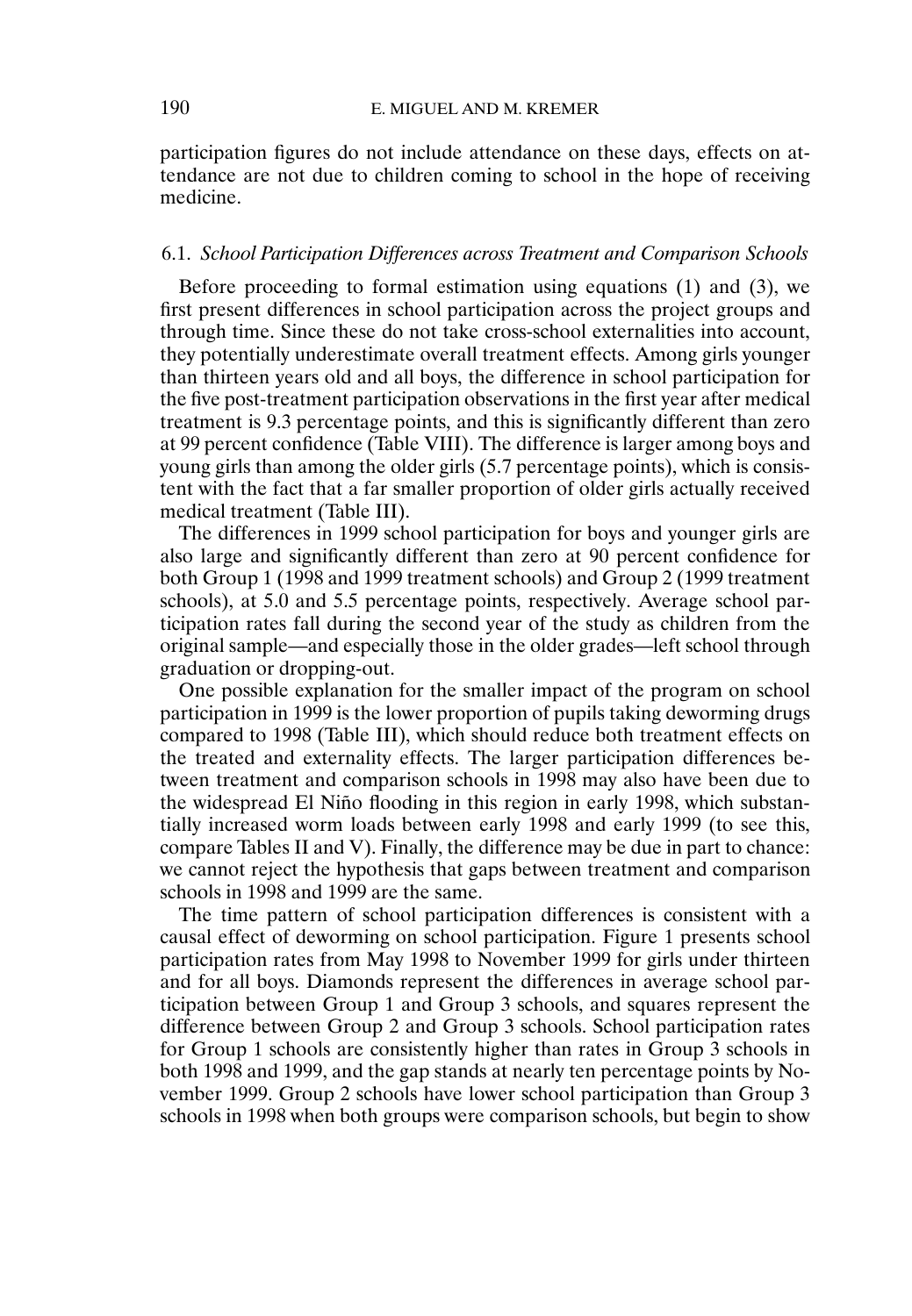## WORMS: IDENTIFYING IMPACTS 191

## TABLE VIII

### SCHOOL PARTICIPATION, SCHOOL-LEVEL DATA<sup>a</sup>

|                                    | Group 1<br>$(25$ schools) | Group 2<br>$(25$ schools) | Group 3<br>$(25$ schools) |                                                   |             |
|------------------------------------|---------------------------|---------------------------|---------------------------|---------------------------------------------------|-------------|
|                                    |                           |                           |                           |                                                   |             |
| Panel A:                           |                           |                           |                           |                                                   |             |
| First year post-treatment          | 1st Year                  |                           |                           | $Group 1-$                                        | $Group\ 2-$ |
| (May 1998 to March 1999)           |                           |                           |                           | Treatment Comparison Comparison (Groups $2 & 3$ ) | Group 3     |
| Girls $<$ 13 years, and all boys   | 0.841                     | 0.731                     | 0.767                     | $0.093***$                                        | $-0.037$    |
|                                    |                           |                           |                           | (0.031)                                           | (0.036)     |
| Girls $\geq$ 13 years              | 0.864                     | 0.803                     | 0.811                     | $0.057**$                                         | $-0.008$    |
|                                    |                           |                           |                           | (0.029)                                           | (0.034)     |
| Preschool, Grade 1, Grade 2 in     | 0.795                     | 0.688                     | 0.703                     | $0.100***$                                        | $-0.018$    |
| early 1998                         |                           |                           |                           | (0.037)                                           | (0.043)     |
| Grade 3, Grade 4, Grade 5 in       | 0.880                     | 0.789                     | 0.831                     | $0.070***$                                        | $-0.043$    |
| early 1998                         |                           |                           |                           | (0.024)                                           | (0.029)     |
| Grade 6, Grade 7, Grade 8 in       | 0.934                     | 0.858                     | 0.892                     | $0.059***$                                        | $-0.034$    |
| early 1998                         |                           |                           |                           | (0.021)                                           | (0.026)     |
| Recorded as "dropped out" in       | 0.064                     | 0.050                     | 0.030                     | 0.022                                             | 0.020       |
| early 1998                         |                           |                           |                           | (0.018)                                           | (0.017)     |
| Females <sup>b</sup>               | 0.855                     | 0.771                     | 0.789                     | $0.076***$                                        | $-0.018$    |
|                                    |                           |                           |                           | (0.027)                                           | (0.032)     |
| Males                              | 0.844                     | 0.736                     | 0.780                     | $0.088***$                                        | $-0.044$    |
|                                    |                           |                           |                           | (0.031)                                           | (0.037)     |
| Panel B:                           |                           |                           |                           |                                                   |             |
| Second year post-treatment         | 2nd Year                  | 1st Year                  |                           | $Group 1-$                                        | $Group\ 2-$ |
| (March to November 1999)           | <b>Treatment</b>          | <b>Treatment</b>          | Comparison                | Group 3                                           | Group 3     |
| Girls $<$ 13 years, and all boys   | 0.713                     | 0.717                     | 0.663                     | $0.050*$                                          | $0.055*$    |
|                                    |                           |                           |                           | (0.028)                                           | (0.028)     |
| Girls $\geq$ 14 years <sup>c</sup> | 0.627                     | 0.649                     | 0.588                     | 0.039                                             | $0.061*$    |
|                                    |                           |                           |                           | (0.035)                                           | (0.035)     |
| Preschool, Grade 1, Grade 2 in     | 0.692                     | 0.726                     | 0.641                     | 0.051                                             | $0.085^*$   |
| early 1998                         |                           |                           |                           | (0.034)                                           | (0.034)     |
| Grade 3, Grade 4, Grade 5 in       | 0.750                     | 0.774                     | 0.725                     | 0.025                                             | $0.049**$   |
| early 1998                         |                           |                           |                           | (0.023)                                           | (0.023)     |
| Grade 6, Grade 7, Grade 8 in       | 0.770                     | 0.777                     | 0.751                     | 0.020                                             | 0.026       |
| early 1998                         |                           |                           |                           | (0.027)                                           | (0.028)     |
| Recorded as "dropped out" in       | 0.176                     | 0.129                     | 0.056                     | $0.120*$                                          | 0.073       |
| early 1998                         |                           |                           |                           | (0.063)                                           | (0.053)     |
| Females <sup>b</sup>               | 0.716                     | 0.746                     | 0.648                     | $0.067**$                                         | $0.098***$  |
|                                    |                           |                           |                           | (0.027)                                           | (0.027)     |
| Males                              | 0.698                     | 0.695                     | 0.655                     | 0.043                                             | 0.041       |
|                                    |                           |                           |                           | (0.028)                                           | (0.029)     |
|                                    |                           |                           |                           |                                                   |             |

aThe results are school averages weighted by pupil population. Standard errors in parentheses. Significantly different than zero at 99 (\*\*\*), 95 (\*\*), and 90 (\*) percent confidence. The participation rate is computed among all pupils enrolled in the school at the start of 1998. Pupils who are present in school on the day of an unannounced NGO visit are considered participants. Pupils had 3.8 participation observations per year on average. The figures for the "Preschool–Grade  $2^{\degree}$ ; "Grade 3–5"; "Grade 6–8"; and "Dropout" rows are for girls <13 years, and all boys.

<sup>b</sup>396 pupils in the sample are missing information on gender. For this reason, the average of the female and male participation rates does not equal the overall average.

 $c_{\text{Examining girls}} \geq 14$  years old eliminates the cohort of girls in Group 1 schools (12 year olds in 1998) who were supposed to receive deworming treatment in 1998.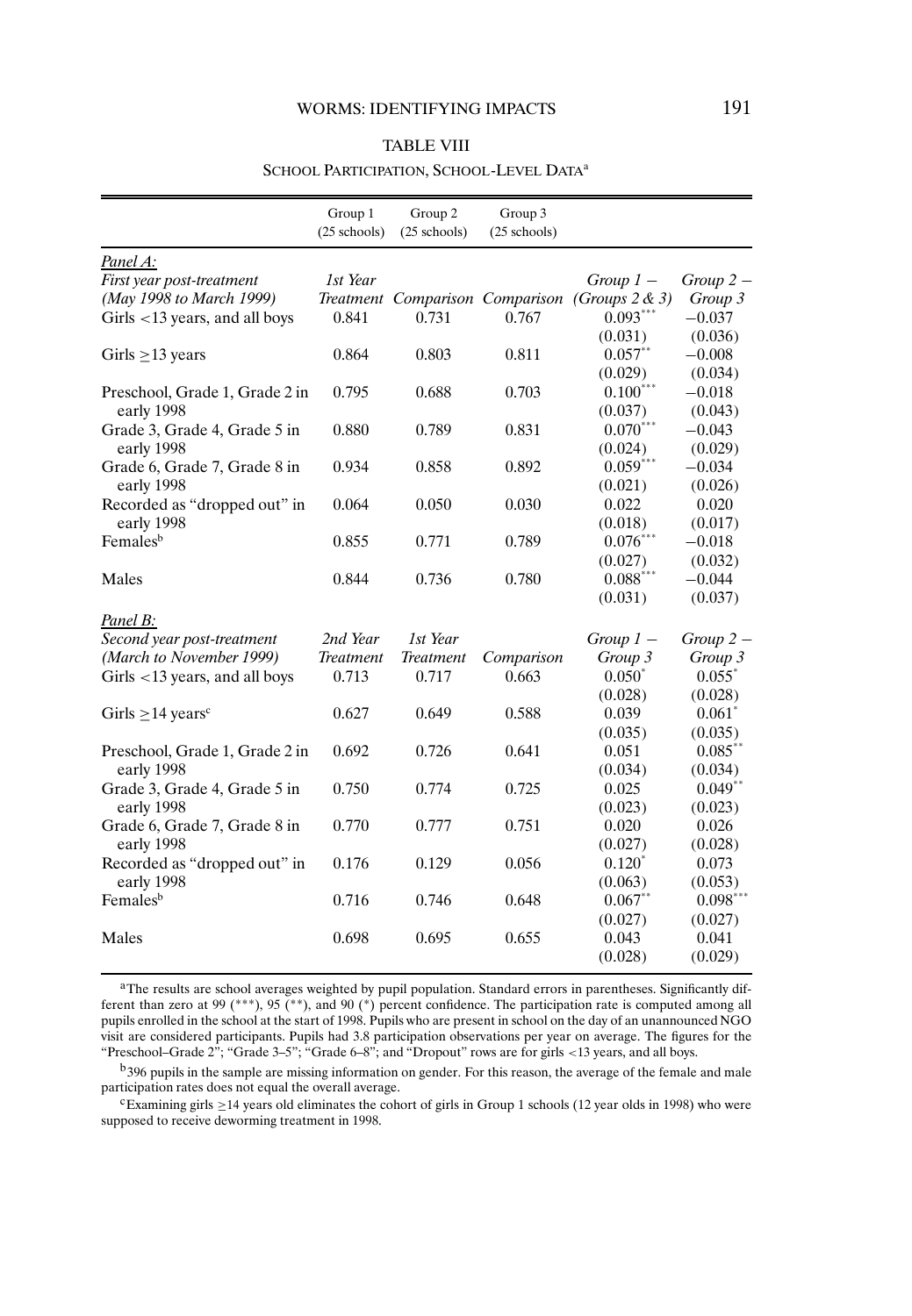

FIGURE 1.—School participation rate May 1998 to November 1999 for girls under 13 years old and for all boys (difference between Group 1 and Group 3 (diamonds), and difference between Group 2 and Group 3 (squares)). $^{\rm a}$ 

aThe shaded regions are periods in which medical treatment was being provided (in March–April and November 1998 to Group 1 schools, and March–June and October–November 1999 to Group 1 and Group 2 schools).

participation gains in early 1999. Participation in Group 2 schools is substantially greater than in Group 3 schools by mid-1999 when the first round of 1999 treatment was concluded. These gains resulted primarily from a greater proportion of pupils with participation above 80 percent, although there were also substantially fewer dropouts (results not shown).

The school participation gains are particularly large among the youngest pupils: in 1998 the average difference in participation between treatment and comparison groups for preschool through grade 2 was 10.0 percentage points (significantly different than zero at 99 percent confidence), while for pupils in grades 6 to 8 it was 5.9 percentage points, and in 1999 the comparable gains for Group 2 pupils were 8.5 percentage points and 2.6 percentage points, respectively. The larger impact of treatment in lower grades may partially result from higher rates of moderate-to-heavy infection among younger pupils (Table II). It is also possible that school participation is more elastic with respect to health for younger pupils; many Kenyan children drop out before reaching the upper primary grades, so older children who remain in school may be the most academically serious and determined to attend school despite illness.

Untreated pupils in Group 1 (1998 treatment) had higher school participation than their counterparts in Group 2 schools who were later untreated during 1999, consistent with deworming externalities on school participation. Among girls under thirteen years old and all boys, May 1998 to March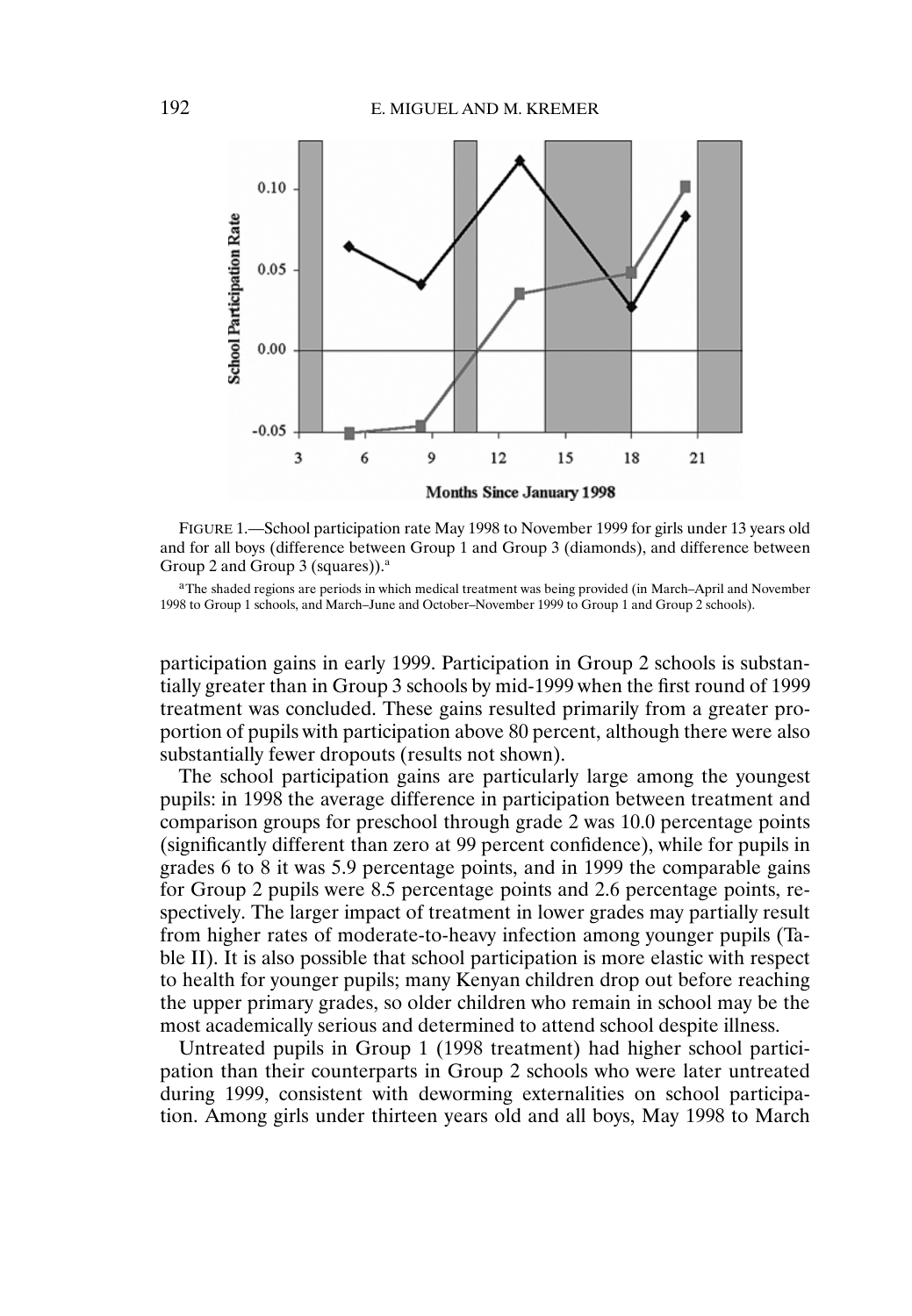1999 school participation was 8.0 percentage points greater among untreated Group 1 pupils, which is significantly different than zero at 95 percent confidence (Table VI, Panel C). Group 1 pupils who were treated in 1998 had 6.4 percentage points higher May 1998 to March 1999 school participation than Group 2 pupils who were treated in 1999.<sup>43</sup>

The large participation gains among older girls—who were not supposed to be treated through the program—in 1998 and 1999 also suggest that school participation externality benefits were substantial (Table VIII). Although the 1998 gains among older girls could have been driven in part by nontrivial rates of medical treatment, there were also large participation gains among older girls in Group 2 schools in 1999 despite the fact that only ten percent of them received medical treatment (Table III). An alternative, nonhealth explanation for the participation gains among older girls is that the improved school participation of younger siblings allowed them to attend school more regularly, as we discuss below.

# 6.2. *Estimating Overall School Participation Impacts*

School participation externality estimates across schools using individuallevel data are presented in Table IX. The dependent variable is average individual school participation in either the first year (May 1998 to March 1999) or the second year (April 1999 to November 1999) of the project. Regressions 1 and 2 present "naïve" treatment effects that ignore the possibility of externalities. The average school participation gain for treatment schools relative to comparison schools across both years of the project is 5.1 percentage points, and this is significantly different than zero at 99 percent confidence (regression 1). Point estimates are 6.2 percentage points for the first year of treatment and 4.0 percentage points for the second year, with significance levels of 99 percent and 90 percent, respectively (regression 2), although confidence intervals are wide enough that we cannot reject the hypothesis that the effect is the same in both years. The magnitude of the effects remains nearly unchanged when pupils initially recorded as dropouts in early 1998 are excluded from the sample (results not shown).

The ratio of externalities to direct effects is likely to be smaller for measured school participation than for measured worm load, since the ratio of externalities to direct effects is very low immediately after treatment but then asymptotes to one. As we discussed in Section 4, worm load is measured between three months to a year after deworming treatment, while school participation

<sup>43</sup>It may seem odd that the point estimate of the absolute increase in school participation is greater for the untreated, but it is worth noting that the proportional decline in school nonparticipation was one-third for the treated while the decline among the untreated was one-fourth, and that we cannot reject the hypothesis that the difference for treated pupils is somewhat larger than for untreated pupils.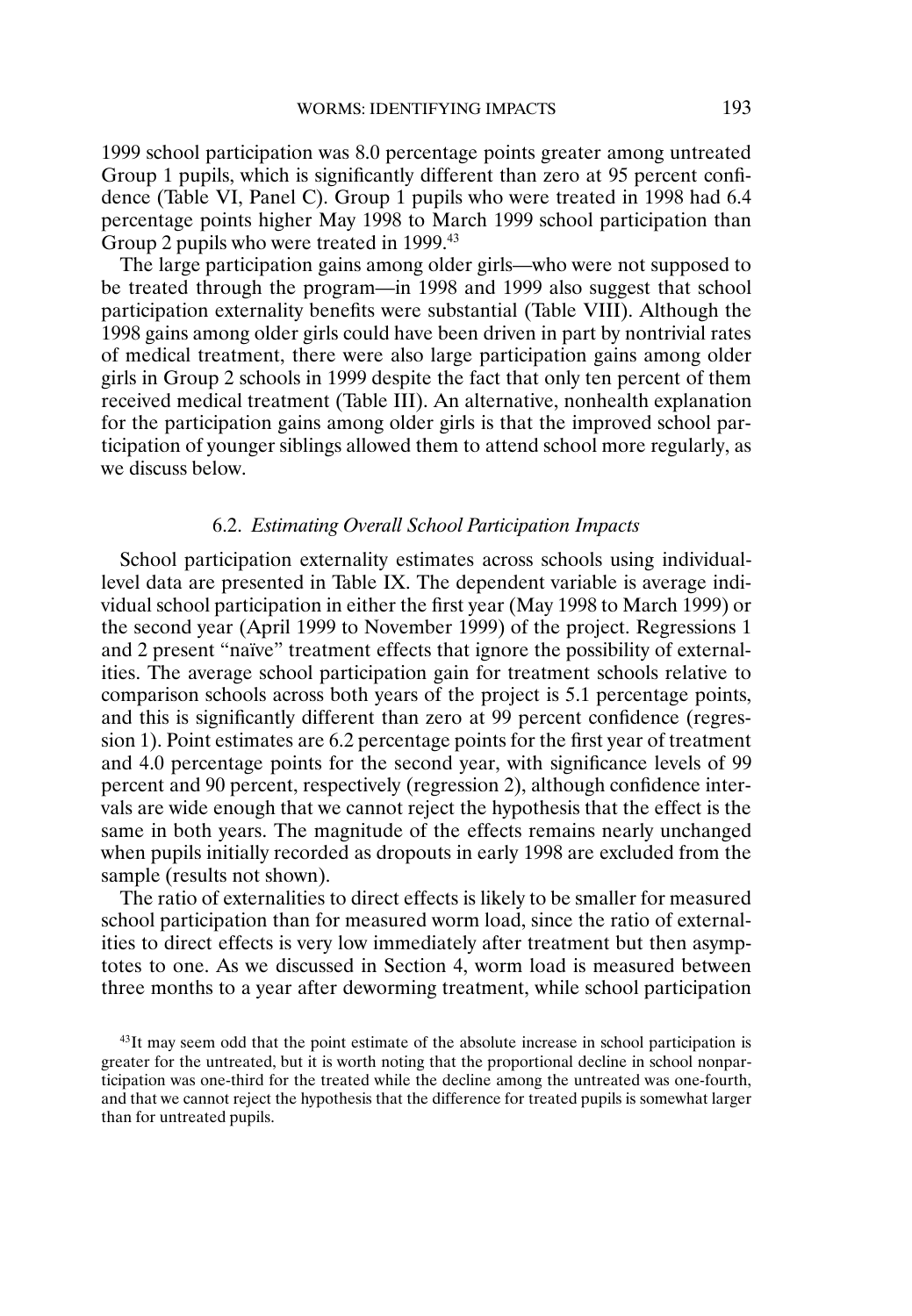#### TABLE IX

| SCHOOL PARTICIPATION. DIRECT EFFECTS AND EXTERNALITIES <sup>a</sup>  |  |
|----------------------------------------------------------------------|--|
| DEPENDENT VARIABLE: AVERAGE INDIVIDUAL SCHOOL PARTICIPATION, BY YEAR |  |

|                                               | <b>OLS</b> | <b>OLS</b> | <b>OLS</b> | <b>OLS</b> | <b>OLS</b> | <b>OLS</b>             | <b>IV-2SLS</b>                   |
|-----------------------------------------------|------------|------------|------------|------------|------------|------------------------|----------------------------------|
|                                               | (1)        | (2)        | (3)        | (4)        | (5)        | (6)                    | (7)                              |
|                                               |            |            |            | May 98-    | May 98-    | May 98-                | May 98-                          |
|                                               |            |            |            | March 99   | March 99   | March 99               | March 99                         |
| Moderate-heavy                                |            |            |            |            |            | $-0.028***$<br>(0.010) | $-0.203$ <sup>*</sup><br>(0.094) |
| infection, early 1999<br>Treatment school (T) | $0.051***$ |            |            |            |            |                        |                                  |
|                                               | (0.022)    |            |            |            |            |                        |                                  |
| First year as treatment                       |            | $0.062***$ | $0.060***$ | $0.062^*$  | $0.056*$   |                        |                                  |
| school (T1)                                   |            | (0.015)    | (0.015)    | (0.022)    | (0.020)    |                        |                                  |
| Second year as treatment                      |            | $0.040*$   | $0.034*$   |            |            |                        |                                  |
| school (T2)                                   |            | (0.021)    | (0.021)    |            |            |                        |                                  |
| Treatment school pupils<br>within 3 km        |            |            | $0.044***$ |            | 0.023      |                        |                                  |
| $(per 1000$ pupils)                           |            |            | (0.022)    |            | (0.036)    |                        |                                  |
| Treatment school pupils                       |            |            | $-0.014$   |            | $-0.041$   |                        |                                  |
| within 3-6 km<br>(per 1000 pupils)            |            |            | (0.015)    |            | (0.027)    |                        |                                  |
| Total pupils within 3 km                      |            |            | $-0.033**$ |            | $-0.035^*$ | 0.018                  | 0.021                            |
| $(per 1000$ pupils)                           |            |            | (0.013)    |            | (0.019)    | (0.021)                | (0.019)                          |
| Total pupils within 3-6 km                    |            |            | $-0.010$   |            | 0.022      | $-0.010$               | $-0.021$                         |
| $(per 1000$ pupils)                           |            |            | (0.012)    |            | (0.027)    | (0.012)                | (0.015)                          |
| Indicator received first                      |            |            |            |            | $0.100***$ |                        |                                  |
| year of deworming                             |            |            |            |            | (0.014)    |                        |                                  |
| treatment, when                               |            |            |            |            |            |                        |                                  |
| offered (1998 for                             |            |            |            |            |            |                        |                                  |
| Group 1, 1999 for                             |            |            |            |            |            |                        |                                  |
| Group 2)                                      |            |            |            |            |            |                        |                                  |
| (First year as treatment)                     |            |            |            |            | $-0.012$   |                        |                                  |
| school Indicator) *                           |            |            |            |            | (0.020)    |                        |                                  |
| (Received treatment,                          |            |            |            |            |            |                        |                                  |
| when offered)                                 |            |            |            |            |            |                        |                                  |
| 1996 district exam score,                     | $0.063***$ | $0.071***$ | $0.063***$ | 0.058      | $0.091***$ | 0.021                  | 0.003                            |
| school average                                | (0.021)    | (0.020)    | (0.020)    | (0.032)    | (0.038)    | (0.026)                | (0.023)                          |

is measured continuously beginning immediately following treatment, including the period when the ratio of externalities to direct effects is likely to be  $\text{low.}^{44}$ 

<sup>44</sup>The cross-school externalities for school participation may also be weaker than worm infection externalities because only schistosomiasis has robust health externalities across schools, and moderate to heavy schistosomiasis infection is rarer than geohelminth infection (only seven percent of Group 1 pupils had moderate to heavy schistosomiasis infections prior to treatment, while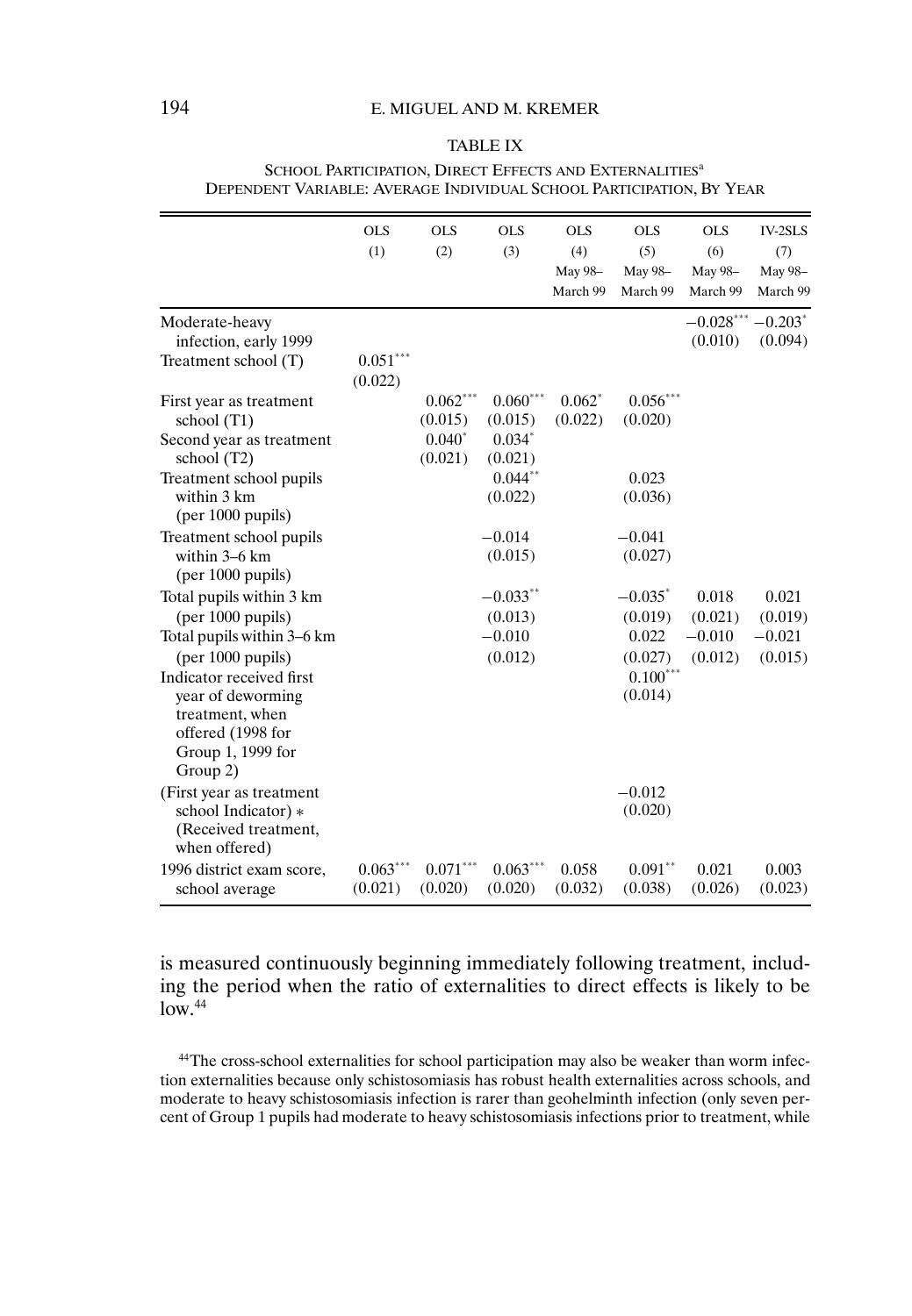| TABLE IX    |  |
|-------------|--|
| (CONTINUED) |  |

|                                                                       | <b>OLS</b><br>(1) | OL S<br>(2) | OLS.<br>(3) | OLS.<br>(4)<br>May 98-<br>March 99 | OL S<br>(5)<br>May 98-<br>March 99 | <b>OLS</b><br>(6)<br>May 98-<br>March 99 | <b>IV-2SLS</b><br>(7)<br>May 98-<br>March 99 |
|-----------------------------------------------------------------------|-------------------|-------------|-------------|------------------------------------|------------------------------------|------------------------------------------|----------------------------------------------|
| Grade indicators, school<br>assistance controls, and<br>time controls | Yes               | Yes         | Yes         | Yes                                | Yes                                | Yes                                      | Yes                                          |
| $\mathbb{R}^2$                                                        | 0.23              | 0.23        | 0.24        | 0.33                               | 0.36                               | 0.28                                     |                                              |
| Root MSE                                                              | 0.273             | 0.272       | 0.272       | 0.223                              | 0.219                              | 0.150                                    | 0.073                                        |
| Number of observations                                                | 56487             | 56487       | 56487       | 18264                              | 18264                              | 2327                                     | 49 (schools)                                 |
| Mean of dependent<br>variable                                         | 0.747             | 0.747       | 0.747       | 0.784                              | 0.784                              | 0.884                                    | 0.884                                        |

aThe dependent variable is average individual school participation in each year of the program (Year 1 is May 1998 to March 1999, and Year 2 is May 1999 to November 1999); disturbance terms are clustered within schools. Robust standard errors in parentheses. Significantly different than zero at 99 (\*\*\*), 95 (\*\*), and 90 (\*) percent confidence. Additional explanatory variables include an indicator variable for girls <13 years and all boys, and the rate of moderate-heavy infections in geographic zone, by grade (zonal infection rates among grade 3 and 4 pupils are used for pupils in grades 4 and below and for pupils initially recorded as drop-outs as there is no parasitological data for pupils below grade 3; zonal infection rates among grade 5 and 6 pupils are used for pupils in grades 5 and 6, and similarly for grades 7 and 8). Participation is computed among all pupils enrolled at the start of the 1998 school year. Pupils present during an unannounced NGO school visit are considered participants. Pupils had approximately 3.8 attendance observations per year. Regressions 6 and 7 include pupils with parasitological information from early 1999, restricting the sample to a random subset of Group 1 and Group 2 pupils. The number of treatment school pupils from May 1998 to March 1999 is the number of Group 1 pupils, and the number of treatment school pupils after March 1999 is the number of Group 1 and Group 2 pupils.

The instrumental variables in regression 7 are the Group 1 (treatment) indicator variable, treatment school pupils within 3 km, treatment school pupils within 3–6 km, and the remaining explanatory variables. We use the number of girls less than 13 years old and all boys (the pupils eligible for deworming in the treatment schools) as the school population for all schools.

We estimate equation (1) in regression 3 and find that each additional thousand (potentially age and sex eligible) pupils attending treatment schools within three kilometers leads to an increase of 4.4 percentage points in average school participation (significant at 95 percent confidence). The effect of treatment pupils located between three to six kilometers is negative, but not significantly different than zero. Given the number of Group 1 pupils and Group 2 pupils within three kilometers, and between three to six kilometers, of the average primary school, the results of regression 3 imply that school

over thirty percent had some moderate to heavy geohelminth infection (Table II)). The coefficient estimates on the interactions between treatment indicators and distance to Lake Victoria—which is highly correlated with the prevalence of schistosomiasis in this area (Table II)—are not significantly different than zero, indicating that school participation treatment effects among those infected with both schistosomiasis and geohelminths are not considerably larger than the effects for children with geohelminth infections alone, and supporting the view that school participation effects work mainly through geohelminths.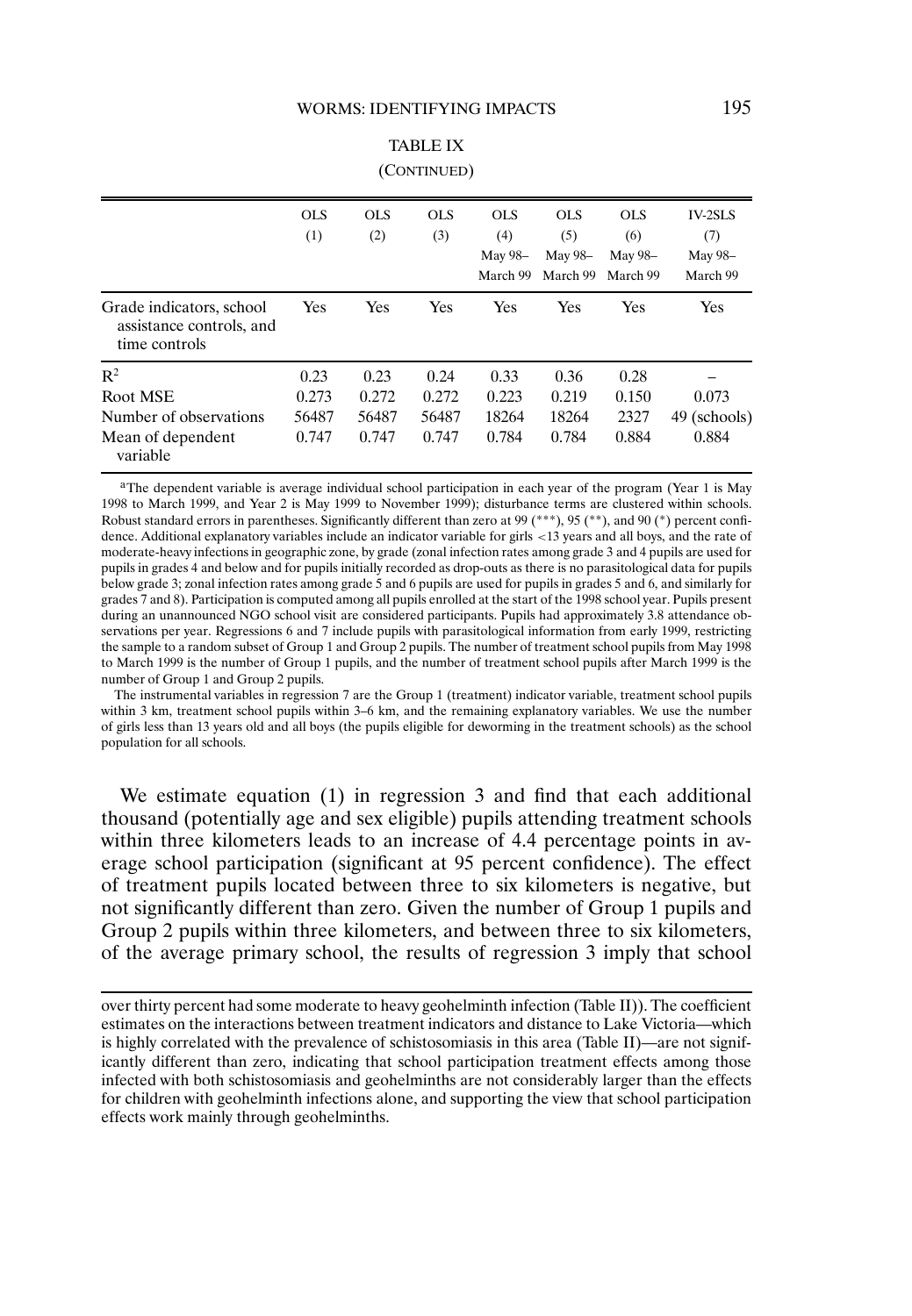participation was approximately 2.0 percentage points (standard error 1.3 percentage points) higher on average throughout this area in 1998 and 1999 due to deworming externalities, which is marginally statistically significant.<sup>45</sup> Regression 3 also implies that the total effect of deworming on school participation in treatment schools was 7.5 percentage points (standard error 2.7 percentage points) over 1998 and 1999.

To estimate the overall school participation gain due to the program, recall that the program increased school participation by about 2.0 percentage points on average among pupils in comparison schools, while children in treatment schools had about 7.5 percentage points higher participation. For every two treated children in a treatment school, there was almost exactly one untreated child on average in 1998 and 1999, and for each child in a treatment school there was one comparison school child for 1998 and 1999 (since one-third of schools were treated in 1998 and two-thirds in 1999). Hence treating one child led to an estimated lower bound increase in school participation of  $(1*0.075)$  +  $(0.5 * 0.075) + (1.5 * 0.020) = 0.14$  school years (standard error 0.05).

To estimate within school externalities using equation (3) we can only use data from the first year of treatment, and so for comparison purposes, regression 4 presents the basic specification for the first year of data, and estimates a 6.2 percentage point school participation gain. Within-school participation externality benefits were positive and statistically significant at 99 percent confidence (5.6 percentage points) for untreated pupils in the treatment schools in the first year of the program (regression 5), and there is no significant difference in school participation rates between treated and untreated pupils in these schools (which is consistent with the externality results from Table VI, Panel C, reported above). In this restricted 1998 sample, the estimated crossschool externality effects are statistically insignificant.<sup>46</sup>

# 6.3. *Comparing Experimental and Nonexperimental Estimates*

Pupils who were moderately or heavily infected in early 1999 had 2.8 percentage points lower school participation over the period May 1998 to March

45Unlike infection rates, coefficient estimates on the interactions between school treatment indicators and local treatment school pupil densities are not significantly different than zero for school participation (results not shown), so we do not consider differential externality benefits for the three project treatment groups in the calculation of overall program impacts. There are at least two reasons why the cross-school externality relationships differ. First, if school participation varies continuously with infection levels, the threshold effects found for moderate to heavy infections might not apply. Second, school attendance is measured continuously over the study period, while infection levels are measured only once, up to one year after initial treatment.

46We obtain qualitatively similar results using the instrumental variables approach discussed in Section 5, which compares outcomes for older girls (who were largely excluded from deworming treatment) across the treatment and comparison schools to estimate the within-school externality. The IV results for within school externalities for school participation are insignificant, but we also cannot reject the hypothesis that the IV estimates are the same as the OLS results in Table IX (refer to Appendix Table AIV, regression 4).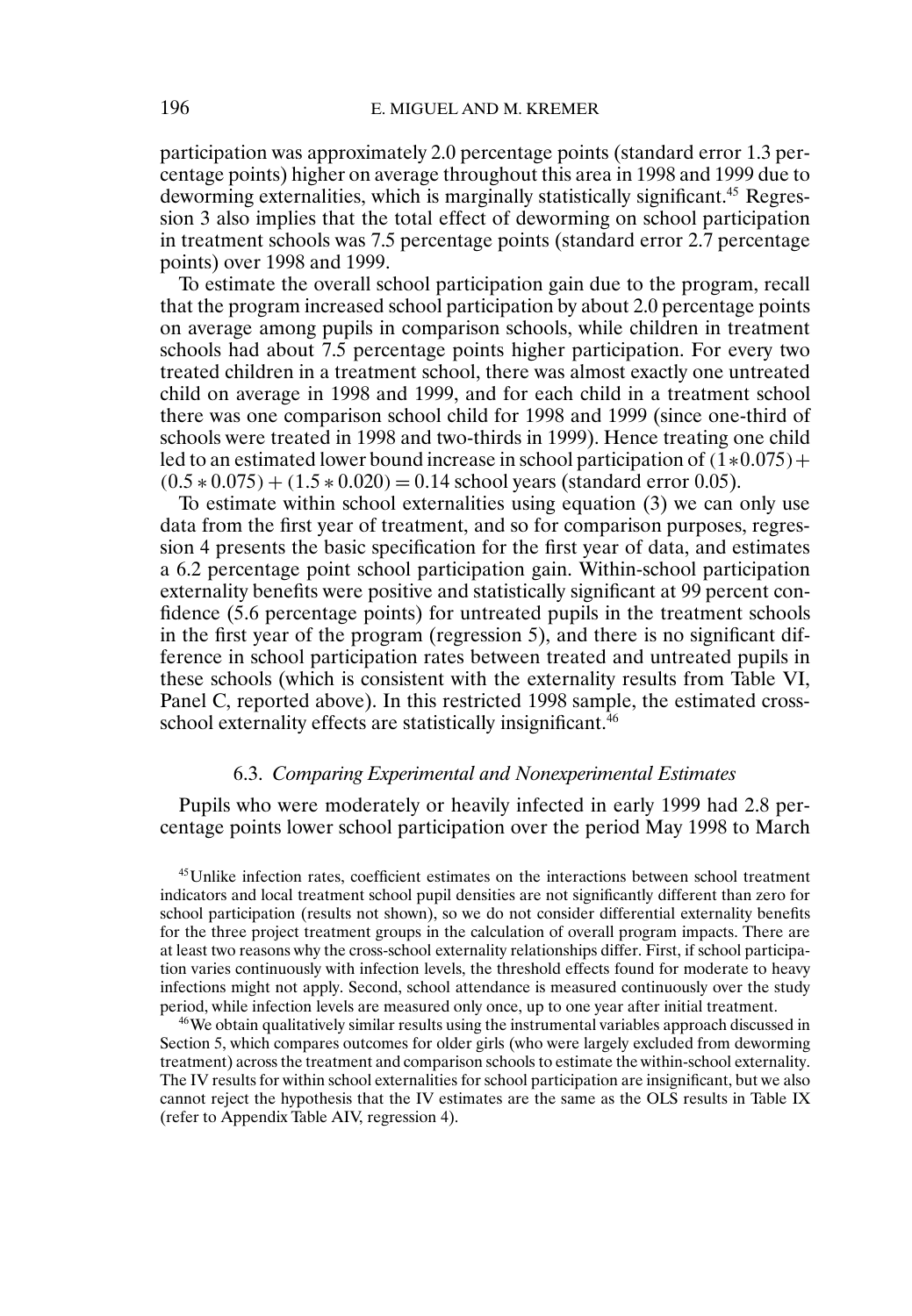1999 (Regression 6, Table IX). This nonexperimental estimate is restricted to the subsample of 2327 pupils in grades three to eight for whom there is 1999 parasitological data, and we thus lack information on the preschool, grade 1, and grade 2 pupils that exhibit the largest experimental treatment effect estimates. In contrast, an instrumental variable specification—which imposes the condition that all school participation gains work through changes in measured worm infection status—suggests that each moderate to heavy worm infection leads to 20.3 percentage points lower school participation on average (regression 7). The instrumental variables in regression 7 are the Group 1 (treatment) indicator variable, treatment school pupils within 3 km, and treatment school pupils within 3–6 km.

There are at least three reasons why the IV estimates of the impact of moderate-heavy infection on school participation are substantially larger than OLS estimates. First, since we measure infection up to a year after treatment, when many pupils will already have been reinfected with worms, the difference in infection levels between treated and untreated pupils was likely much greater on average over the interval from deworming treatment to the parasitological exam than it was at the time of the parasitological exam (given the documented efficacy of the drugs and high reinfection rates). As we discussed in Section 4, the parasitological exam data almost certainly understates the total number of moderate to heavy infections eliminated as a result of the program immediately after treatment. If 99 percent of pupils with moderateto-heavy infections were in fact initially cleared of infection, the implied school participation gain for each pupil cleared of moderate to heavy infection (presented in regression 7) would be cut approximately in half.

Second, the exclusion restriction—that the program only affects pupils' school attendance by changing their health—may not hold, due to complementarities in school participation. For example, if the pre-schoolers, first-graders, and second-graders for whom we estimate the largest school participation effects stay home sick with worms in the comparison schools, their older sisters may also stay home to take care of them, and this may partly explain the relatively large treatment effects we find for older girls.<sup>47</sup> More generally, there may be complementarity in school attendance if children are more inclined to go to school if their classmates are also in school, so school participation gains in treatment schools may partially reflect increased school participation among children who were not infected with worms. Such effects would influence the impact of a large-scale deworming program on school participation and are captured in a prospective evaluation (like ours) in which treatment is randomized at the school level, but they would not be picked up in an individual-level regression of school participation on worm levels, or in a prospective study in which treatment is randomized at the individual level.

<sup>&</sup>lt;sup>47</sup>Since we do not have data on family relationships, we cannot directly test this hypothesis in this setting.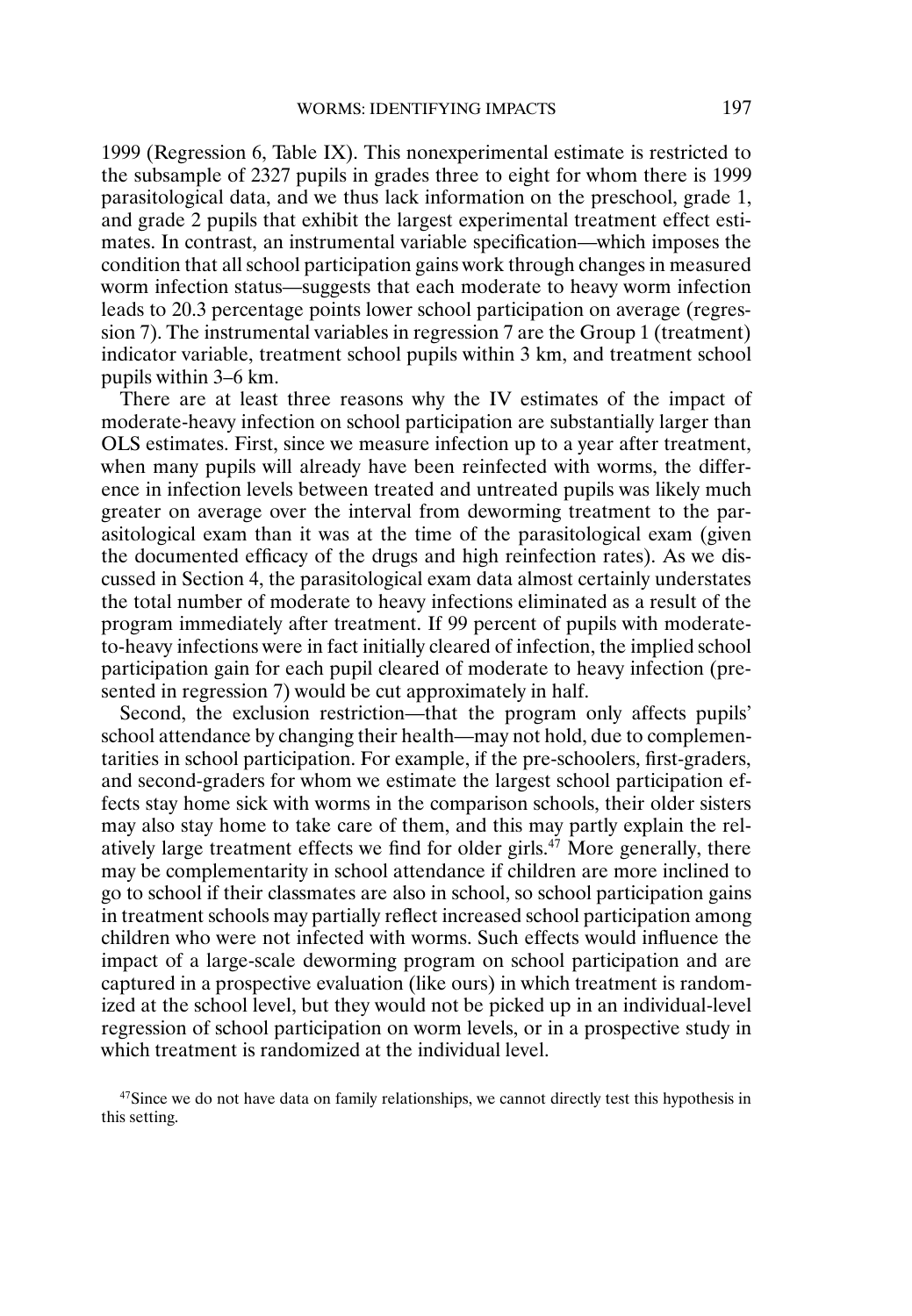# 198 E. MIGUEL AND M. KREMER

A final reason why instrumental variable estimates of the deworming effect are larger than suggested by our nonexperimental estimates is attenuation bias due to error in measuring the severity of disease.<sup>48</sup>

#### 7. DEWORMING TREATMENT EFFECTS ON TEST SCORES

Deworming could improve test scores both by increasing time spent in school and by improving learning while pupils are in school, but could also potentially reduce test scores through congestion or negative peer effects. We describe these various positive and negative mechanisms in Section 7.1, and then present the test score results in 7.2.

# 7.1. *Mechanisms Linking Deworming and Test Score Performance*

Deworming could potentially increase test scores by increasing the total amount of time spent in school, but this effect is likely to be weak given the observed impact of deworming on school participation and the cross-sectional relationship between school participation and test performance. In 1998 and 1999, ICS administered English, Mathematics, and Science-Agriculture exams to pupils in grades 3 to 8. Restricting attention to these grades reduces the sample size in Table X relative to Table IX. Exams were modelled on those given by the district office of the Ministry of Education, and prepared using the same procedure. The average score across all subjects is employed as the principal test score outcome measure for each set of tests, although the basic results are

<sup>48</sup>Measurement error in binary variables leads to bias toward zero in the OLS specification, provided errors are not too extreme (Aigner (1973), Kane et al. (1999)); the technical condition is that  $Pr(Type I Error) + Pr(Type II Error) < 1$ , which is reasonable in our case. Unfortunately, measurement error in binary variables can also lead to bias away from zero in IV estimates, which would lead us to somewhat overstate the effect of worm infection on attendance in Table IX, regression 7; the effect of a moderate-heavy worm infection on school participation is thus likely to lie between the OLS and IV coefficient estimates. Measurement error could take several forms: pure measurement error performing egg counts in the lab; time variation in worm burden, so that those who were moderately to heavily infected in early 1999 were not necessarily the same ones who were most heavily infected over the course of the school year; coarseness in our binary measure of worm burden; heterogeneity in the impact of different worm species on school participation; and interactions among worms that are not captured by our measure, so that some individuals who are classified as having multiple light worm infections in fact suffer substantial morbidity. Moreover, epidemiologists have argued that there is an imperfect relationship between worm egg counts—the standard measure of infection intensity—and actual worm infection burden (Medley and Anderson (1985)), further exacerbating error. Heterogeneous treatment effects may also interact with sample attrition to further exacerbate estimation biases because those pupils for whom high measured worm burdens are not associated with absenteeism are more likely to be in school on the day of the parasitological exam and hence to make it into our sample. Note, however, that this measurement error and resulting bias does not affect our main experimental estimates of program impacts presented above, but does help account for the difference between the experimental and nonexperimental estimates.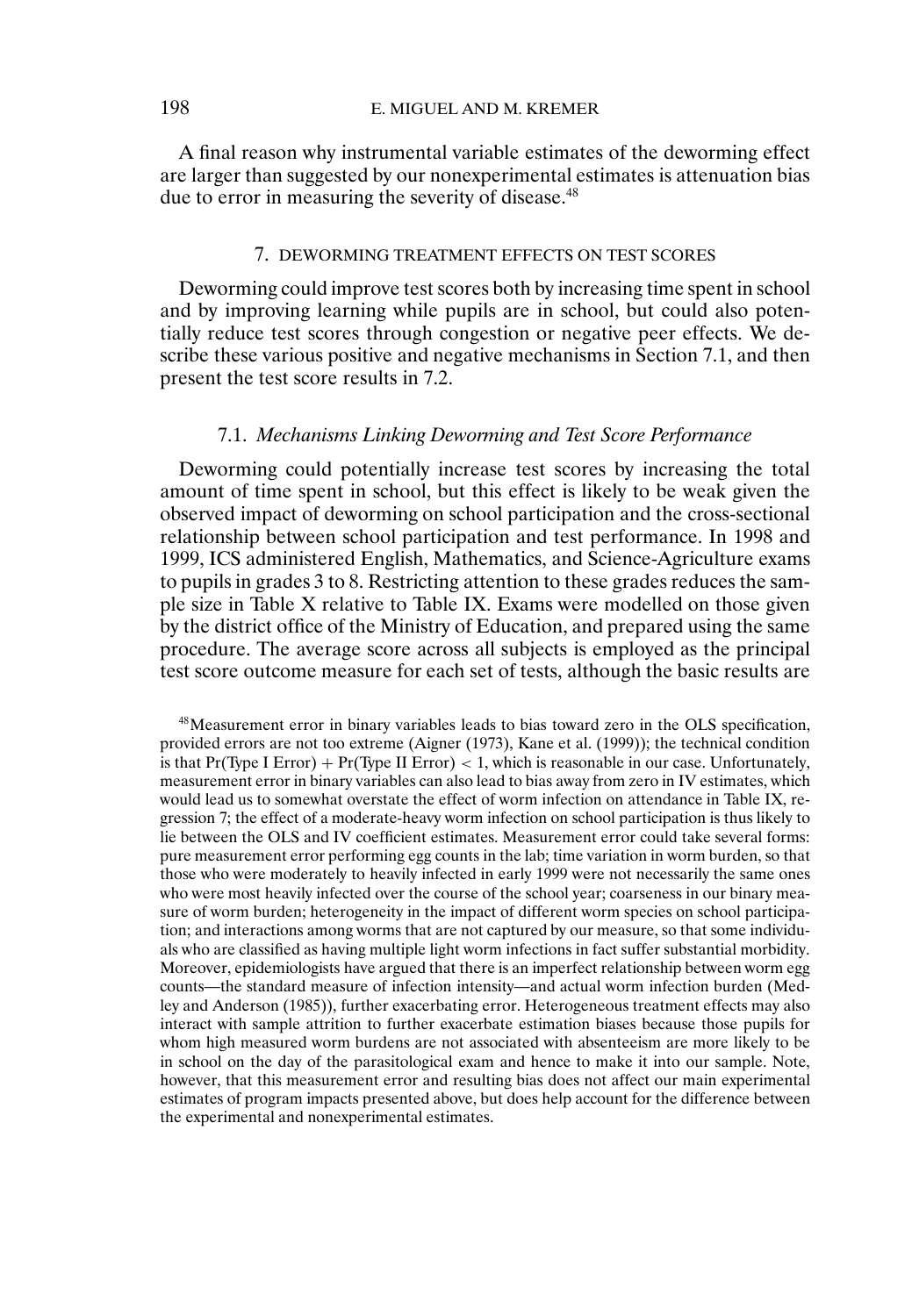#### TABLE X

#### ACADEMIC EXAMINATIONS, INDIVIDUAL-LEVEL DATA<sup>a</sup>

|                                                                                     |                                 | Dependent variable: ICS Exam Score<br>(normalized by standard) |                                                              |  |  |  |
|-------------------------------------------------------------------------------------|---------------------------------|----------------------------------------------------------------|--------------------------------------------------------------|--|--|--|
|                                                                                     | (1)                             | (2)                                                            | (3)<br>Among those<br>who filled in the<br>1998 pupil survey |  |  |  |
| Average school participation (during the year<br>of the exam)                       | $0.63***$<br>(0.07)             |                                                                |                                                              |  |  |  |
| First year as treatment school (T1)                                                 |                                 | $-0.032$<br>(0.046)                                            | $-0.030$<br>(0.049)                                          |  |  |  |
| Second year as treatment school (T2)                                                |                                 | 0.001<br>(0.073)                                               | 0.009<br>(0.081)                                             |  |  |  |
| 1996 District exam score, school average                                            | $0.74***$<br>(0.07)             | $0.71***$<br>(0.07)                                            | $0.75***$<br>(0.07)                                          |  |  |  |
| Grade indicators, school assistance controls,<br>and local pupil density controls   | Yes                             | <b>Yes</b>                                                     | Yes                                                          |  |  |  |
| $\mathbb{R}^2$<br>Root MSE<br>Number of observations<br>Mean of dependent variable. | 0.14<br>0.919<br>24958<br>0.020 | 0.13<br>0.923<br>24958<br>0.020                                | 0.15<br>0.916<br>19072<br>0.039                              |  |  |  |

<sup>a</sup>Each data point is the individual-level exam result in a given year of the program (either 1998 or 1999); disturbance terms are clustered within schools. Linear regression, robust standard errors in parentheses. Significantly different than zero at 99 (\*\*\*), 95 (\*\*), and 90 (\*) percent confidence. Regression 3 includes only pupils who completed the 1998 Pupil Questionnaire. Additional explanatory variables include an indicator variable for girls <13 years and all boys, and the rate of moderate-to-heavy infections in geographic zone, by grade (zonal infection rates among grade 3 and 4 pupils are used for pupils in grades 4 and below and for pupils initially recorded as dropouts as there is no parasitological data for pupils below grade 3; zonal infection rates among grade 5 and 6 pupils are used for pupils in grades 5 and 6, and similarly for grades 7 and 8). The local pupil density terms include treatment school pupils within 3 km (per 1000 pupils), total pupils within 3 km (per 1000 pupils), treatment school pupils within 3–6 km (per 1000 pupils), and total pupils within 3–6 km (per 1000 pupils). We use the number of girls less than 13 years old and all boys (the pupils eligible for deworming in the treatment schools) as the school population for all schools.

The ICS tests for 1998 and 1999 were similar in content, but differed in two important respects. First, the 1998 exam featured multiple-choice questions while the 1999 test featured short answers. Second, while each grade in 1998 was administered a different exam, in 1999 the same exam—featuring questions across a range of difficulty levels—was administered to all pupils in grades 3 to 8. Government district exams in English, Math, Science-Agriculture, Kiswahili, Geography-History, Home Science, and Arts-Crafts were also administered in both years. Treatment effect estimates are similar for both sets of exams (results not shown).

unchanged if subjects are examined separately (regressions not shown). For both 1998 and 1999, test scores were normalized to be mean zero and standard deviation one among comparison pupils initially enrolled in the same grade in early 1998.

A one percentage point increase in measured school participation is associated with a 0.63 standard deviation increase in test scores (Table X, regression 1). The coefficient estimate suffers from attenuation bias due to sampling error since the school participation measure for each individual is the average of only 3.8 participation observations per year, but it is straightforward to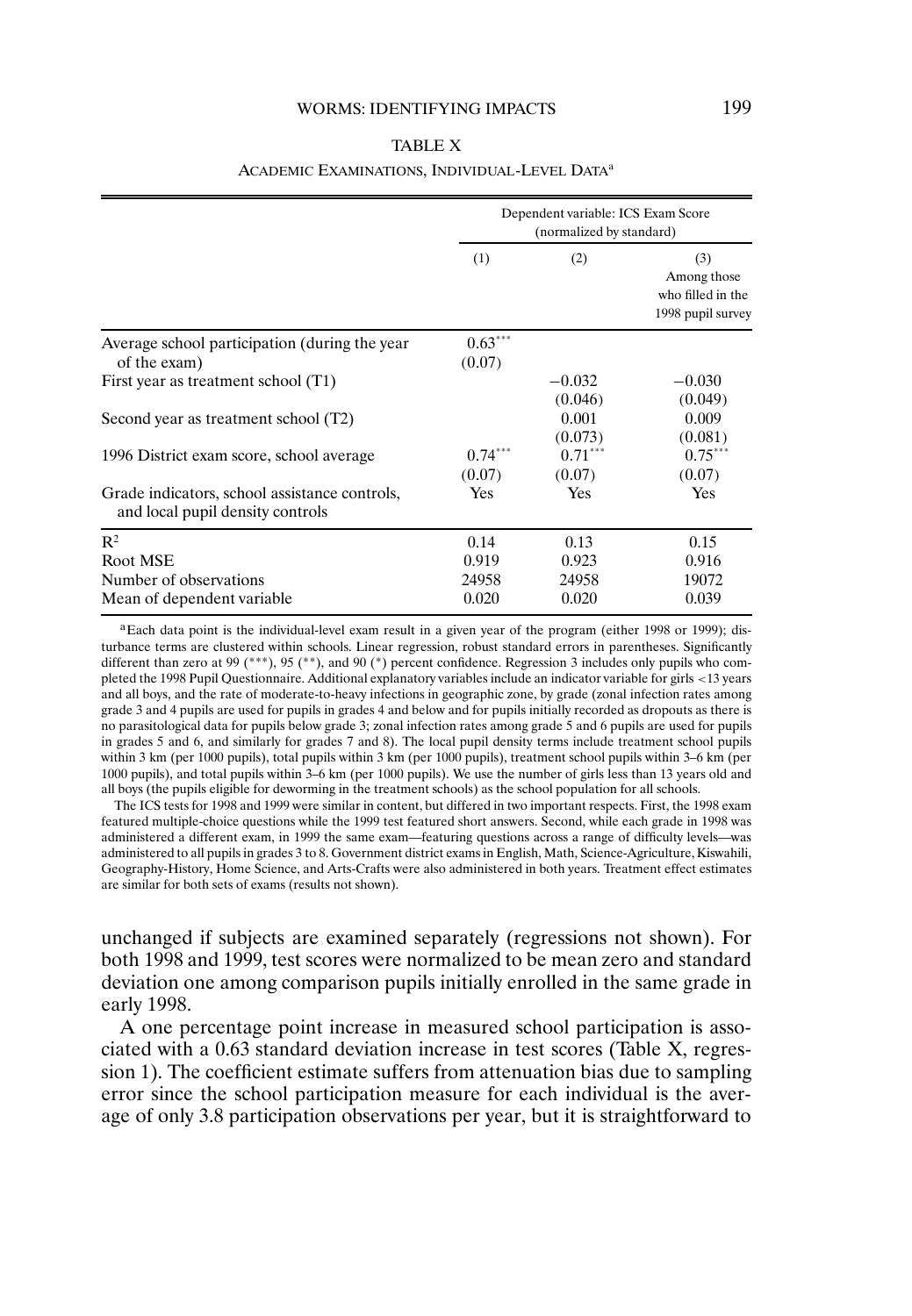correct since the participation rate and the number of participation observations are known for each pupil.49 The corrected coefficient estimate is 2.17, implying that a ten percentage point gain in attendance is associated with a 0.217 standard deviations higher score on the ICS exam. If deworming leads to test score gains solely through improvements in attendance, and average school participation in treatment schools exceeds that in comparison schools by approximately 5.1 percentage points as a result of deworming over 1998 and 1999 (Table IX), then the estimated "effect" of deworming on test scores in the absence of omitted variable bias would be  $(0.051) * (2.17)$ , or approximately 0.11 standard deviations.

However, the coefficient estimate on average school participation in this regression is likely to overstate the true impact of increased participation on test scores for two reasons. First, it reflects not only the causal impact of higher participation on test scores, but also unobserved pupil characteristics correlated with both test scores and school participation. Second, in a related point, the coefficient estimate on school participation is likely to reflect the impact of better attendance over the course of a child's entire school career, whereas this study only examines attendance gains over one or two years; 5.1 percentage points higher school participation for two years translates into fewer than twenty additional days of schooling, and this might plausibly have a limited effect on academic performance. For example, if omitted variable bias accounted for half of the observed correlation between test scores and school attendance, and if the remainder of the correlation reflects the effects of the past five years of schooling on academic performance, then one would expect that increasing attendance by 5.1 percentage points for two years would increase test scores by less than 0.02 standard deviations, a very small effect.

The second channel through which deworming could increase scores is by improving the efficiency of learning per unit of time spent in school. However, since severe anemia is rare in this area and there were only small differences in anemia between treatment and comparison schools (Table V), the most frequently hypothesized link between worm infections and cognitive performance may not have been operative during the study. Some evidence that the program did not increase the efficiency of learning is provided by a battery of cognitive exams—including picture search, Raven matrix, verbal fluency, digit span, Spanish learning, and a "dynamic" test using syllogisms—which were conducted in all three groups of schools during 2000. Deworming treatment effects are not significantly different than zero for any component of the cognitive exam (results available upon request).

<sup>49</sup>The true coefficient estimate on average annual attendance  $\beta$  is related to the coefficient estimate b by the standard attenuation bias formula:  $\beta = b(\sigma_T^2/(\sigma_T^2 - \sigma_S^2))$ , where the sampling variance of average annual participation is  $\sigma_s^2$ , and the total variance in average annual school participation is  $\sigma_T^2$ . We take into account that the number of participation observations differs across individuals in calculating the attenuation bias correction.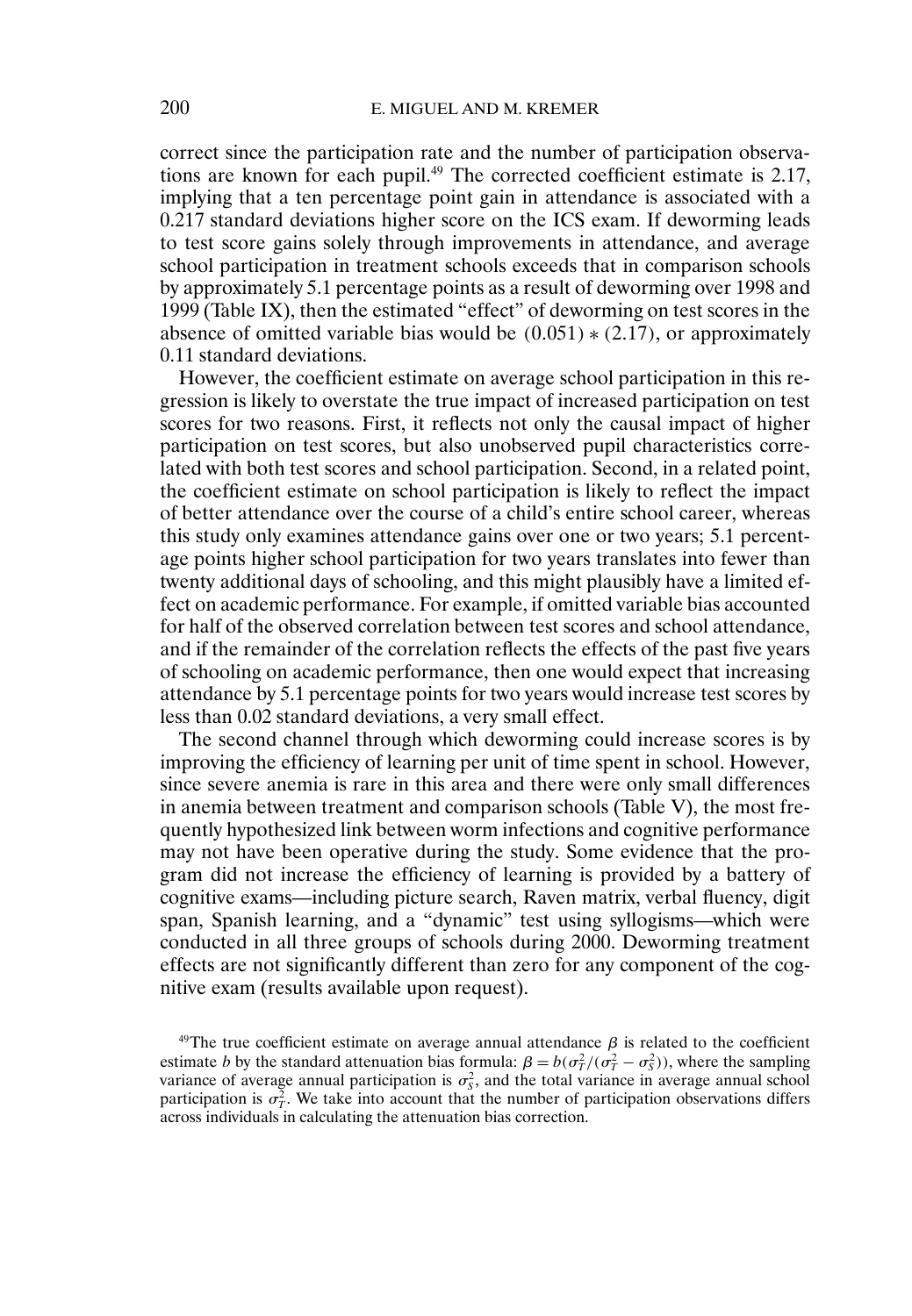On the other hand, deworming could potentially have reduced test scores in treatment schools through congestion and peer effects. Classrooms were more crowded in treatment schools as previously ill children attended school more regularly, and the presence of these additional pupils in the classroom may have imposed negative learning externalities on other pupils.<sup>50</sup>

# 7.2. *Test Score Results*

The estimated differences in test scores between pupils in treatment and comparison schools are −0.032 standard deviations for the first year posttreatment and 0.001 standard deviations for the second year, neither of which is significantly different than zero (Table X, regression 2). The average crossschool deworming externality effect is statistically insignificant at −0.049 (standard error 0.052), and within-school externality effect estimates are also statistically insignificant (results not shown).

The results could potentially have been affected by differential attrition across treatment and comparison schools, if the additional treatment school pupils who participated in the exam after deworming were below-average performers. The fact that 85 percent of Group 1 pupils took the 1998 ICS exams, compared to 83 percent of Group 2 and Group 3 pupils, suggests that this is a possibility, although the attrition bias is likely to be small.<sup>51</sup> To address this issue, we restrict the sample to pupils who were administered the 1998 pupil questionnaire, eliminating over twenty percent of the sample and much of the potential exam participation bias since nearly identical proportions of these pupils took the ICS exam in treatment and comparison schools. Treatment effect estimates using this restricted sample are similar to those using the complete sample and remain insignificantly different than zero at traditional confidence levels (Table X, regression 3), suggesting that at least among this subsample, deworming did not substantially raise test scores.

It remains possible that benefits may have accrued disproportionately among the 15 percent of pupils who missed the ICS exam, especially if they suffered from the most intense helminth infections. However, we do not find a strong association between worm burden and the likelihood of missing the exam within the sample of students in the parasitological sample (results not shown).  $52$ 

50Assuming that the relationship between class size and academic outcomes for Israeli schools in Angrist and Lavy (1999) holds in Kenya, deworming participation gains of the magnitude we found would lead to a drop of 0.02–0.05 standard deviations in average exam scores (calculations available from the authors upon request).

 $51$  Lee's (2002) bounds on the deworming treatment effect are near zero and statistically insignificant, both for this test and for the cognitive exams, given the relatively small difference in attrition between treatment and comparison schools (results available upon request).

 $52A$  subset of pupils who did not take the 1998 ICS exam (including dropouts) were followed up in 20 deworming schools and encouraged to sit for the exam, allowing us to impute test scores for dropouts. In total, 214 pupils were administered the follow-up exam in these schools. Among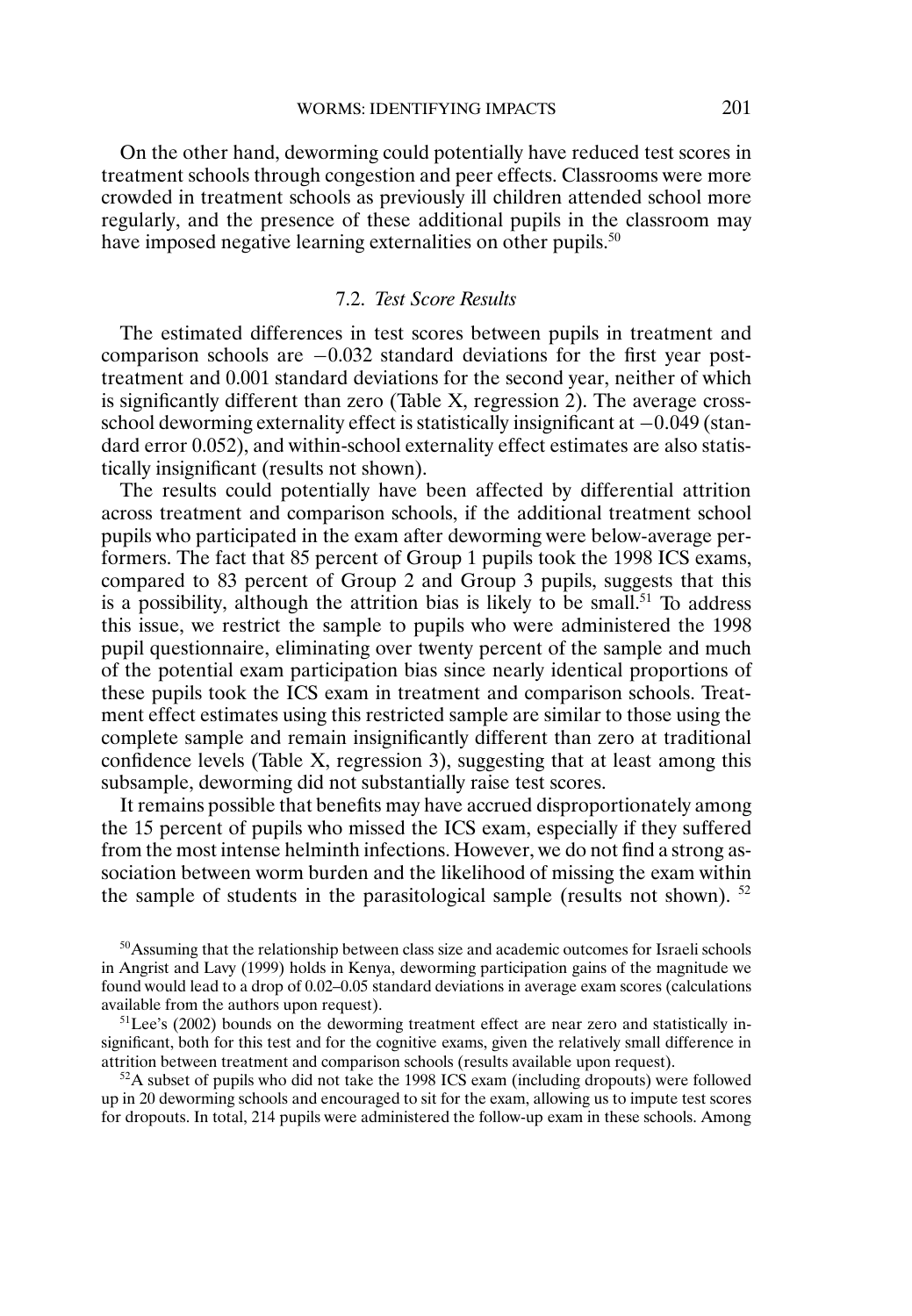A higher grade promotion rate would also have resulted if deworming increased learning among weak students who did not take ICS exams. Although promotion rates in treatment schools between 1998 and 1999 are in fact two percentage points higher than in comparison schools, this difference is not significantly different than zero (results not shown).

Given the observed cross-sectional relationship between participation and test scores, the absence of a strong time-in-school effect on test scores may not be surprising. However, the data do not support the hypothesis of a strong effect on the efficiency of learning per unit of time in school for the subsample who took the test. It is worth mentioning that several other primary school interventions in this region of Kenya—including textbook provision (Glewwe, Kremer, and Moulin (1999)) and school grant provision—have also had limited success in improving academic test scores. Note that there is an analogous result in the literature on health and labor productivity in less developed countries, namely, that although poor health typically reduces hours of labor supply, the existing empirical evidence on the impact of poor health on wage rates—a proxy for individual productivity—is largely inconclusive (Strauss and Thomas (1998)).

## 8. COST EFFECTIVENESS AND WELFARE ANALYSIS

We explore the controversy over whether mass school-based deworming treatment should be a public policy priority for the poorest countries using four different approaches. Under the *health cost effectiveness approach*, health projects are considered cost-effective up to some threshold cost per Disability-Adjusted Life Year (DALY) saved, perhaps \$25 to \$100 per DALY in the poorest countries. We also consider the *educational cost effectiveness* of promoting school participation through deworming rather than through alternative educational interventions. The *human capital investment approach* estimates the rate of return to deworming in future earnings. The *externality approach* attempts to identify the subsidy that would lead individuals to fully internalize treatment externalities.

The health externalities and school participation effects examined in this paper turn out to play an important role under a variety of approaches. For example, as discussed below, we find that under the health cost effectiveness approach, treatment of schistosomiasis is extremely cost effective, but that a naïve

grade 3–8 pupils with missing ICS exams, similar proportions were administered the follow-up exam in Group 1 (treatment) schools—34 percent—and Group 2 and 3 (comparison) schools—32 percent—suggesting that attrition bias is unlikely to be large. Missing 1998 ICS test score data was imputed in two steps. First, the normalized test scores of the follow-up pupils were regressed on a set of variables for grade, geographic zone, and school assistance group (assistance from other NGO projects) separately for Groups 1, 2, and 3 schools. Second, missing test score values for other pupils with missing tests are imputed as predicted values of this regression, again separately for Group 1, 2, and 3 schools. Treatment effect estimates remain insignificantly different than zero using this augmented sample (results not shown).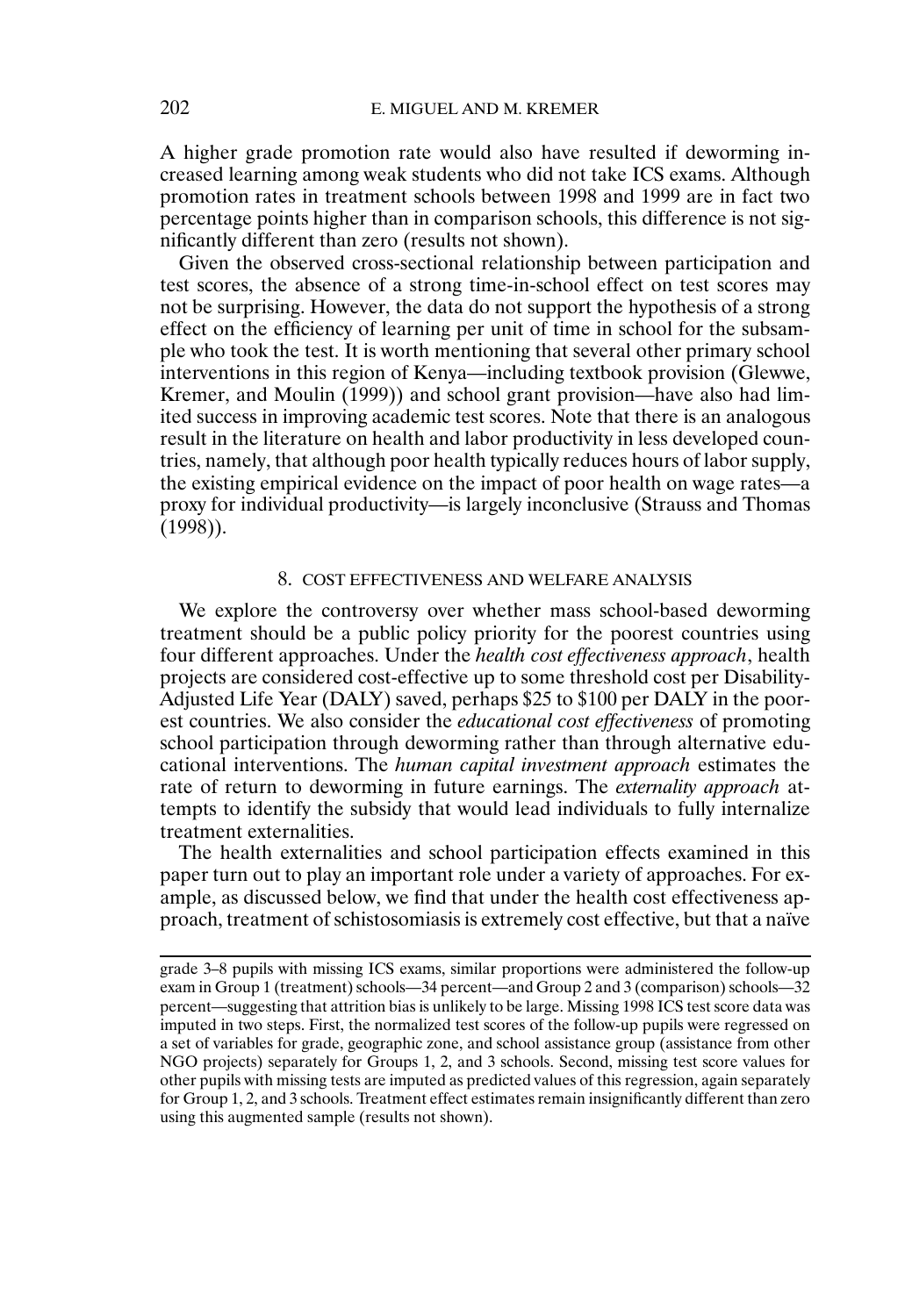estimate ignoring externalities would severely underestimate its cost effectiveness. Treatment of geohelminths would not meet standard cost-effectiveness criteria in the poorest countries based on its health impact alone, but is extremely cost effective relative to other ways of increasing school participation that have also been examined using prospective evaluations in this part of Kenya. While estimates of the long-run labor market impact of deworming are of course speculative, our best estimate is that deworming is an excellent human capital investment given its impact on school participation, and that the externalities from deworming justify fully subsidizing treatment.

# 8.1. *Health Cost Effectiveness*

Annual government expenditure on health in Kenya was approximately five U.S. dollars per capita from 1990 to 1997 (World Bank (1999)), so mass deworming is only one of many health interventions competing for scarce public resources. For example, the vaccination rate against measles and DPT (diptheria, pertussis, and tetanus) among Kenyan infants of less than one year of age was just 32 percent in 1997 (World Bank (1999)), and these vaccinations are thought to be highly cost effective, at only 12 to 17 U.S. dollars per disabilityadjusted life year (DALY) saved.

We use deworming program cost estimates from the Partnership for Child Development (PCD (1999)), which reports costs of 0.49 US dollars per pupil per year in a large-scale government intervention in Tanzania. These costs are probably more relevant for potential large scale programs than the PSDP costs, since the PSDP was not able to fully realize economies of scale in drug purchase and delivery, and since it is difficult to disentangle evaluation and delivery costs in the PSDP. <sup>53</sup>

According to the World Health Organization, schistosomiasis infections are associated with much greater disease burden per infected individual than geohelminths, on average.<sup>54</sup> Approximately 18 percent of those infected with helminths globally are thought to suffer morbidity as a result of their infection, and in our cost-effectiveness calculations we assume that the entire disease

<sup>53</sup>Excluding the costs most clearly linked to the evaluation yields a cost per pupil treated through the PSDP in 1999 of 1.46 US dollars, with nearly half of this cost in drug purchases. However, the PSDP used trained nurses, held meetings to explain consent procedures, individually recorded the names of all pupils taking medicine, and was headquartered in Busia town, several hours drive away from many project schools. These costs might have been unnecessary in a large-scale program that did not include an evaluation component.

<sup>54</sup>Given data on the burden of disease in WHO (2000), and the number of people infected worldwide, the implied average DALY burden per person infected is 0.0097 for schistosomiasis, 0.0013 for hookworm, 0.0005 for whipworm, and 0.0004 for roundworm.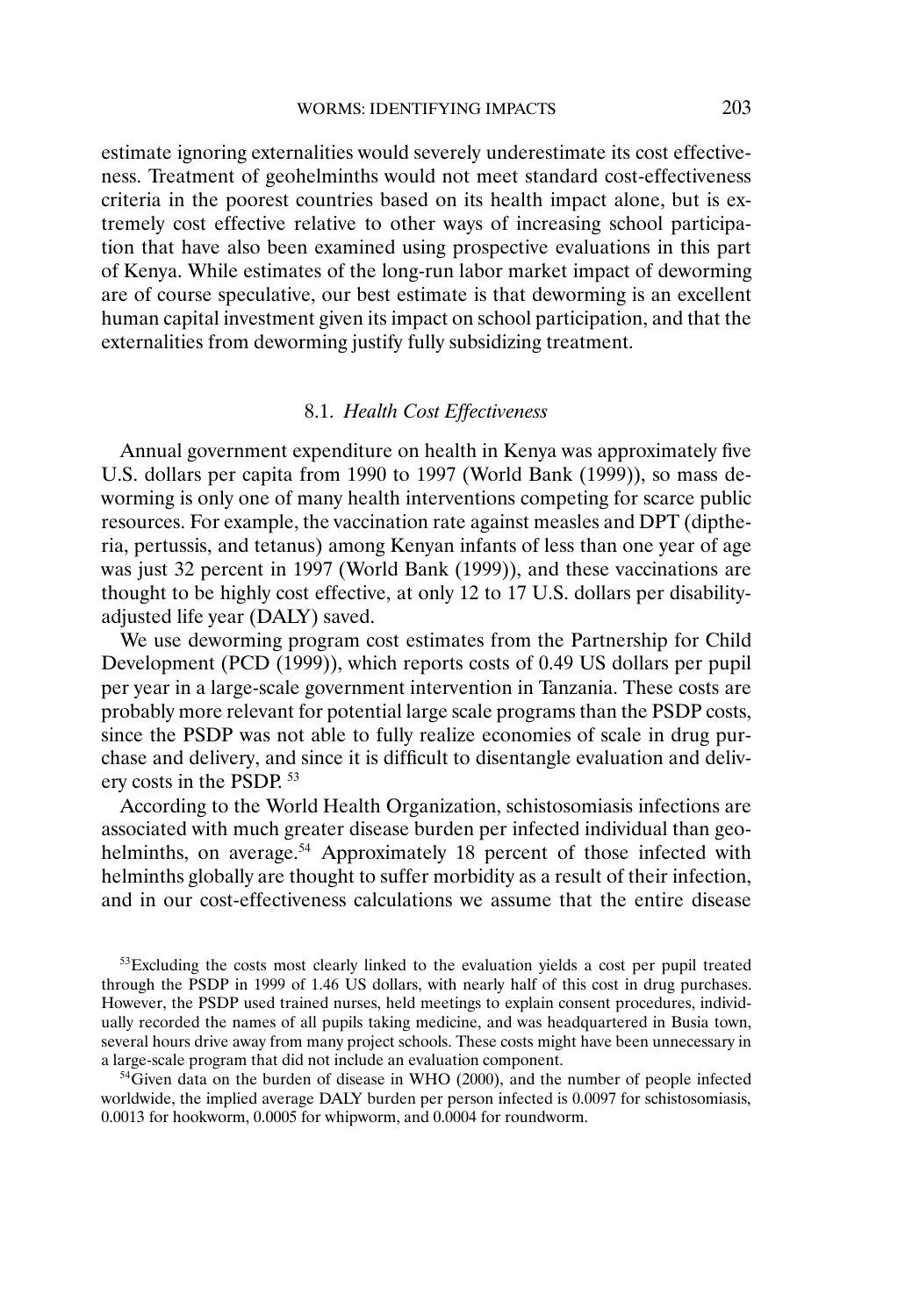burden is concentrated among individuals with moderate-to-heavy infections (Bundy et al. (2001)).55

In calculating the overall reduction in disease burden due to the program, we consider overall treatment effects (corrected for cross-school externalities) on the treated in treatment schools, externality effects (corrected for cross-school externalities) on the untreated in treatment schools, and externalities for untreated pupils in comparison schools, using results from specifications similar to regression 3 in Table VII, but including the within-school externality terms from Table VII, regression 2 (estimated separately for each type of worm infection). Given the randomized design, we assume that the Group 3 schools (which lack 1999 parasitological data) experienced the same externality benefits as Group 2 schools through early 1999, when neither group had received deworming treatment.

Summing these three components of the treatment effect, the total number of DALY's averted as a result of the program is 649, which translates into a cost of approximately \$5 per DALY averted, using the costs of the PCD program in Tanzania. This estimate still ignores the health spillover benefits for other untreated children and adults in the treatment area, thus underestimating costeffectiveness. Even if the PCD costs were underestimated by a factor of two, deworming would still be among the most cost-effective health interventions for less developed countries.

The externality benefits of treatment (both within and across schools) account for 76 percent of the DALY reduction. A naïve treatment effect estimate that failed to take externalities into account would underestimate program treatment effects, not only because externalities would be missed, but also because gains among the treatment group would be underestimated. Consequently, the naïve estimate would overestimate the cost per DALY averted by a factor of four, leading to the mistaken conclusion that deworming does not meet the strictest cost-effectiveness standards.

The health gains are overwhelmingly attributable to reductions in the prevalence of moderate-to-heavy schistosomiasis: 99 percent of the total DALY reduction is due to averted schistosomiasis. We can separately calculate the cost per DALY averted for the geohelminths; geohelminth infections lead to less morbidity according to the WHO, but are also much cheaper to treat than schistosomiasis. Assuming that drug delivery costs remain the same, but considering only albendazole drug costs in this exercise, the cost per geohelminth DALY averted would be \$280, which implies that mass geohelminth treatment in areas without schistosomiasis would not meet strict cost effectiveness cri-

<sup>&</sup>lt;sup>55</sup>Note that this implies that the burden of disease per infected individual in our sample is greater than the world average, which is appropriate, since levels of moderate-heavy infection are relatively high in this setting.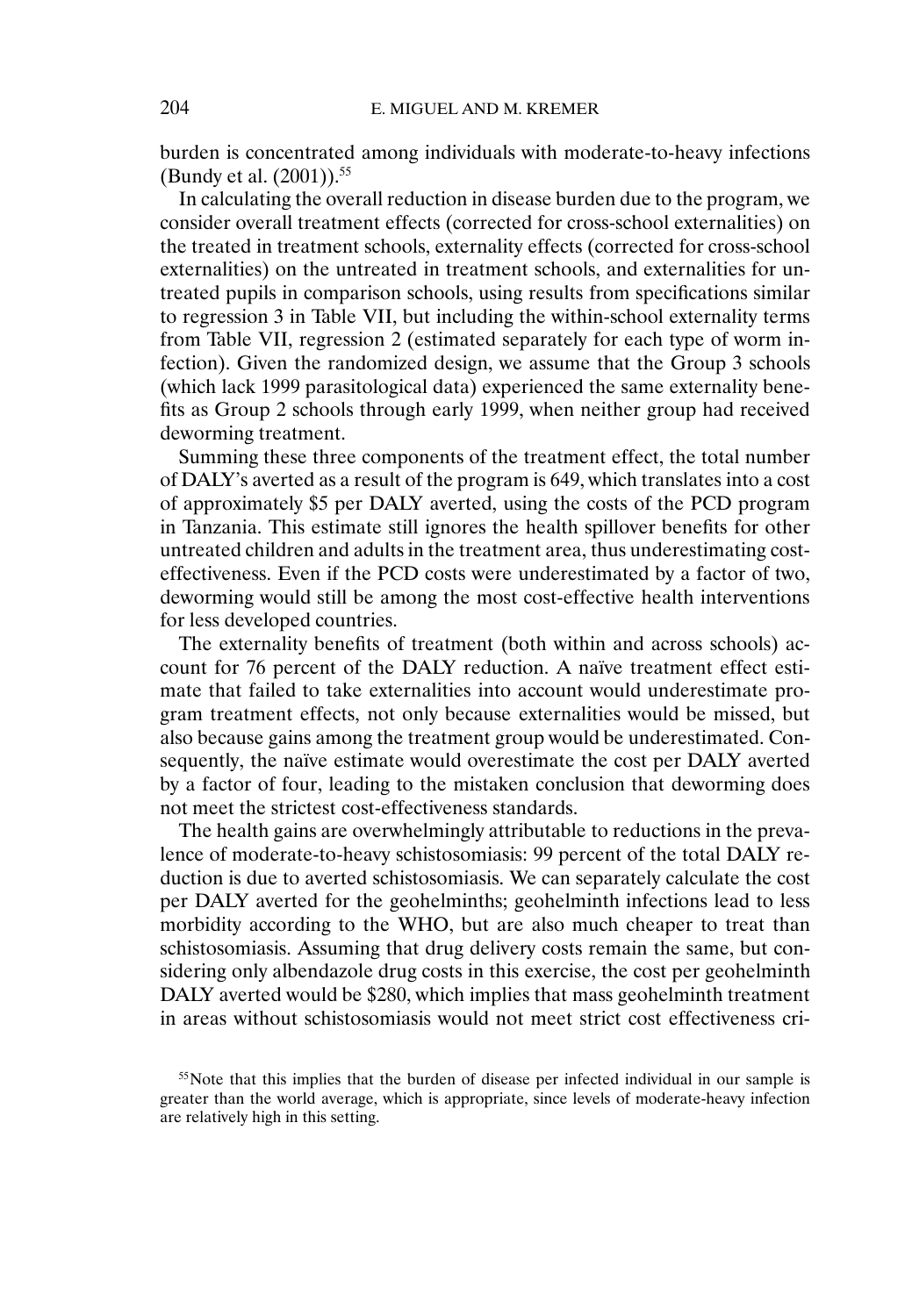teria in the poorest countries based solely on health impacts.56 As discussed below, however, it is likely to be justified on other grounds.

# 8.2. *Educational Cost Effectiveness*

Deworming was by far the most cost-effective method of improving school participation among a series of educational interventions implemented by ICS in this region of Kenya that were subject to randomized evaluations. ICS has implemented and evaluated textbook provision, grants to school committees, training for teachers, and incentives for teachers based on student test scores and dropout rates. Given that the deworming program increased school participation by approximately 0.14 years per treated child (see Section 6), a large scale program with the Tanzania PCD cost of 0.49 US dollars per child would cost approximately \$0.49/0.14, or \$3.50 US dollars per additional year of school participation, including both effects on the treated and externality benefits. Aside from deworming, the program that was most successful in increasing school participation was the ICS Child Sponsorship Program (CSP). This program had a number of components, but the key component was substantially reducing the cost of school attendance by paying for the uniforms that Kenyan children are required to wear to school. Even under optimistic assumptions, reducing the cost of schooling in this way costs approximately \$99 per additional year of participation induced (refer to Kremer, Moulin, and Namunyu  $(2002)$ <sup>57,58</sup>

# 8.3. *Deworming as Human Capital Investment*

Given that the PSDP increased school participation but not test scores, and that the empirical literature on effects of schooling examines years of schooling

<sup>56</sup>The cost per DALY for geohelmnith treatment would be lower if albendazole were delivered as part of an ongoing school-based project in areas where schistosomiasis is being treated, although schools would still have to be visited at least once more per year for an additional round of albendazole treatment.

<sup>57</sup>The assumptions about the cost of attracting children to school by reducing the cost of school are optimistic because we assume that CSP's impact on school participation was due entirely to reducing the cost of school. The program also provided textbooks and new classrooms; another evaluation in the same area found that provision of textbooks did not affect school participation. School participation improved immediately through CSP, while classrooms were only provided several years into the CSP program. In any case, if textbook or classroom costs are included in CSP, deworming appears even more cost effective.

<sup>58</sup>Even under the extreme assumptions that uniforms are a pure transfer to parents so the social cost of the CSP is simply the deadweight loss associated with raising tax revenue, and that households obtained no consumption benefits from the deworming program, the social cost of deworming per year of extra school participation is likely to be far lower than that of purchasing school uniforms.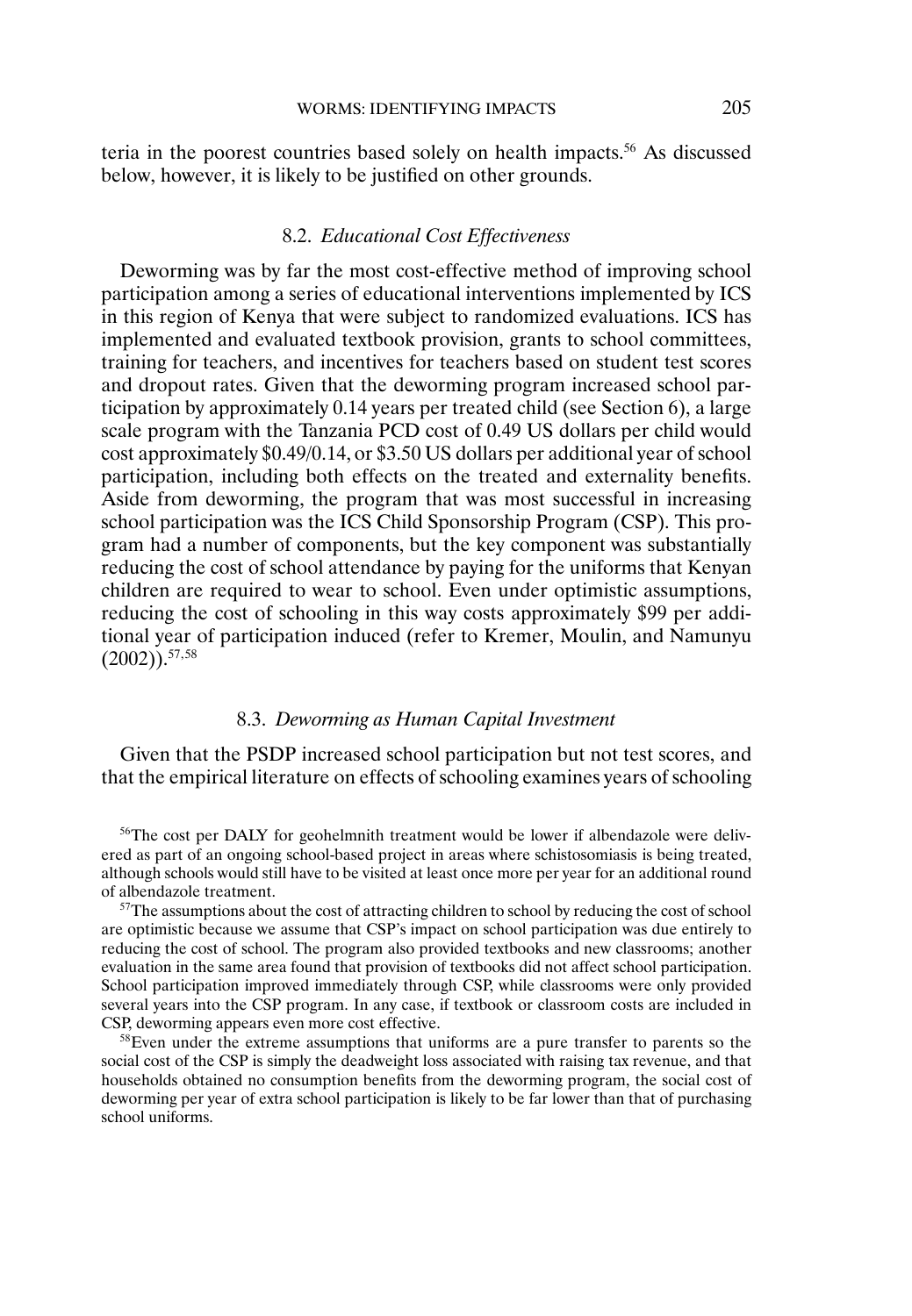completed rather than days of school participation, any calculation about its effects on human capital accumulation must necessarily be speculative. Nonetheless, a rough calculation suggests that the labor market benefits of deworming may far outweigh their costs. Knight and Sabot (1990) estimate returns to education in Kenya controlling for a wide range of variables including cognitive tests. They decompose the returns to education into a return to cognitive performance (on tests of literacy, numeracy, and reasoning) and a direct return to years of schooling and find that years of schooling alone accounts for approximately forty percent of the 17 percent rate of return to education.<sup>59</sup> If one interprets this as a human capital effect rather than a signalling effect, the return to an additional year of primary school would be approximately 7 percent.

Including externalities, the program increased school participation by 0.14 school years per pupil treated, as discussed in Section 6. Output per worker in Kenya is \$570 (World Bank (1999)). To calculate the effect on the net present value of discounted wages, we assume that sixty percent of output per worker in Kenya is wages, and that wage gains from higher school participation are earned over forty years in the workforce and discounted at five percent per year. We assume no wage growth over time. Against this long-run wage increase, we set the opportunity cost of schooling, as children may work rather than attend school. However, children who are heavily infected with worms are unlikely to be particularly productive as workers and may not work at all. We assume that the average primary school child who misses school due to worms is half as productive as the average adult; this is likely to represent an upper bound on productivity of school-aged children in general, let alone sick children.60 Under these assumptions, deworming increases the net present value of wages by over \$30 per treated child at a cost of only \$0.49.

Even if increased school participation led to negative congestion externalities by increasing class size, the benefits are large enough to pay for the additional teachers needed to offset the class size increases. To see this, note that the program increased school participation by 0.14 school years per pupil treated, and that with one teacher per thirty pupils, this would require an additional 0.0047 teachers. We estimate teacher compensation at \$1942 per year (see Kremer, Moulin, and Namunyu (2002)), so this amounts to \$9.06 per treated pupil. So a program that provided deworming and additional teachers

 $59$ Knight and Sabot (1990) performed this decomposition for returns to secondary education, but it serves as a useful approximation in the absence of a similar decomposition for primary education.

 $60$ Udry (1996) finds that children's agricultural labor productivity is much less than one-half that of adult agricultural labor productivity in another rural African setting (Burkina Faso). If one assumes that the children who miss school as a result of worms were only one-fifth as productive as adults, then the benefit-cost ratio for the program is still over ten even if the rate of return to an additional school year is only 1.5 percent (calculations not shown).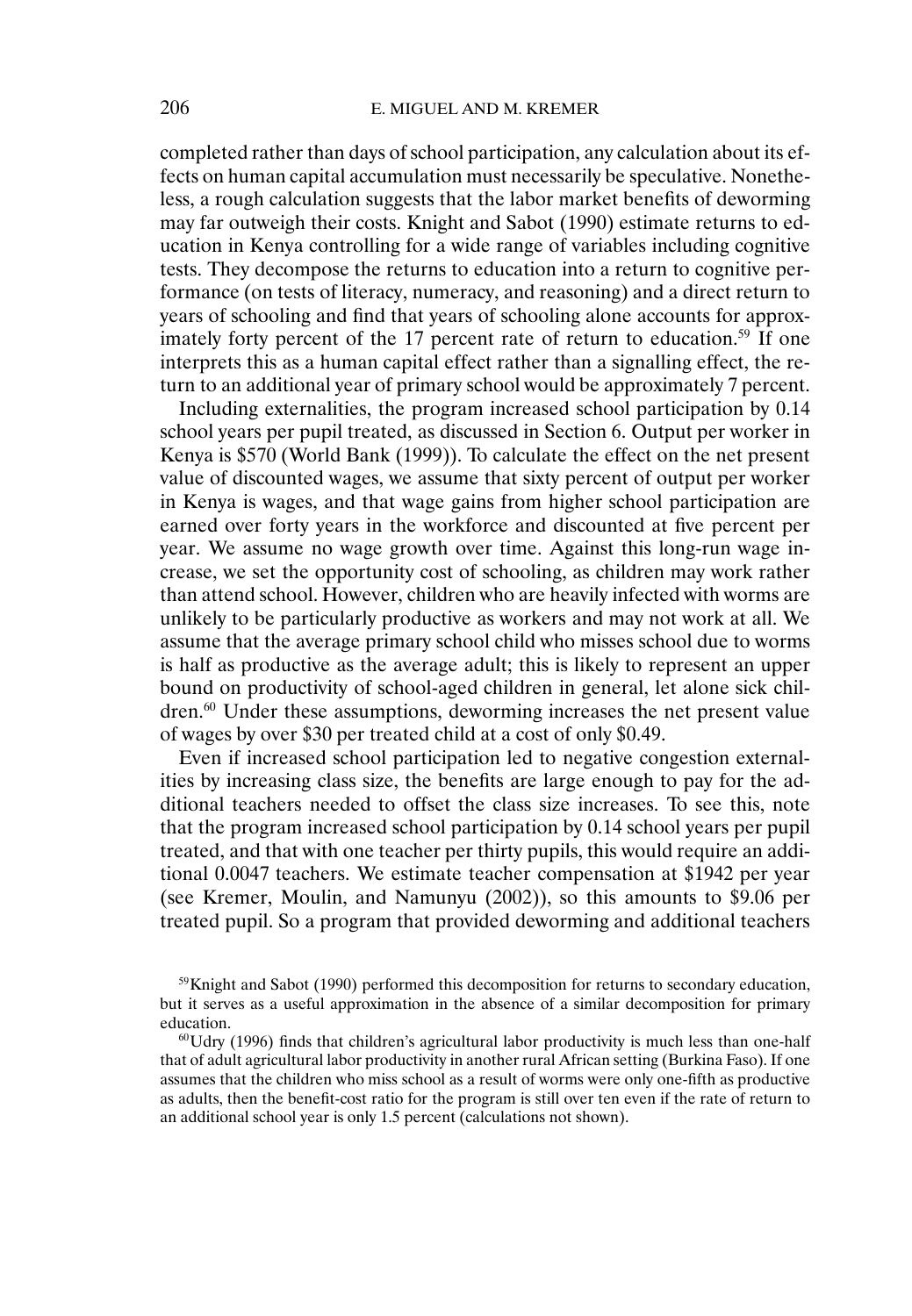would generate at least \$30 in future wage benefits at a cost of approximately  $$9.06 + $0.49 = $9.55$ <sup>61</sup>

### 8.4. *Externalities and Optimal Deworming Subsidies*

The externality benefits of deworming in terms of future wages (as calculated in Section 8.3) alone appear to be far larger than the costs of deworming, suggesting a rationale for subsidies even under an orthodox externalities analysis. The total net externality gain (within and across schools) per child treated is then \$15.90 per child treated, over thirty times as large as the \$0.49 cost of deworming. This figure is likely to once again understate the true externality benefits, since it excludes the potentially substantial benefits experienced by school-age and younger children not enrolled in school, by adults in these communities, and individuals in areas bordering the study area. Even if increased school participation led to negative congestion externalities by increasing class size, the positive externalities (\$15.90) are more than fifty percent larger than the cost of additional teachers needed to offset class size increases plus drug costs (\$9.55), suggesting that a large government deworming subsidy is optimal $.62$ 

To summarize, treatment of schistosomiasis appears to be an extremely costeffective health intervention under standard health cost effectiveness criteria for less developed countries, although this is less true for the treatment of geohelminths alone. Even in areas with geohelminths but little schistosomiasis, however, deworming is a cost-effective way to boost school participation relative to other educational interventions evaluated in the same area, such as directly reducing the cost of schooling through the provision of school uniforms. It also appears likely that deworming can be justified as a human capital investment. Finally, the externality benefits from deworming in the program we examine are likely sufficient to justify fully subsidizing treatment. Since externalities across schools are substantial, public subsidies should be determined at levels higher than local school committees, such as the district or provincial level.

Note that while we can conclude that there were substantial externalities from the deworming treatment provided through the PSDP, it is difficult to draw firm conclusions about optimal deworming subsidies in the absence of a fully-fledged behavioral and epidemiological model, since the marginal positive externalities from treatment depend on how many others are also being

 $62$  Even under the assumption of a ten percent discount rate, and maintaining the conservative assumption that children are half as productive as adults, the externality benefit–cost ratio is approximately one.

 $<sup>61</sup>$ In future work, we hope to track the children in this study as they enter the labor market in</sup> order to estimate how child health gains from deworming affect adult income and other socioeconomic outcomes.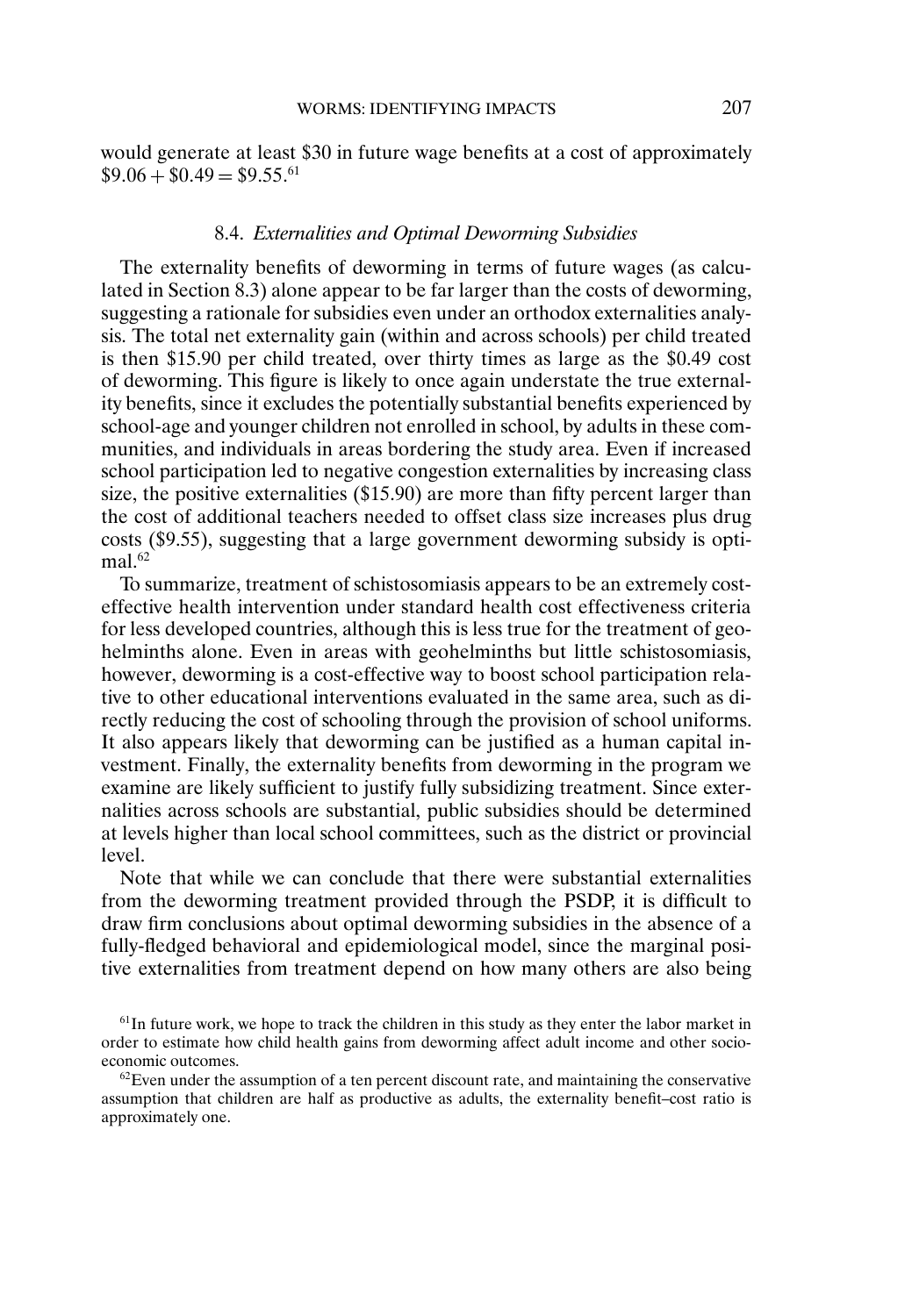treated. While positive externalities from PSDP were large, it is difficult to gauge how large treatment externalities would be at alternative coverage levels. In theory, depending on epidemiological parameters, some incomplete level of coverage could potentially be sufficient to eliminate the disease from the population, in which case there would be no point in raising subsidies above an amount that would generate this level of coverage. However, Miguel and Kremer (2002) find that use of deworming drugs is very low even at modest positive prices, so it seems likely that the externality benefits of deworming would be sufficient to warrant a zero price. Caution is needed in extrapolating these results to areas with different worm prevalence, since while the direct benefits of deworming may be proportional to worm burden, the externality benefits are likely to vary nonlinearly with worm burden. Clearly, additional research is needed to determine optimal deworming subsidies in this and other settings.

# 9. CONCLUSION

A school-based deworming program in Kenya led to a 7.5 percentage point average gain in primary school participation in treatment schools, reducing overall school absenteeism by at least one-quarter. Treatment created positive health and school participation externalities for untreated students. A rough calculation suggests that these spillovers alone are sufficient to justify not only fully subsidizing deworming treatment, but perhaps even paying people to receive treatment.

Our results have methodological implications for the literature on the educational effects of deworming, and for the design of randomized evaluations more generally. Existing estimates, from medical studies that randomize treatment within a school, doubly underestimate the effects of deworming programs. First, they entirely miss the external effects of deworming, and second, they underestimate the direct effects to the extent that the comparison group benefits from externalities, biasing existing treatment effect estimates toward zero. This problem can be addressed by randomizing at the level of larger units, such as schools rather than at the individual level. To the extent that spillovers take place within groups, group-level randomization allows identification of overall program impact on the group. Moreover, by the law of large numbers, group-level randomization creates more variation in local treatment densities than individual-level randomization, and this random variation can be used to estimate cross-group externalities. While group-level randomization can be used in other settings with externalities localized, either geographically or along some other dimension, such as the analysis of school vouchers or information transmission and technology diffusion, it cannot be used to estimate more global spillovers, such as those arising through general equilibrium price effects.

When local treatment externalities are expected, field experiments can be purposefully designed to estimate externalities by randomizing treatment at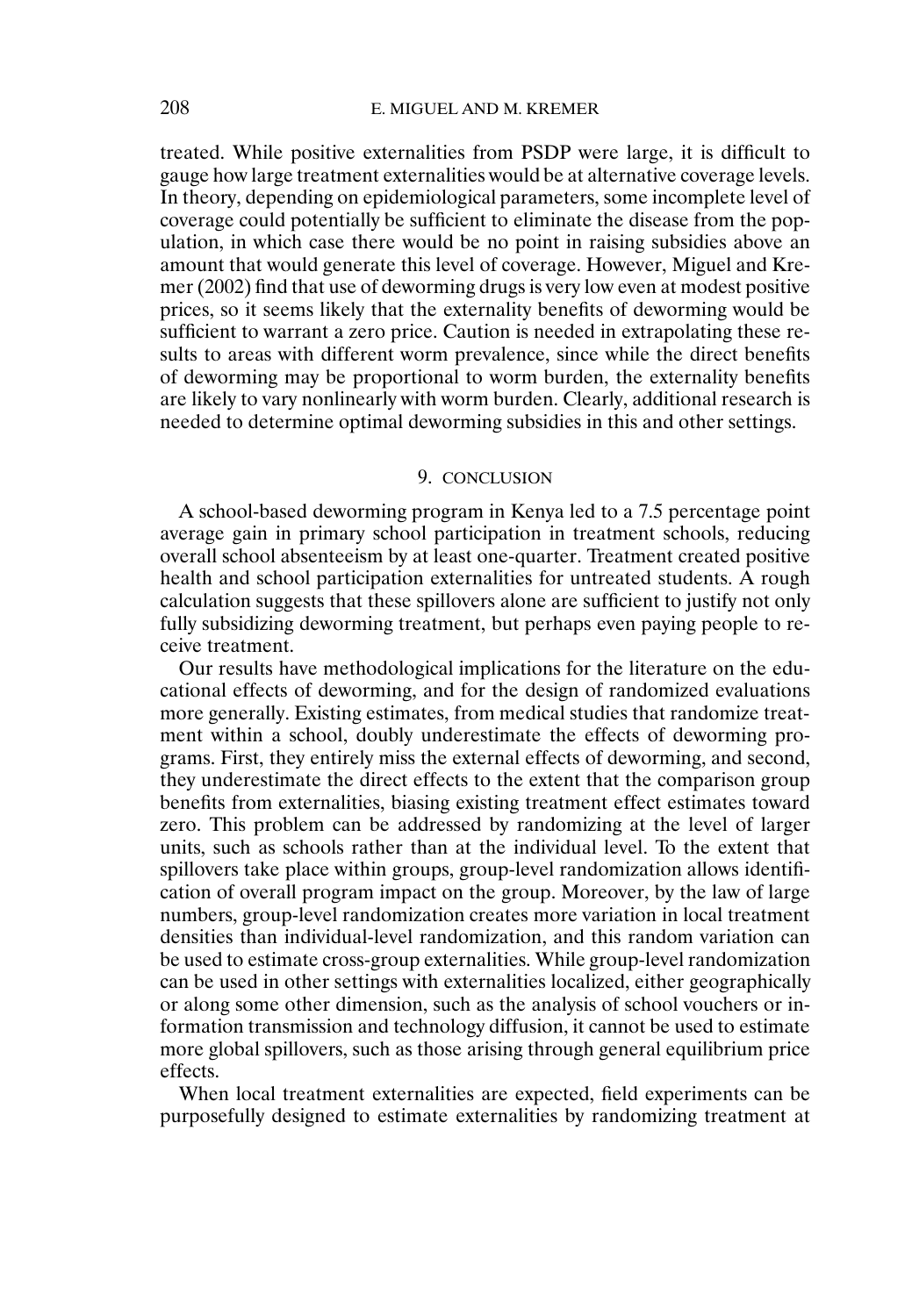various levels.<sup>63</sup> A prospective research design for identifying externalities both within and across schools in rural Kenya would randomize treatment across pupils within schools, across schools within "clusters" of schools, and then among these clusters. Treatment rates could be varied across clusters to estimate externalities at various treatment levels. However, this multi-level design may not be practical in all contexts: for example, in our context it was not possible to randomize treatment within schools. Randomization at the level of clusters of schools also dramatically increases the sample size needed for adequate statistical power, raising project cost. The large improvement in school participation following deworming estimated in this study points to the important role that tropical diseases such as intestinal worms may play in reducing educational attainment in sub-Saharan Africa and provides microeconomic support for claims that Africa's high tropical disease burden is a causal factor contributing to its low income.64 Our results also suggest that microeconomic and macroeconomic studies that estimate the impact of health on income conditional on educational attainment are likely to systematically underestimate its impact, since some of the overall health effect works through the education channel. To the extent that the treatment of other tropical infectious diseases also generates spillover benefits similar to deworming, the externality findings of the current study provide an additional rationale for a substantial public role in subsidizing medical treatment for infectious diseases in less developed countries. Miguel and Kremer (2002) examine the design of programs to promote deworming, why a large minority of children did not take the free deworming drugs, and the role of drug cost, social learning, and other behavioral factors in influencing take-up of deworming drugs.

*Dept. of Economics, 549 Evans Hall #3880, University of California, Berkeley, Berkeley, CA 94720-3880, U.S.A., and NBER; Emiguel@econ.Berkeley.edu; http://elsa.berkeley.edu/*∼*emiguel/index.shtml*

*and*

*Dept. of Economics, Littauer Center 207, 1875 Cambridge St., Harvard University, Cambridge, MA 02138, U.S.A.; The Brookings Institution, NBER, Center for Global Development, and World Bank; mkremer@fas.harvard.edu; http://post.economics.harvard.edu/faculty/kremer/.*

*Manuscript received August, 2001; final revision received January, 2003.*

64Of course, worms' impact on wages through education can only explain a small fraction of the enormous income gap between African and industrialized countries.

<sup>63</sup>See Duflo and Saez (2002).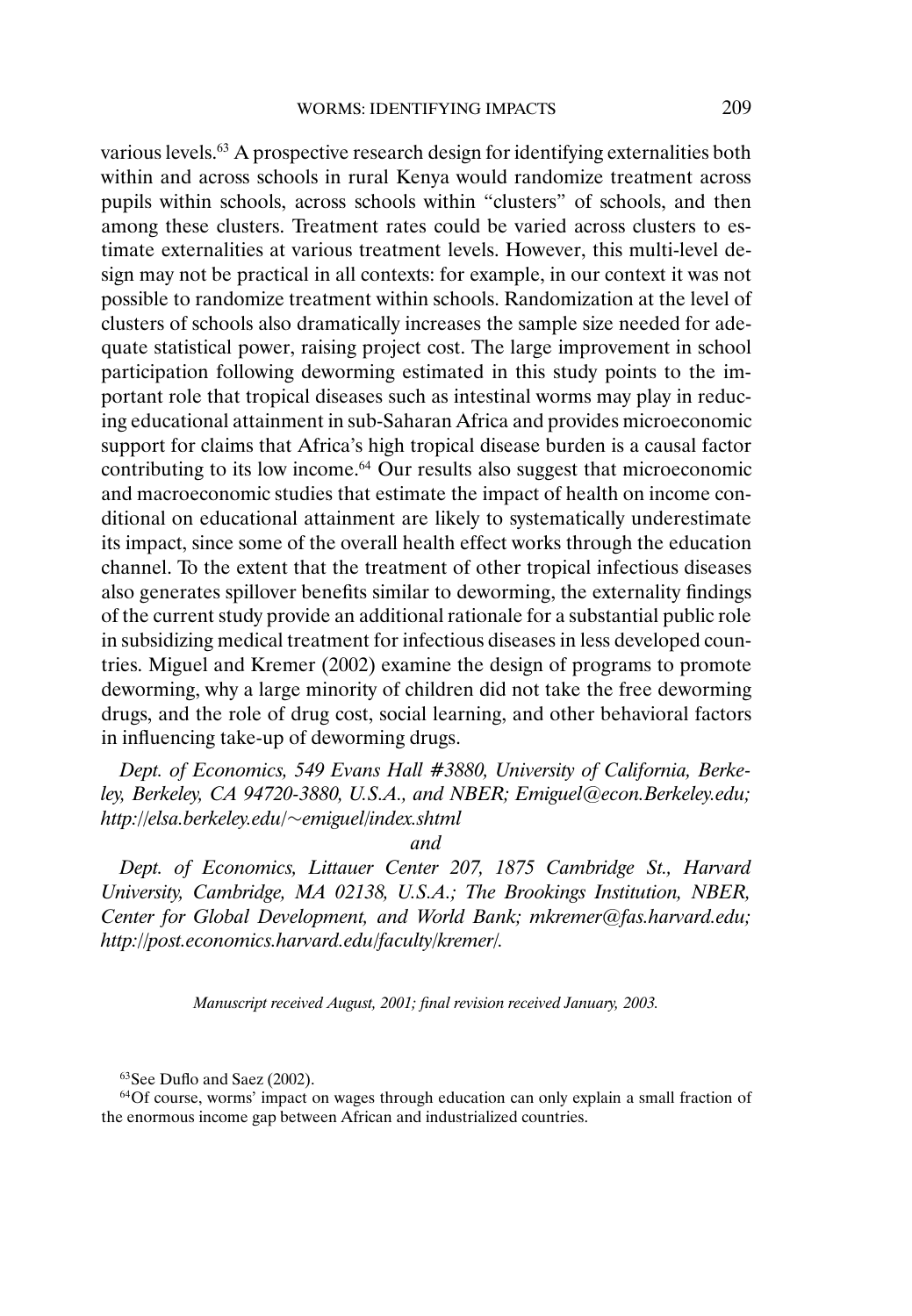# 210 E. MIGUEL AND M. KREMER

# APPENDIX

# APPENDIX TABLE AI

# PRIMARY SCHOOL DEWORMING PROJECT (PSDP) TIMELINE, 1997–1999

| Dates            | Activity                                                                                                                                                                                                                                                                    |
|------------------|-----------------------------------------------------------------------------------------------------------------------------------------------------------------------------------------------------------------------------------------------------------------------------|
| 1997             |                                                                                                                                                                                                                                                                             |
| October          | Pilot Kenya Ministry of Health, Division of Vector Borne Disease<br>(DVBD) parasitological survey. Pilot Pupil Questionnaire                                                                                                                                                |
| 1998             |                                                                                                                                                                                                                                                                             |
| January-March    | Parent-teacher meetings in Group 1 schools<br>Pupil Questionnaire administration in grades 3 to 8, and School<br>Questionnaire administration in all schools<br>DVBD parasitological survey for grades 3 to 8 in Group 1 schools                                            |
| January-May      | Heavy precipitation and widespread flooding associated with the<br>El Niño weather system                                                                                                                                                                                   |
| March-April      | First round of 1998 medical treatment (with albendazole,<br>praziquantel) in Group 1 schools                                                                                                                                                                                |
| October-November | ICS (NGO) examinations administered in grades 3 to 8 in all<br>schools                                                                                                                                                                                                      |
| November         | Second round of 1998 medical treatment (with albendazole) in<br>Group 1 schools                                                                                                                                                                                             |
| 1999             |                                                                                                                                                                                                                                                                             |
| January–March    | Parent-teacher meetings in Group 1 and Group 2 schools<br>Pupil Questionnaire administration in grades 3 to 8, and School<br>Questionnaire administration in all schools<br>DVBD parasitological and hemoglobin surveys for grades 3 to 8<br>in Group 1 and Group 2 schools |
| March-June       | First round of 1999 medical treatment (with albendazole,<br>praziquantel) in Group 1 and Group 2 schools                                                                                                                                                                    |
| May-July         | Deworming drug availability survey of local shops, clinics, and<br>pharmacies                                                                                                                                                                                               |
| October          | ICS (NGO) examinations administered in grades 3 to 8 in all<br>schools                                                                                                                                                                                                      |
| October-November | Second round of 1999 medical treatment (with albendazole) in<br>Group 1 and Group 2 schools                                                                                                                                                                                 |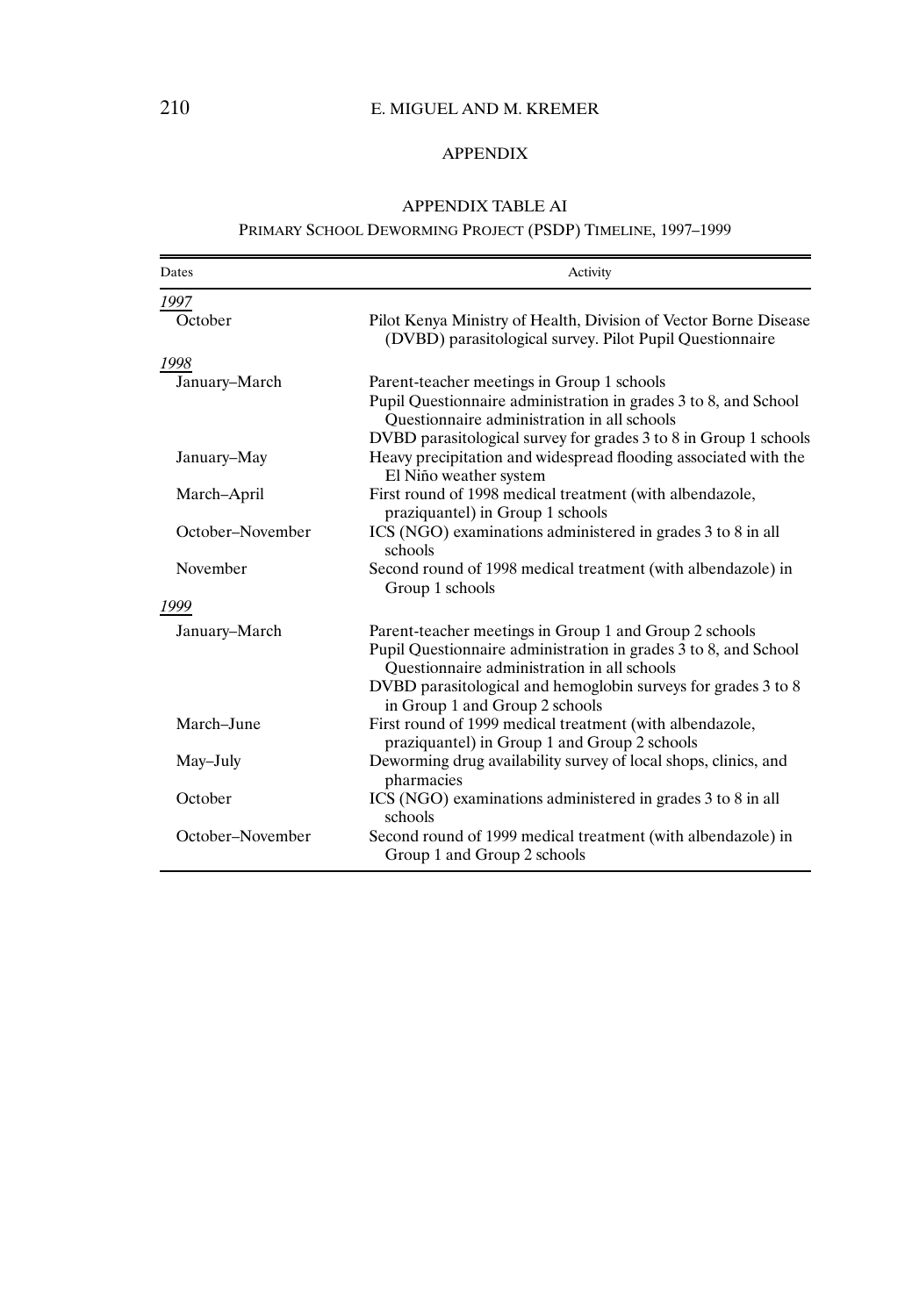## APPENDIX TABLE AII

### LOCAL DENSITIES OF OTHER PRIMARY SCHOOLS AND DEWORMING COMPLIANCE RATES<sup>a</sup>

|                                                                              | Dependent variable:                                                  |                                                                |  |  |
|------------------------------------------------------------------------------|----------------------------------------------------------------------|----------------------------------------------------------------|--|--|
|                                                                              | 1998 Compliance rate<br>(any medical treatment)<br><b>OLS</b><br>(1) | 1999 Compliance rate<br>(any medical treatment)<br>OL S<br>(2) |  |  |
| Treatment school pupils within 3 km<br>$(per 1000$ pupils)                   | $-0.04$<br>(0.06)                                                    | $-0.08$<br>(0.09)                                              |  |  |
| Treatment school pupils within 3–6 km<br>$(per 1000$ pupils)                 | 0.04<br>(0.07)                                                       | $-0.01$<br>(0.05)                                              |  |  |
| Total pupils within 3 km<br>$(per 1000$ pupils)                              | 0.05<br>(0.05)                                                       | 0.05<br>(0.08)                                                 |  |  |
| Total pupils within 3–6 km<br>$(per 1000$ pupils)                            | $-0.06$<br>(0.06)                                                    | $-0.02$<br>(0.05)                                              |  |  |
| Grade indicators, school assistance controls,<br>district exam score control | Yes                                                                  | Yes                                                            |  |  |
| $\mathbb{R}^2$                                                               | 0.60                                                                 | 0.57                                                           |  |  |
| Root MSE                                                                     | 0.082                                                                | 0.131                                                          |  |  |
| Number of observations                                                       | 25                                                                   | 49                                                             |  |  |
| Mean of dependent variable                                                   | 0.66                                                                 | 0.42                                                           |  |  |

aRobust standard errors in parentheses. Observations are weighted by total school population. Significantly different than zero at 99 (\*\*\*), 95 (\*\*), and 90 (\*) percent confidence. The 1998 compliance data are for Group 1 schools, and the 1999 compliance data are for Group 1 and Group 2 schools. The pupil population data are from the 1998 School Questionnaire. We use the number of girls less than 13 years old and all boys (the pupils eligible for deworming in the treatment schools) as the school population for all schools. The number of treatment school pupils in 1998 is the number of Group 1 pupils, and the number of treatment school pupils in March 1999 is the number of Group 1 and Group 2 pupils.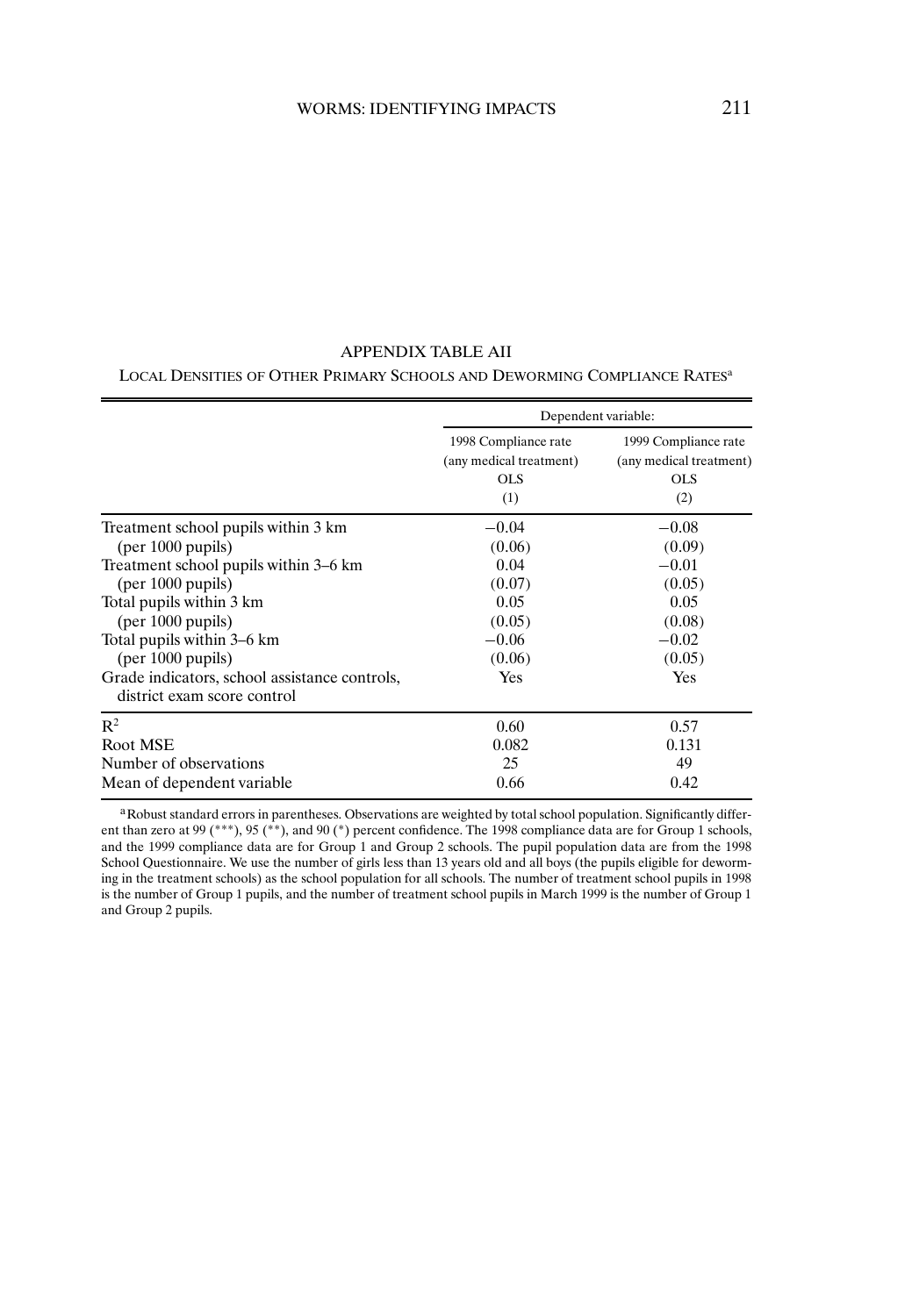|                                                                              |                                             | APPENDIX TABLE AIII   |                   |                                                               |                          |                      |                          |                          |
|------------------------------------------------------------------------------|---------------------------------------------|-----------------------|-------------------|---------------------------------------------------------------|--------------------------|----------------------|--------------------------|--------------------------|
|                                                                              |                                             |                       |                   | DEWORMING HEALTH EXTERNALITIES-ROBUSTNESS CHECKS <sup>a</sup> |                          |                      |                          |                          |
|                                                                              | Any moderate-heavy helminth infection, 1999 |                       |                   | Moderate-heavy schistosomiasis infection, 1999                |                          |                      |                          |                          |
|                                                                              | Probit                                      | OLS.<br>spatial s.e.  | Probit            | Probit<br>(Group 1 only)                                      | Probit                   | OLS.<br>spatial s.e. | Probit                   | Probit<br>(Group 1 only) |
|                                                                              | (1)                                         | (2)                   | (3)               | (4)                                                           | (5)                      | (6)                  | (7)                      | (8)                      |
| Indicator for Group 1 (1998 Treatment) School                                | $-0.25$<br>(0.05)                           | $-0.24$<br>(0.05)     | $-0.28$<br>(0.05) |                                                               | $-0.03$<br>(0.03)        | $-0.08$<br>(0.04)    | $-0.04$<br>(0.04)        |                          |
| Group 1 pupils within 3 km                                                   | $-0.26***$                                  | $-0.17***$            |                   | $-0.30^{\ast\ast\ast}$                                        | $-0.12***$               | $-0.13***$           |                          | $-0.06^{\ast\ast\ast}$   |
| $(per 1000$ pupils)                                                          | (0.09)                                      | (0.07)                |                   | (0.07)                                                        | (0.04)                   | (0.04)               |                          | (0.02)                   |
| Group 1 pupils within 3–6 km                                                 | $-0.14***$                                  | $-0.18***$            |                   | $-0.07$                                                       | $-0.18***$               | $-0.20$ **           |                          | $-0.05***$               |
| (per 1000 pupils)                                                            | (0.06)                                      | (0.04)                |                   | (0.06)                                                        | (0.03)                   | (0.07)               |                          | (0.01)                   |
| Total pupils within 3 km                                                     | $0.11^{\ast\ast\ast}$                       | 0.09                  | 0.07              | 0.04                                                          | $0.11^{\ast\ast\ast}$    | $0.14***$            | $0.10^{\ast\ast\ast}$    | $0.03***$                |
| (per 1000 pupils)                                                            | (0.04)                                      | (0.06)                | (0.05)            | (0.04)                                                        | (0.02)                   | (0.03)               | (0.03)                   | (0.01)                   |
| Total pupils within 3-6 km                                                   | $0.13***$                                   | $0.16^{\ast\ast\ast}$ | 0.08              | 0.03                                                          | $0.12***$                | $0.13***$            | $0.08***$                | 0.04                     |
| (per 1000 pupils)                                                            | (0.06)                                      | (0.04)                | (0.05)            | (0.06)                                                        | (0.03)                   | (0.05)               | (0.03)                   | (0.01)                   |
| (Group 1 pupils within $3 \text{ km}$ )/                                     |                                             |                       | $-0.29***$        |                                                               |                          |                      | $-0.13***$               |                          |
| (Total pupils within 3 km)                                                   |                                             |                       | (0.11)            |                                                               |                          |                      | (0.07)                   |                          |
| (Group 1 pupils within $3-6 \text{ km}$ )/                                   |                                             |                       | $-0.12$           |                                                               |                          |                      | $-0.41***$               |                          |
| (Total pupils within 3–6 km)                                                 |                                             |                       | (0.22)            |                                                               |                          |                      | (0.11)                   |                          |
| Any moderate-heavy helminth infection, 1998                                  |                                             |                       |                   | $0.25***$                                                     |                          |                      |                          |                          |
|                                                                              |                                             |                       |                   | (0.03)                                                        |                          |                      |                          |                          |
| Moderate-heavy schistosomiasis infection, 1998                               |                                             |                       |                   |                                                               |                          |                      |                          | $0.22***$                |
|                                                                              |                                             |                       |                   |                                                               |                          |                      |                          | (0.10)                   |
| Grade indicators, school assistance controls,<br>district exam score control | Yes                                         | N <sub>0</sub>        | Yes               | Yes                                                           | Yes                      | N <sub>0</sub>       | Yes                      | Yes                      |
| $\mathbb{R}^2$                                                               | $\overline{\phantom{m}}$                    | 0.57                  | $\qquad \qquad -$ | $\overline{\phantom{m}}$                                      | $\overline{\phantom{0}}$ | 0.48                 | $\overline{\phantom{m}}$ | $\overline{\phantom{0}}$ |
| Root MSE                                                                     |                                             | 0.177                 |                   |                                                               |                          | 0.168                |                          |                          |
| Number of observations                                                       | 2326                                        | 49                    | 2326              | 602                                                           | 2326                     | 49                   | 2326                     | 603                      |
|                                                                              | (pupils)                                    | (schools)             | (pupils)          | (pupils)                                                      | (pupils)                 | (schools)            | (pupils)                 | (pupils)                 |
| Mean of dependent variable.                                                  | 0.41                                        | 0.41                  | 0.41              | 0.25                                                          | 0.16                     | 0.16                 | 0.16                     | 0.08                     |

<sup>a</sup>Grade 3–8 pupils. Robust standard errors in parentheses. Disturbance terms are clustered within schools for regressions 1, 3, 4, 5, and 7. Disturbance terms are allowed to be correlated across spaces using the method in Conley (1999) in regressions 2 and 6. Observations are weighted by total school population. Significantly different than zero at 99 (\*\*\*), 95 (\*\*), and 90 (\*) percen<sup>t</sup> confidence. The 1999 parasitological survey data are for Group 1 and Group 2 schools. The pupil population data are from the 1998 School Questionnaire. We use the number of girls less than 13 years old and all boys (the pupils eligible for deworming in the treatment schools) as the school population for all schools.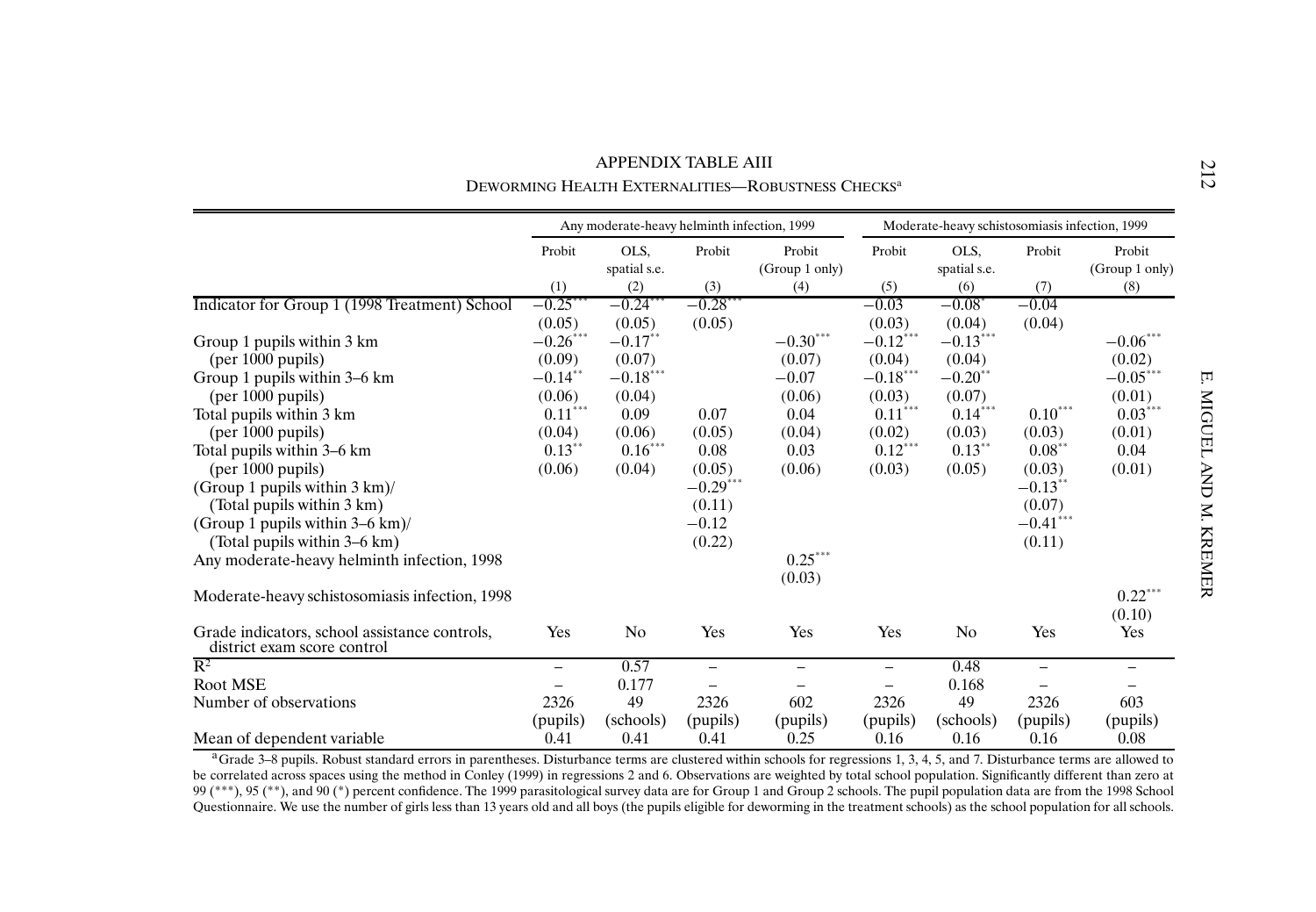#### APPENDIX TABLE AIV

#### IV ESTIMATES OF HEALTH AND SCHOOL PARTICIPATION EXTERNALITIES<sup>a</sup>

|                                                                                                               | Any moderate-heavy<br>helminth infection,<br>January-March 99 |                      |                        | Average individual<br>school participation,<br>May 98-March 99 |  |
|---------------------------------------------------------------------------------------------------------------|---------------------------------------------------------------|----------------------|------------------------|----------------------------------------------------------------|--|
|                                                                                                               | Probit                                                        | <b>IV-2SLS</b>       | <b>OLS</b>             | <b>IV-2SLS</b>                                                 |  |
|                                                                                                               | (1)                                                           | (2)                  | (3)                    | (4)                                                            |  |
| Indicator for Group 1 (1998 Treatment) School                                                                 | $-0.12$ <sup>*</sup>                                          | $-0.04$              | $0.056^{\ast\ast\ast}$ | 0.024                                                          |  |
| Group 1 pupils within 3 km (per 1000 pupils)                                                                  | (0.07)                                                        | (0.10)               | (0.020)                | (0.028)                                                        |  |
|                                                                                                               | $-0.26^*$                                                     | $-0.22$ ***          | 0.023                  | 0.020                                                          |  |
|                                                                                                               | (0.09)                                                        | (0.07)               | (0.036)                | (0.035)                                                        |  |
| Group 1 pupils within 3–6 km (per 1000 pupils)                                                                | $-0.13***$                                                    | $-0.11***$           | $-0.041$               | $-0.041$                                                       |  |
|                                                                                                               | (0.06)                                                        | (0.05)               | (0.027)                | (0.026)                                                        |  |
| Total pupils within 3 km (per 1000 pupils)                                                                    | $0.11***$                                                     | $0.11***$            | $-0.035^*$             | $-0.034^*$                                                     |  |
|                                                                                                               | (0.04)                                                        | (0.04)               | (0.019)                | (0.019)                                                        |  |
| Total pupils within 3-6 km (per 1000 pupils)                                                                  | $0.13***$                                                     | $0.11***$            | 0.022                  | 0.021                                                          |  |
|                                                                                                               | (0.06)                                                        | (0.05)               | (0.027)                | (0.027)                                                        |  |
| Indicator received first year of deworming<br>treatment, when offered (1998 for Group 1,<br>1999 for Group 2) | $-0.06^*$<br>(0.03)                                           | $-0.06$<br>(0.05)    | $0.100***$<br>(0.014)  | 0.013<br>(0.030)                                               |  |
| (First year as treatment school Indicator) *                                                                  | $-0.14^*$                                                     | $-0.21$ <sup>*</sup> | $-0.012$               | 0.059                                                          |  |
| (Received treatment, when offered)                                                                            | (0.07)                                                        | (0.12)               | (0.020)                | (0.046)                                                        |  |
| Grade indicators, school assistance controls,<br>district exam score control                                  | Yes                                                           | Yes                  | Yes                    | Yes                                                            |  |
| Time controls                                                                                                 | N <sub>0</sub>                                                | N <sub>0</sub>       | Yes                    | Yes                                                            |  |
| $\mathbb{R}^2$                                                                                                |                                                               |                      | 0.36                   |                                                                |  |
| Root MSE                                                                                                      |                                                               | 0.446                | 0.219                  | 0.221                                                          |  |
| Number of observations                                                                                        | 2326                                                          | 2326                 | 18264                  | 18264                                                          |  |
| Mean of dependent variable.                                                                                   | 0.41                                                          | 0.41                 | 0.784                  | 0.784                                                          |  |

aDisturbance terms are clustered within schools. Robust standard errors in parentheses. Significantly different than zero at 99 (\*\*\*), 95 (\*\*), and 90 (\*) percent confidence. The two instrumental variables are an indicator for girls under age 13 and all boys (ELG), and (ELG)  $*$  (Group 1 indicator). The coefficient on the Group 1 school indicator variable serves as an estimate of the within-school externality effect in 1998. This IV approach could overestimate the treatment effect if the treatment effect is heterogeneous, with sicker pupils benefiting most from treatment, and if among the girls over 13, the sickest girls are most likely to be treated in treatment schools. However, among the subsample of older girls, the compliance rate was not significantly related to infection status in 1998 (Table VI), and in 1999 under ten percent of older girls were treated (Table III). We find similar effects even when we exclude the schools near the lake where older girls were likely to be treated (results not shown). Note that the IV estimates of within-school participation externalities should be interpreted as local average treatment effects for the older girls. Since school participation treatment effects are largest for younger pupils, it is not surprising that the IV externality estimates among the older girls are smaller than the OLS estimates, which are for the entire population. We use the number of girls less than 13 years old and all boys (the pupils eligible for deworming in the treatment schools) as the school population for all schools.

#### REFERENCES

ADAMS, E. J., L. S. STEPHENSON, M. C. LATHAM, AND S. N. KINOTI (1994): "Physical Activity and Growth of Kenyan School Children with Hookworm, *Trichuris trichiura* and *Ascaris lumbricoides* Infections are Improved after Treatment with Albendazole," *The Journal of Nutrition*, 124, 1199–1206.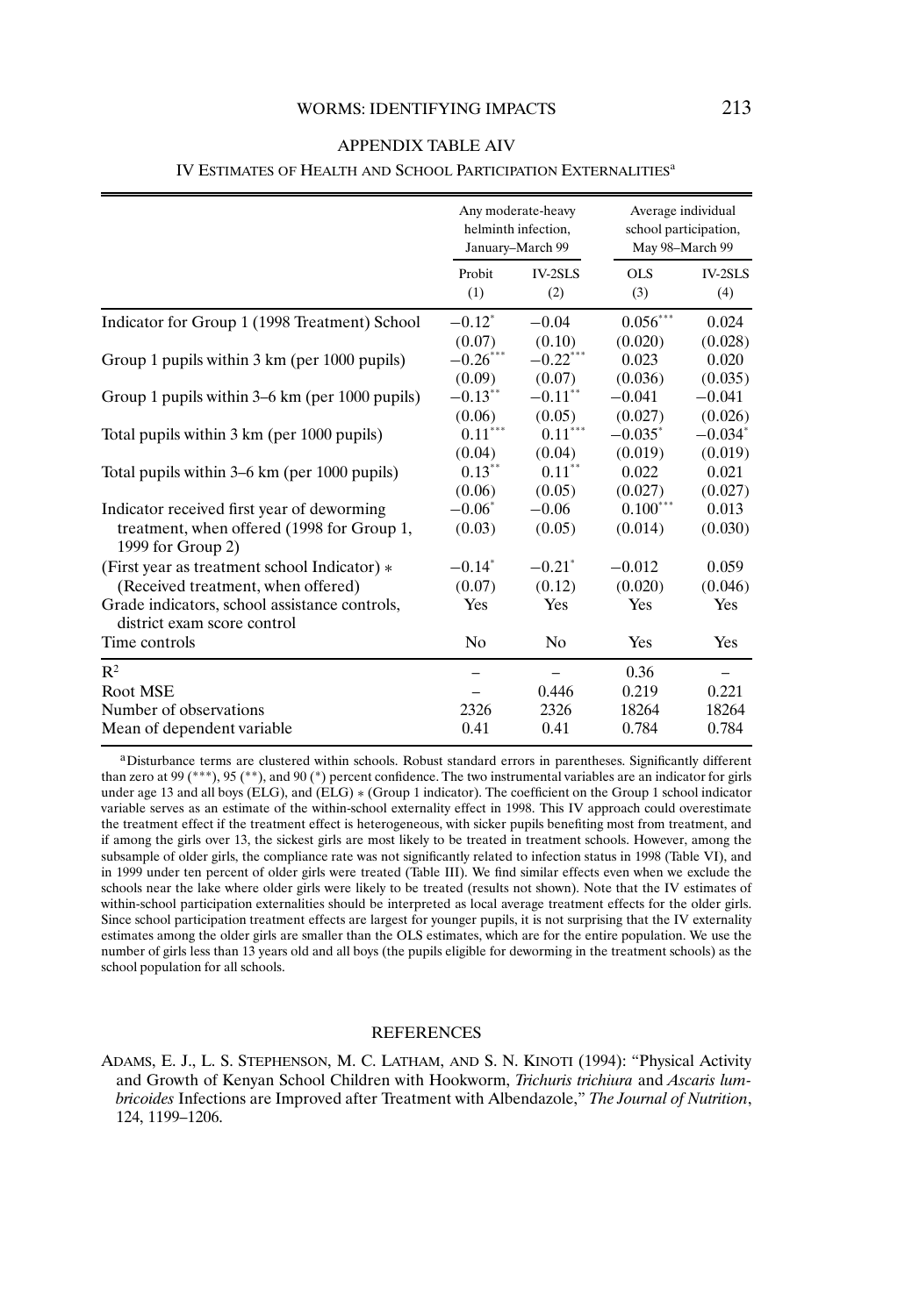- AIGNER, DENNIS J. (1973): "Regression with a Binary Independent Variable Subject to Errors of Observation," *Journal of Econometrics*, 1, 49–50.
- ANDERSON, R. M., AND R. M. MAY (1991): *Infectious Diseases of Humans*. New York: Oxford University Press.
- ANGRIST, J., G. W. IMBENS, AND D. RUBIN (1996): "Identification of Causal Effects Using Instrumental Variables," *Journal of the American Statistical Association*, 91, 444–472.
- ANGRIST, JOSHUA D., AND VICTOR LAVY (1999): "Using Maimonides' Rule to Estimate the Effect of Class Size on Scholastic Achievement," *Quarterly Journal of Economics*, 114, 533–575.
- BEHRMAN, JERE (1996): "The Impact of Health and Nutrition on Education," *World Bank Research Observer*, 11, 23–37.
- BENNETT, ANDREW, AND HELEN GUYATT (2000): "Reducing Intestinal Nematode Infection: Efficacy of Albendazole and Mebendazole," *Parasitology Today,* 16, 71–75.
- BLEAKLEY, HOYT (2002): "Disease and Development: Evidence from Hookworm Eradication in the American South," mimeo, MIT.
- BRINKLEY, GARLAND (1994): "The Economic Impact of Disease in the American South, 1860– 1940," Ph.D. Dissertation, University of California at Davis.
- BROOKER, S., E. A. MIGUEL, S. MOULIN, A. I. LUOBA, D. A. P. BUNDY, AND M. KREMER (2000): "Epidemiology of Single and Multiple Species Helminth Infections among Schoolchildren in Busia District, Kenya," *East African Medical Journal*, 77, 157–161.
- BROOKER, SIMON, MEGAN ROWLANDS, LAURENCE HALLER, LORENZO SAVIOLI, AND DONALD BUNDY (2000): "Towards an Atlas of Helminth Infection in Sub-Saharan Africa: The Use of Geographical Information Systems (GIS)," *Parasitology Today*, 16, 303–307.
- BUNDY, D. A. P. (1994): "The Global Burden of Intestinal Nematode Disease," *Transactions of the Royal Society of Tropical Medicine and Hygiene*, 88, 259–261.
- BUNDY, D. A. P., M. S. CHAN, G. F. MEDLEY, D. JAMISON, AND L. SAVIOLI (2001): "Intestinal Nematode Infections," *The Global Epidemiology of Infectious Diseases*, ed. by C. J. L. Murray and A. D. Lopez. Cambridge: Harvard University Press.
- BUNDY, D. A. P., AND E. S. COOPER (1989): "Trichuris," in *Tropical and Geographical Medicine*, ed. by K. S. Warren and A. A. F. Mahmoud. New York: McGraw-Hill.
- BUNDY, D. A. P., AND H. L. GUYATT (1996): "Schools for Health: Focus on Health, Education, and the School-Age Child," *Parasitology Today*, 12, 1–16.
- BUNDY, D. A. P., M. S. WONG, L. L. LEWIS, AND J. HORTON (1990): "Control of Geohelminths by Delivery of Targeted Chemotherapy through Schools," *Transactions of the Royal Society of Tropical Medicine and Hygiene*, 84, 115–120.
- BUTTERWORTH, A. E., R. F. STURROCK, J. H. OUMA, G. G. MBUGUA, A. J. C. FULFORD, H. C. KARIUKI, AND D. KOECH (1991): "Comparison of Different Chemotherapy Strategies Against Schistosomiasis Mansoni in Machakos District, Kenya: Effects on Human Infection and Morbidity," *Parasitology*, 103, 339–355.
- CAMBRIDGE UNIVERSITY SCHISTOSOMIASIS RESEARCH GROUP (2000): "Parasitology Lecture Notes," http://www.path.cam.ac.uk/∼schisto/.
- CHEN, X., AND T. CONLEY (2001): "A New Semiparametric Spatial Model for Panel Time Series," *Journal of Econometrics*, 105, 59–83.
- CONLEY, TIMOTHY G. (1999): "GMM Estimation with Cross Sectional Dependence," *Journal of Econometrics*, 92, 1–45.
- COOPER, E. S., D. A. P. BUNDY, T. T. MACDONALD, AND M. H. N. GOLDEN (1990): "Growth Suppression in the Trichuris Dysentery Syndrome," *European Journal of Clinical Nutrition*, 44, 285–291.
- CORBETT, E. L., A. E. BUTTERWORTH, A. J. C. FULFORD, J. H. OUMA, AND R. F. STUROCK (1992): "Nutritional Status of Children with Schistosomiasis Mansoni in Two Different Areas of Machakos District, Kenya," *Transactions of the Royal Society of Tropical Medicine and Hygiene*, 86, 266–273.
- CORWIN, ROBERT M. (2000): "University of Missouri-Columbia College of Veterinary Medicine Veterinary and Human Parasitology Lecture Notes," http://www.parasitology.org/.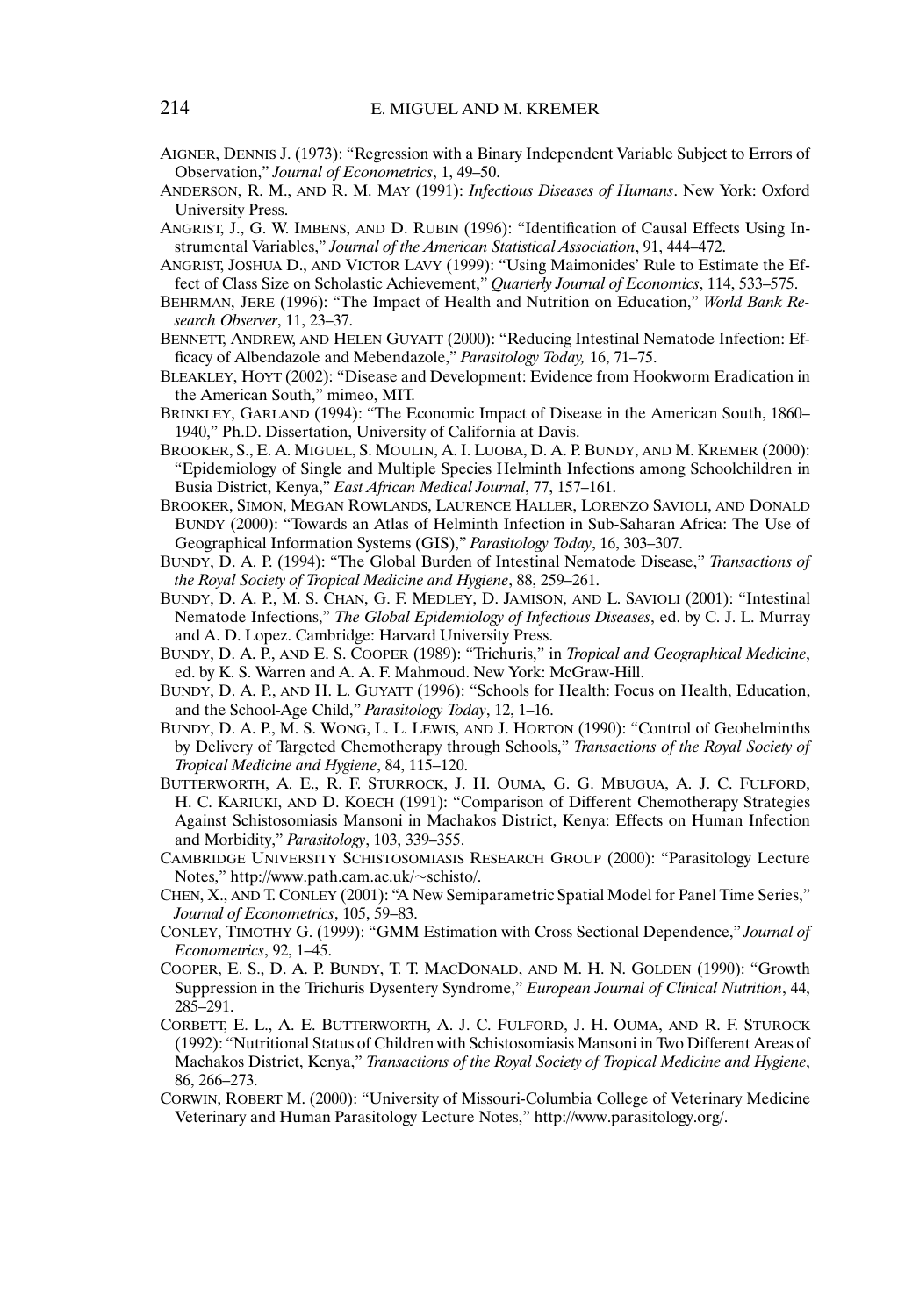- COWDEN, JOHN, AND PETER HOTEZ (2000): "Mebendazole and Albendazole Treatment of Geohelminth Infections in Children and Pregnant Women," *The Pediatric Infectious Disease Journal*, 19, 659–660.
- DEL ROSSO, JOY MILLER, AND TONIA MAREK (1996): *Class Action: Improving School Performance in the Developing World through Better Health and Nutrition*. Washington D.C.: World Bank.
- DICKSON, RUMONA, SHALLY AWASTHI, PAULA WILLIAMSON, COLIN DEMELLWEEK, AND PAUL GARNER (2000): "Effect of Treatment for Intestinal Helminth Infection on Growth and Cognitive Performance in Children: Systematic Review of Randomized Trials," *British Medical Journal*, 320 (June 24), 1697–1701.
- DRAKE, L. J., M. C. H. JUKES, R. J. STERNBERG, AND D. A. P. BUNDY (1999): "Geohelminthiasis (Ascariasis, Trichuriasis and Hookworm): Cognitive and Developmental Impact," *Seminars in Pediatric Infectious Disease*, 11, 1–9.
- DUFLO, ESTHER, AND EMMANUEL SAEZ (2002): "The Role of Information and Social Interactions in Retirement Plan Decisions: Evidence from a Randomized Experiment," unpublished working paper, MIT and University of California, Berkeley.
- GEISSLER, P. W., D. L. MWANIKI, F. THIONG'O, K. F. MICHAELSEN, AND H. FRIIS (1998): "Geophagy, Iron Status, and Anaemia among Primary School Children in Western Kenya," *Tropical Medicine and International Health*, 3, 529–534.
- GEISSLER, P. W., K. NOKES, R. J. PRINCE, R. ACHIENG' ODHIAMBO, J. OCHIENG' MAENDE, AND J. AAGAARD-HANSEN (2000): "Children and Medicines: Self-Treatment of Common Illnesses among Luo School Children in Western Kenya," *Social Science and Medicine*, 50, 1771–1783.
- GLEWWE, PAUL, AND HANAN JACOBY (1995): "An Economic Analysis of Delayed Primary School Enrollment in a Low Income Country: The Role of Early Childhood Nutrition," *Review of Economics and Statistics*, 77, 156–169.
- GLEWWE, PAUL, HANAN G. JACOBY, AND ELIZABAETH M. KING (2001): "Early Childhood Nutrition and Academic Achievement: A Longitudinal Analysis," *Journal of Public Economics*, 81, 345–368.
- GLEWWE, PAUL, MICHAEL KREMER, AND SYLVIE MOULIN (1999): "Textbooks and Test Scores," mimeo, Harvard University and World Bank.
- HALL, ANDREW, AND THE PARTNERSHIP FOR CHILD DEVELOPMENT (2000): "Anaemia in Schoolchildren in Eight Countries in Africa and Asia," mimeo, Oxford University.
- HECKMAN, J., R. LALONDE, AND J. SMITH (1999): "The Economics and Econometrics of Active Labor Market Programs," in *Handbook of Labor Economics*, Vol. 3, ed. by O. Ashenfelter and D. Card. Amsterdam: North-Holland, 1865–2086.
- HOLLAND, C. V., S. O. ASAOLU, D. W. T. CROMPTON, R. R. WHITEHEAD, AND I. COOMBS (1996): "Targeted Anthelminthic Treatment of School Children: Effect of Frequency of Application on the Intensity of Ascaris Lumbricoides Infection in Children from Rural Nigerian Villages," *Parasitology*, 113, 87–95.
- HOTEZ, P. J., AND D. I. PRITCHARD (1995): "Hookworm Infection," *Scientific American*, 272, 68–75.
- KANE, THOMAS J., CECEILA ELENA ROUSE, AND DOUGLAS STAIGER (1999): "Estimating Returns to Schooling When Schooling is Misreported," NBER Working Paper No. w7235.
- KATZ, L., J. KLING, AND J. LIEBMAN (2001): "Moving to Opportunity in Boston: Early Results of a Randomized Mobility Experiment," *Quarterly Journal of Economics*, 116, 607–654.
- KLOOS, H., A. J. C. FULFORD, A. E. BUTTERWORTH, R. F. STURROCK, J. H. OUMA, H. C. KAR-IUKI, F. W. THIONGO, P. R. DALTON, AND R. K. KLUMPP (1997): "Spatial Patterns of Human Water Contact and *Schistosoma Mansoni* Transmission and Infection in Four Rural Areas in Machakos District, Kenya," *Social Science and Medicine*, 44, 949–968.
- KNIGHT, J. B., AND R. H. SABOT (1990): *Education, Productivity, and Inequality*. Washington, DC: Oxford University Press.
- KREMER, MICHAEL (2003): "Randomized Evaluations of Educational Programs in Developing Countries: Some Lessons," *American Economic Review Papers and Proceedings*, 93, 102–106.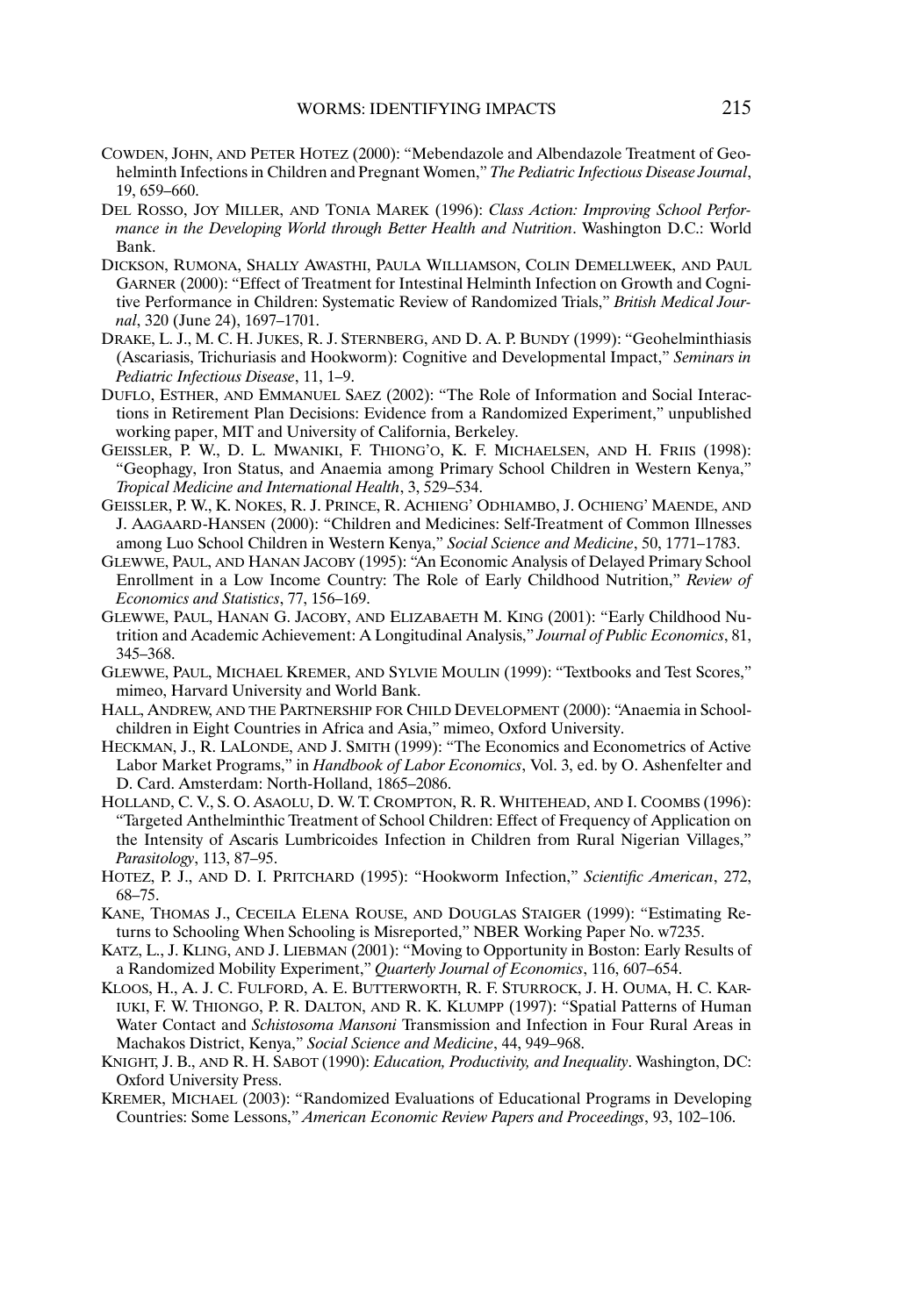- KREMER, MICHAEL, AND DAN M. LEVY (2001): "Peer Effects from Alcohol Use Among College Students," unpublished manuscript, Harvard University.
- KREMER, MICHAEL, SYLVIE MOULIN, AND ROBERT NAMUNYU (2002): "The Political Economy of School Finance in Kenya," unpublished manuscript, Harvard University.
- LEE, DAVID (2002): "Trimming for Bounds on Treatment Effects with Missing Outcomes," Working Paper #51, Center for Labor Economics, University of California, Berkeley.
- MANSKI, CHARLES (2000): "Economic Analysis of Social Interactions," *Journal of Economic Perspectives*, 14, 115–136.
- MEDLEY, G., AND R. M. ANDERSON (1985): "Density-Dependent Fecundity in *Schistosoma Mansoni* Infections in Man," *Transactions of the Royal Society of Tropical Medicine and Hygiene*, 79, 532–534.
- MENSCH, BARBARA S., AND CYNTHIA B. LLOYD (1997): "Gender Differences in the Schooling Experiences of Adolescents in Low-Income Countries: The Case of Kenya," Policy Research Division Working Paper No. 95. New York: Population Council.
- MIGUEL, EDWARD, AND MARY KAY GUGERTY (2002): "Ethnic Diversity, Social Sanctions, and Public Goods in Kenya," mimeo, University of California, Berkeley and University of Washington.
- MIGUEL, EDWARD, AND MICHAEL KREMER (2002): "Why Don't People Take Their Medicine? Experimental Evidence from Kenya," mimeo, University of California, Berkeley and Harvard University.
- MUCHIRI, ERIC M., JOHN H. OUMA, AND CHARLES H. KING (1996): "Dynamics and Control of *Schistosoma Haematobium* Transmission in Kenya: An Overview of the Mwambweni Project," *American Journal of Tropical Medicine and Hygiene*, 55, 127–134.
- NOKES, C., S. M. GRANTHAM-MCGREGOR, A. W. SAWYER, E. S. COOPER, B. A. ROBINSON, AND D. A. P. BUNDY (1992): "Moderate-to-Heavy Infection of Trichuris Trichiura Affect Cognitive Function in Jamaican School Children," *Parasitology*, 104, 539–547.
- NOKES, C., C. VAN DEN BOSCH, AND D. A. P. BUNDY (1998): *The Effects of Iron Deficiency and Anemia on Mental and Motor Performance, Educational Achievement, and Behavior in Children: A Report of the International Nutritional Anemia Consultative Group*. USAID: Washington, DC.
- OUMA, J. H. (1987): "Transmission of Schistosoma Mansoni in an Endemic Area of Kenya, with Special Reference to the Role of Human Defecation Behaviour and Sanitary Practices," Ph.D. Thesis, University of Liverpool.
- PARTNERSHIP FOR CHILD DEVELOPMENT (PCD) (1999): "The Cost of Large-Scale School Health Programmes which Deliver Anthelmintics in Ghana and Tanzania," *Acta Tropica*, 73, 183–204.
- POLLITT, E. (1990): "Infection: Schistosomiasis," *Malnutrition and Infection in the Classroom*. Paris: Unesco.
- SACERDOTE, BRUCE (2001): "Peer Effects with Random Assignment: Results for Dartmouth Roommates," *Quarterly Journal of Economics*, 116, 681–704.
- SIMEON, D. T., S. M. GRANTHAM-MCGREGOR, AND M. S. WONG (1995): "Trichuris Trichiura Infection and Cognition in Children: Results of a Randomized Clinical Trial," *Parasitology*, 110, 457–464.
- SIMEON, D. T., S. M. GRANTHAM-MCGREGOR, J. E. CALLENDER, AND M. S. WONG (1995): "Treatment of Trichuris Trichiura Infections Improves Growth, Spelling Scores and School Attendance in Some Children," *The Journal of Nutrition*, 125, 1875–1883.
- STOLTZFUS, R. J., H. M. CHWAYA, J. M. TIELSCH, K. J. SCHULZE, M. ALBONICO, AND L. SAVIOLI (1997): "Epidemiology of Iron Deficiency Anemia in Zanzibari Schoolchildren: The Importance of Hookworms," *American Journal of Clinical Nutrition*, 65, 153–159.
- STRAUSS, JOHN, AND DUNCAN THOMAS (1998): "Health, Nutrition, and Economic Development," *Journal of Economic Literature*, 36, 766–817.
- THEIN-HLAING, THAN-SAW, AND MYAT-LAY-KYIN (1991): "The Impact of Three-Monthly Age-Targeted Chemotherapy on *Ascaris Lumbricoides* Infection," *Transactions of the Royal Society of Tropical Medicine and Hygiene*, 85, 519–522.